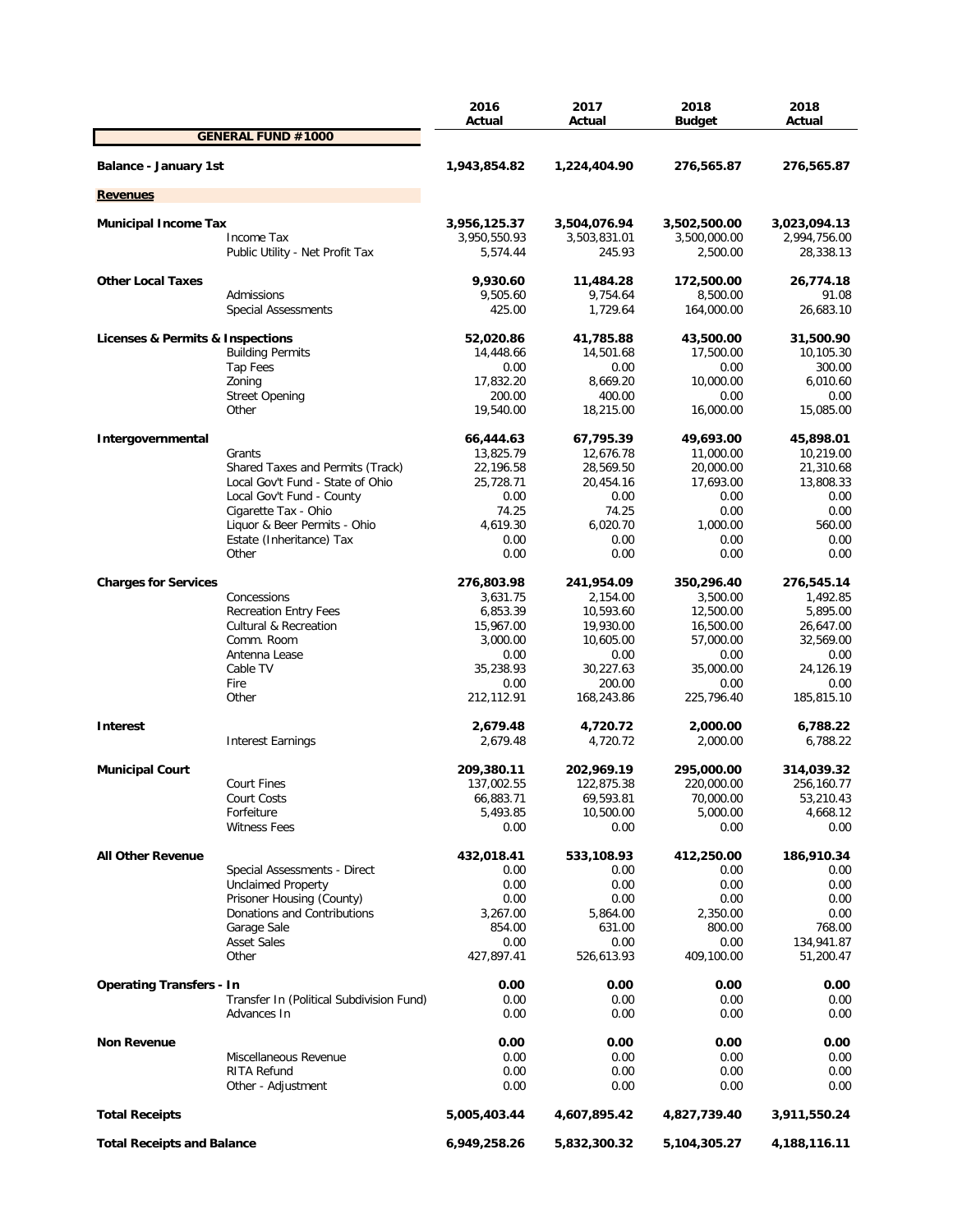|                                        |                                                                                                                  | 2016<br>Actual                                                                        | 2017<br>Actual                                                                      | 2018<br><b>Budget</b>                                                               | 2018<br>Actual                                                                        |
|----------------------------------------|------------------------------------------------------------------------------------------------------------------|---------------------------------------------------------------------------------------|-------------------------------------------------------------------------------------|-------------------------------------------------------------------------------------|---------------------------------------------------------------------------------------|
| <b>GENERAL FUND (continued)</b>        |                                                                                                                  |                                                                                       |                                                                                     |                                                                                     |                                                                                       |
| <b>Expenditures</b>                    |                                                                                                                  |                                                                                       |                                                                                     |                                                                                     |                                                                                       |
| <b>Police</b>                          | Personal Services & Benefits<br>Other Operations & Maintenance<br>Capital Outlay                                 | 2,121,147.11<br>1,920,254.25<br>200,892.86<br>0.00                                    | 2,031,420.07<br>1,757,734.81<br>273,685.26<br>0.00                                  | 1,703,483.50<br>1,542,383.50<br>161,100.00<br>0.00                                  | 1,328,650.23<br>1,234,013.72<br>94,636.51<br>0.00                                     |
| <b>Fire</b>                            | Other Operations & Maintenance                                                                                   | 535,910.04<br>535,910.04                                                              | 546,628.24<br>546,628.24                                                            | 557,347.38<br>557,347.38                                                            | 374,010.25<br>374,010.25                                                              |
| Health                                 | Personal Services & Benefits                                                                                     | 8,941.52<br>0.00                                                                      | 9.397.72<br>0.00                                                                    | 9,000.00<br>0.00                                                                    | 9,397.72<br>0.00                                                                      |
|                                        | Other Operations & Maintenance                                                                                   | 8,941.52                                                                              | 9,397.72                                                                            | 9,000.00                                                                            | 9,397.72                                                                              |
| <b>Recreation &amp; Community Life</b> | Personal Services & Benefits<br>Other Operations & Maintenance<br>Capital Outlay                                 | 224,587.12<br>120,212.98<br>104,374.14                                                | 223,767.12<br>123,233.22<br>100,533.90                                              | 204,958.50<br>132,908.50<br>72,050.00                                               | 156,536.48<br>93,790.62<br>62,745.86                                                  |
| <b>Housing and Building</b>            | Personal Services & Benefits<br>Other Operations & Maintenance                                                   | 58,309.16<br>25,875.00<br>32,434.16                                                   | 52,516.82<br>26,020.49<br>26,496.33                                                 | 45,078.00<br>17,478.00<br>27,600.00                                                 | 34,767.95<br>18,680.64<br>16,087.31                                                   |
| Engineering                            | Personal Services & Benefits<br>Other Operations & Maintenance                                                   | 21,468.05<br>21,468.05<br>0.00                                                        | 23,457.49<br>23,457.49<br>0.00                                                      | 23,855.25<br>23,855.25<br>0.00                                                      | 17,192.00<br>17,192.00<br>0.00                                                        |
| <b>Basic Utility</b>                   | Electricity<br>Natural Gas<br>Water & Sewage<br>Sewer Fees - Residential<br>Refuse<br>Telephone & Communications | 282,539.08<br>80,469.27<br>20,990.95<br>1,520.18<br>690.00<br>141,548.17<br>37,320.51 | 293,086.71<br>66,799.66<br>21,555.67<br>2,788.53<br>0.00<br>150,392.69<br>51,550.16 | 282,500.00<br>70,000.00<br>22,000.00<br>3,000.00<br>0.00<br>150,000.00<br>37,500.00 | 239,893.82<br>61,985.66<br>17,437.71<br>3,306.11<br>843.05<br>114,694.19<br>41,627.10 |
| <b>Service</b>                         | Personal Services & Benefits<br>Other Operations & Maintenance                                                   | 246,346.94<br>140,180.50<br>106,166.44                                                | 262,371.26<br>104,414.83<br>157,956.43                                              | 259,696.00<br>177,696.00<br>82,000.00                                               | 133,309.59<br>70,151.22<br>63,158.37                                                  |
| Mayor                                  | Personal Services & Benefits<br>Other Operations & Maintenance                                                   | 99,170.21<br>94,949.84<br>4,220.37                                                    | 89,824.85<br>88,376.81<br>1,448.04                                                  | 95,254.93<br>92,754.93<br>2,500.00                                                  | 65,343.49<br>64,259.51<br>1,083.98                                                    |
| Council                                | Personal Services & Benefits<br>Other Operations & Maintenance                                                   | 77,052.92<br>77,052.92<br>0.00                                                        | 76,503.58<br>76,503.58<br>0.00                                                      | 77,270.62<br>77,270.62<br>0.00                                                      | 55,244.56<br>55,244.56<br>0.00                                                        |
| <b>Municipal Court</b>                 | Personal Services & Benefits<br>Other Operations & Maintenance                                                   | 123,432.90<br>120,545.44<br>2,887.46                                                  | 122,358.98<br>118,644.17<br>3,714.81                                                | 124,204.14<br>122,504.14<br>1,700.00                                                | 88,768.02<br>84,763.01<br>4,005.01                                                    |
| <b>Clerk Treasurer</b>                 | Personal Services & Benefits<br>Other Operations & Maintenance                                                   | 0.00                                                                                  | 0.00                                                                                | 0.00                                                                                | 0.00                                                                                  |
| <b>Planning Commission</b>             | Personal Services & Benefits                                                                                     | 2,083.90<br>2,083.90                                                                  | 2,370.85<br>2,370.85                                                                | 2,232.01<br>2,232.01                                                                | 1,849.93<br>1,849.93                                                                  |
| <b>Zoning Commission</b>               | Personal Services & Benefits<br>Other Operations & Maintenance                                                   | 3,062.19<br>3,062.19<br>0.00                                                          | 3,085.07<br>3,085.07<br>0.00                                                        | 3,661.68<br>3,661.68<br>0.00                                                        | 2,312.75<br>2,312.75<br>0.00                                                          |
| Law                                    | Personal Services & Benefits<br>Other Operations & Maintenance                                                   | 140,349.02<br>65,356.03<br>74,992.99                                                  | 78,156.80<br>60,000.00<br>18,156.80                                                 | 75,000.00<br>0.00<br>75,000.00                                                      | 50,774.91<br>40,398.82<br>10,376.09                                                   |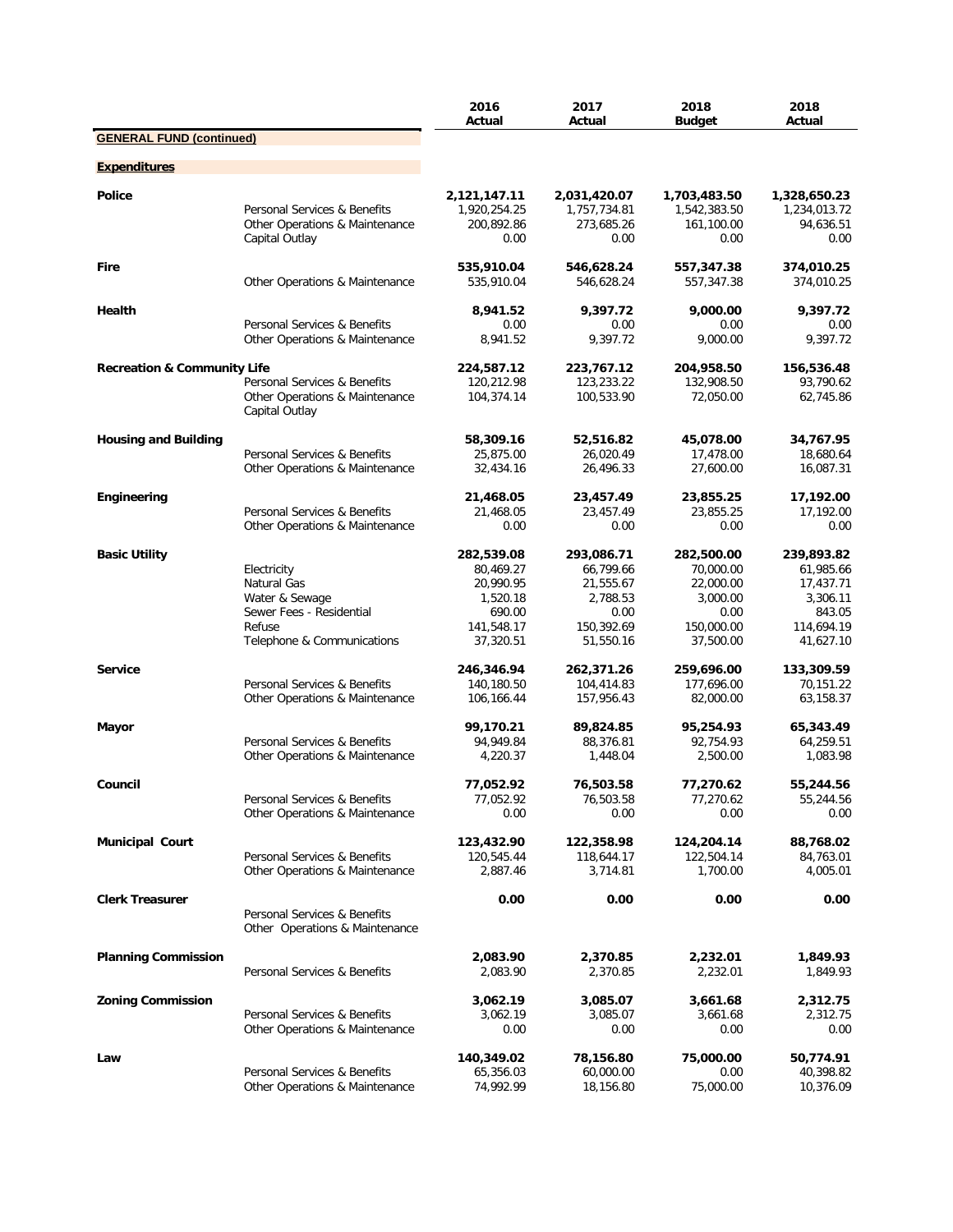|                                   |                                                  | 2016<br>Actual | 2017<br>Actual | 2018<br><b>Budget</b> | 2018<br>Actual |
|-----------------------------------|--------------------------------------------------|----------------|----------------|-----------------------|----------------|
| <b>GENERAL FUND (continued)</b>   |                                                  |                |                |                       |                |
| Income tax                        |                                                  | 252,356.45     | 75,806.66      | 33,600.00             | 73,389.45      |
|                                   | Personal Services & Benefits                     |                |                |                       |                |
|                                   | Other Operations & Maintenance                   | 252,356.45     | 75,806.66      | 33,600.00             | 73,389.45      |
| <b>General Office</b>             |                                                  | 599,096.75     | 576,468.56     | 519,296.00            | 394,197.30     |
|                                   | Personal Services & Benefits                     | 332,470.18     | 302,892.66     | 276,500.00            | 182,853.41     |
|                                   | Other Operations & Maintenance                   | 262,330.57     | 269,705.90     | 238,296.00            | 208,949.89     |
|                                   | <b>UAN Fees</b>                                  | 4,296.00       | 3,870.00       | 4,500.00              | 2,394.00       |
|                                   | Capital Outlay                                   | 0.00           | 0.00           | 0.00                  | 0.00           |
| <b>Total General Government</b>   |                                                  | 1,296,604.34   | 1,024,575.35   | 930,519.38            | 731,880.41     |
| Non-Departmental                  |                                                  | 929,000.00     | 1,089,000.00   | 1,065,200.00          | 725,200.00     |
|                                   | Transfers                                        | 929,000.00     | 1,089,000.00   | 1,065,200.00          | 725,200.00     |
|                                   | Advances Out                                     | 0.00           | 0.00           | 0.00                  | 0.00           |
|                                   | Other Operations & Maintenance                   | 0.00           | 0.00           | 0.00                  | 0.00           |
| <b>Total Disbursements</b>        |                                                  | 5,724,853.36   | 5,556,220.78   | 5,081,638.01          | 3,750,838.45   |
| Adjustments                       |                                                  | 0.00           | 486.33         | 0.00                  | 0.00           |
| <b>Cash Balance</b>               |                                                  | 1,224,404.90   | 276,565.87     | 22,667.26             | 437,277.66     |
| <b>Less: Encumbrances</b>         |                                                  | 48,988.00      | 5,495.34       | 0.00                  | 411,479.56     |
| <b>Unencumbered Balance</b>       |                                                  | 1,175,416.90   | 271,070.53     | 22,667.26             | 25,798.10      |
|                                   | SCMR Fund #2011                                  |                |                |                       |                |
| <b>Balance - January 1st</b>      |                                                  | 128,561.33     | 100,087.01     | 24,019.26             | 24,019.26      |
| <b>Revenues</b>                   |                                                  | 829,566.24     | 680,244.50     | 663,000.00            | 632,896.01     |
|                                   | Gasoline Excise Tax                              | 112,069.70     | 115,022.25     | 110,000.00            | 84,882.93      |
|                                   | State Motor Vehicle License Tax                  | 55,503.79      | 64,045.30      | 53,000.00             | 46,918.83      |
|                                   | Interest                                         | 0.00           | 0.00           | 0.00                  | 0.00           |
|                                   | Other                                            | 1,992.75       | 1,176.95       | 0.00                  | 1,094.25       |
|                                   | Advances In                                      | 0.00           | 0.00           | 0.00                  | 0.00           |
|                                   | Transfers-In                                     | 660,000.00     | 500,000.00     | 500,000.00            | 500,000.00     |
| <b>Total Receipts and Balance</b> |                                                  | 958,127.57     | 780,331.51     | 687,019.26            | 656,915.27     |
| <b>Expenditures</b>               |                                                  | 858,040.56     | 756,312.25     | 654,187.50            | 562,168.55     |
|                                   | Personal Services & Benefits                     | 600,881.35     | 554,627.08     | 468,587.50            | 422,986.55     |
|                                   | Other Operations & Maintenance<br>Capital Outlay | 257,159.21     | 201,685.17     | 185,600.00            | 139,182.00     |
| <b>Total Disbursements</b>        |                                                  | 858,040.56     | 756,312.25     | 654,187.50            | 562,168.55     |
| <b>Adjustments</b>                |                                                  | 0.00           | 0.00           | 0.00                  | 0.00           |
| <b>Cash Balance</b>               |                                                  | 100,087.01     | 24,019.26      | 32,831.76             | 94,746.72      |
| <b>Less: Encumbrances</b>         |                                                  | 4,867.90       | 0.00           | 0.00                  | 34,587.57      |
| <b>Unencumbered Balance</b>       |                                                  | 95,219.11      | 24,019.26      | 32,831.76             | 60,159.15      |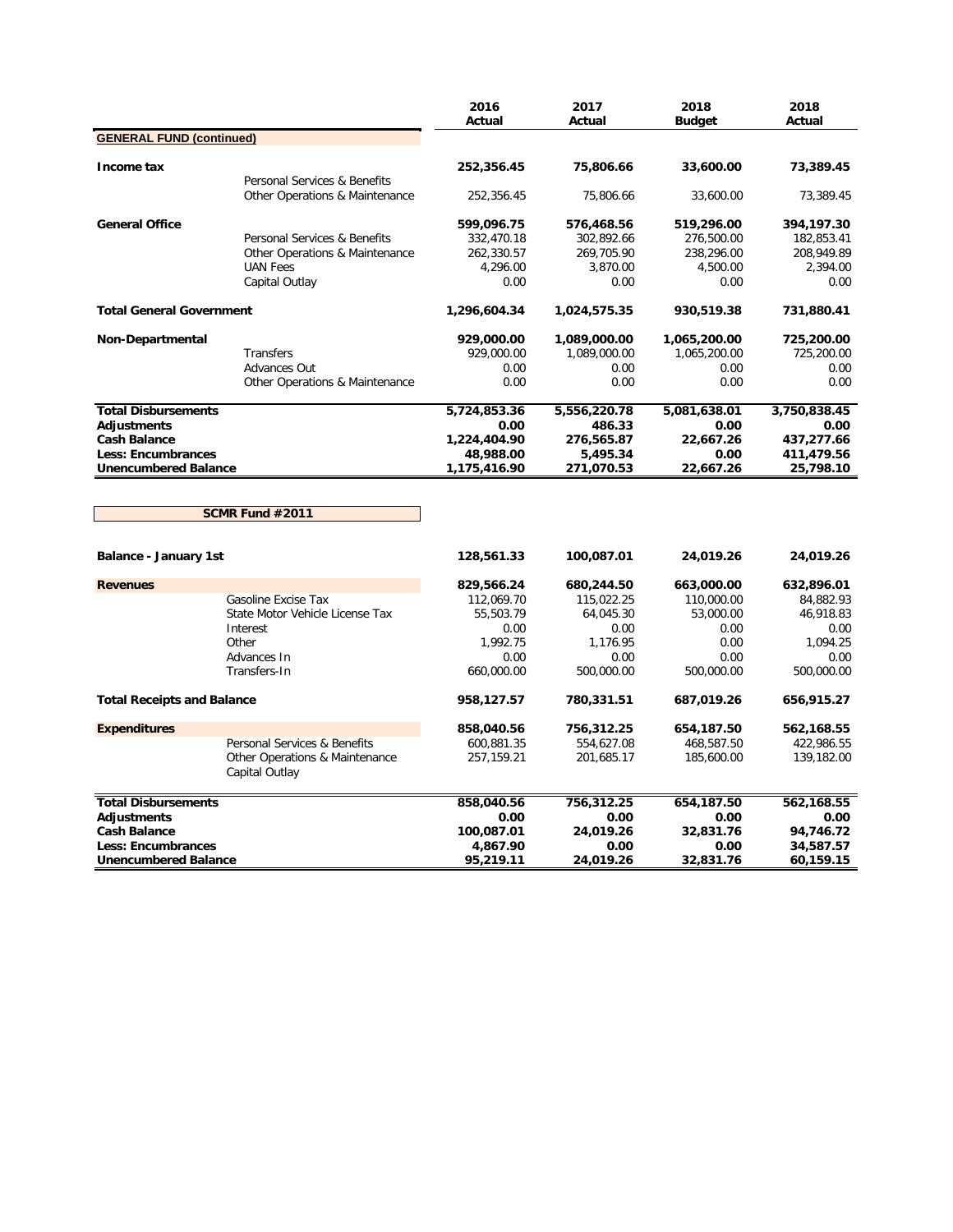|                                                  |                                                                                  | 2016<br>Actual   | 2017<br>Actual   | 2018<br>Budget   | 2018<br>Actual   |
|--------------------------------------------------|----------------------------------------------------------------------------------|------------------|------------------|------------------|------------------|
| State Highway Fund #2021                         |                                                                                  |                  |                  |                  |                  |
| <b>Balance - January 1st</b>                     |                                                                                  | 3,807.60         | 20,420.32        | 30,536.65        | 30,536.65        |
| <b>Revenues</b>                                  |                                                                                  | 16,612.72        | 10,116.33        | 14,000.00        | 8,403.16         |
|                                                  | Gasoline Excise Tax                                                              | 9,086.76         | 5,659.65         | 8,000.00         | 6,202.55         |
|                                                  | State Motor Vehicle License Tax                                                  | 7,525.96         | 4,456.68         | 6,000.00         | 2,200.61         |
|                                                  | Interest                                                                         | 0.00             | 0.00             | 0.00             | 0.00             |
|                                                  | Other                                                                            | 0.00             | 0.00             | 0.00             | 0.00             |
| <b>Total Receipts and Balance</b>                |                                                                                  | 20,420.32        | 30,536.65        | 44,536.65        | 38,939.81        |
| <b>Expenditures</b>                              |                                                                                  | 0.00             | 0.00             | 15,000.00        | 0.00             |
|                                                  | Personal Services & Benefits<br>Other Operations & Maintenance<br>Capital Outlay | 0.00             | 0.00             | 15,000.00        | 0.00             |
| <b>Total Disbursements</b>                       |                                                                                  | 0.00             | 0.00             | 15,000.00        | 0.00             |
| <b>Adjustments</b>                               |                                                                                  |                  |                  |                  |                  |
| <b>Cash Balance</b>                              |                                                                                  | 20,420.32        | 30,536.65        | 29,536.65        | 38,939.81        |
| Less: Encumbrances                               |                                                                                  | 0.00             | 0.00             | 0.00             | 0.00             |
| <b>Unencumbered Balance</b>                      |                                                                                  | 20,420.32        | 30,536.65        | 29,536.65        | 38,939.81        |
|                                                  |                                                                                  |                  |                  |                  |                  |
| Law Enforcement Trust Fund #2091                 |                                                                                  |                  |                  |                  |                  |
|                                                  |                                                                                  |                  |                  |                  |                  |
| <b>Balance - January 1st</b>                     |                                                                                  | 2,139.98         | 2,741.05         | 19,072.51        | 19,072.51        |
| <b>Revenues</b>                                  |                                                                                  | 5,385.81         | 20,103.10        | 9,000.00         | 4,707.37         |
|                                                  | Fines                                                                            | 1,922.00         | 1,910.00         | 4,000.00         | 1,556.37         |
|                                                  | Grant                                                                            | 0.00             | 0.00             | 0.00             | 0.00             |
|                                                  | Other                                                                            | 3,463.81         | 18,193.10        | 5,000.00         | 3,151.00         |
|                                                  | Transfers In                                                                     | 0.00             | 0.00             | 0.00             | 0.00             |
| <b>Total Receipts and Balance</b>                |                                                                                  | 7,525.79         | 22,844.15        | 28,072.51        | 23,779.88        |
| <b>Expenditures</b>                              |                                                                                  | 4,784.74         | 3,771.64         | 4,000.00         | 2,165.62         |
|                                                  | Personal Services & Benefits                                                     | 0.00             | 0.00             | 0.00             | 0.00             |
|                                                  | Other Operations & Maintenance                                                   | 4,784.74         | 3,771.64         | 4,000.00         | 2,165.62         |
|                                                  | Capital Outlay                                                                   | 0.00             | 0.00             | 0.00             | 0.00             |
|                                                  |                                                                                  |                  |                  |                  |                  |
| <b>Total Disbursements</b><br><b>Adjustments</b> |                                                                                  | 4,784.74<br>0.00 | 3,771.64<br>0.00 | 4,000.00<br>0.00 | 2,165.62<br>0.00 |
| <b>Cash Balance</b>                              |                                                                                  | 2,741.05         | 19,072.51        | 24,072.51        | 21,614.26        |
| <b>Less: Encumbrances</b>                        |                                                                                  | 0.00             | 0.00             | 0.00             | 1,191.03         |
| <b>Unencumbered Balance</b>                      |                                                                                  | 2,741.05         | 19,072.51        | 24,072.51        | 20,423.23        |
|                                                  |                                                                                  |                  |                  |                  |                  |
|                                                  | Motor Vehicle License Tax #2101                                                  |                  |                  |                  |                  |
| <b>Balance - January 1st</b>                     |                                                                                  | 168,457.72       | 194,331.43       | 216,157.04       | 216,157.04       |
| <b>Revenues</b>                                  |                                                                                  | 25,873.71        | 21,825.61        | 25,000.00        | 18,892.69        |
|                                                  | State Motor Vehicle License Tax                                                  | 25,873.71        | 21,825.61        | 25,000.00        | 18,892.69        |
|                                                  | Interest                                                                         | 0.00             | 0.00             | 0.00             | 0.00             |
| <b>Total Receipts and Balance</b>                |                                                                                  | 194,331.43       | 216,157.04       | 241,157.04       | 235,049.73       |
| <b>Expenditures</b>                              |                                                                                  | 0.00             | 0.00             | 0.00             | 0.00             |
|                                                  | Other Operations & Maintenance                                                   | 0.00             | 0.00             | 0.00             | 0.00             |
|                                                  | Capital Outlay                                                                   | 0.00             | 0.00             | 0.00             | 0.00             |
| <b>Total Disbursements</b><br><b>Adjustments</b> |                                                                                  | 0.00             | 0.00             | 0.00             | 0.00             |
| <b>Cash Balance</b>                              |                                                                                  | 194,331.43       | 216,157.04       | 241,157.04       | 235,049.73       |
| Less: Encumbrances                               |                                                                                  | 0.00             | 0.00             | 0.00             | 0.00             |
| <b>Unencumbered Balance</b>                      |                                                                                  | 194,331.43       | 216,157.04       | 241,157.04       | 235,049.73       |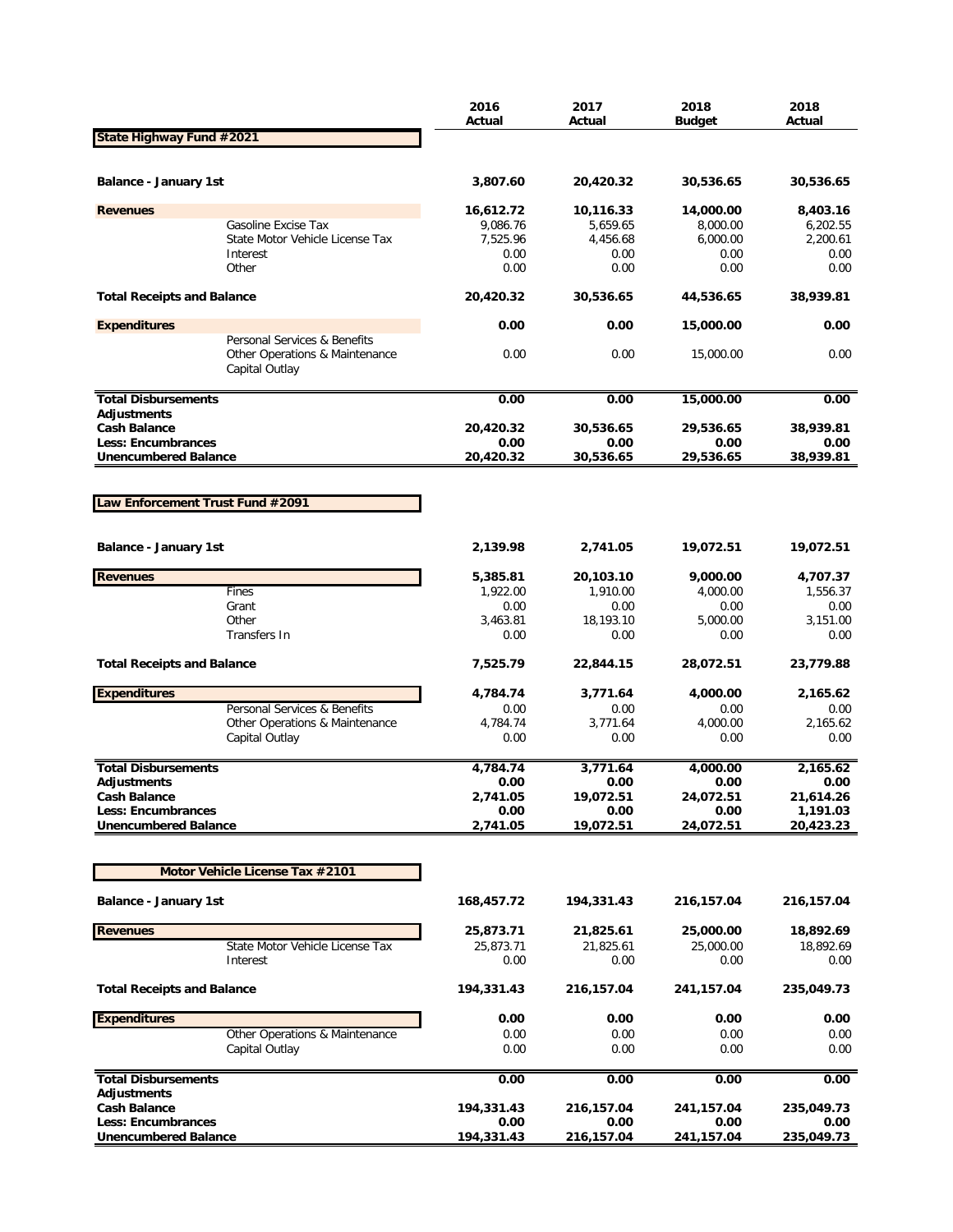|                                           |                                     | 2016<br>Actual          | 2017<br>Actual          | 2018<br><b>Budget</b>   | 2018<br>Actual          |
|-------------------------------------------|-------------------------------------|-------------------------|-------------------------|-------------------------|-------------------------|
|                                           | Police Pension Fund #2131           |                         |                         |                         |                         |
| Balance - January 1st                     |                                     | 19,160.12               | 19,646.94               | 6,353.97                | 6,353.97                |
|                                           |                                     |                         |                         |                         |                         |
| <b>Revenues</b>                           | Real Estate & Public Utility        | 188,137.37<br>34,936.91 | 161,553.03<br>38,394.80 | 160,000.00<br>45,000.00 | 161,211.69<br>43,054.23 |
|                                           | Tangible Personal Property          | 0.00                    | 0.00                    | 0.00                    | 0.00                    |
|                                           | Homestead                           | 3,200.46                | 3,158.23                | 0.00                    | 3,157.46                |
|                                           | Rollback                            | 0.00                    | 0.00                    | 0.00                    | 0.00                    |
|                                           | CAT Tax                             | 0.00                    | 0.00                    | 0.00                    | 0.00                    |
|                                           | Other - State Shared Taxes & Permit | 0.00                    | 0.00                    | 0.00                    | 0.00                    |
|                                           | Transfer in                         | 150,000.00              | 120,000.00              | 115,000.00              | 115,000.00              |
| <b>Total Receipts and Balance</b>         |                                     | 207,297.49              | 181,199.97              | 166,353.97              | 167,565.66              |
| <b>Expenditures</b>                       |                                     | 187,650.55              | 174,846.00              | 160,967.50              | 122,495.87              |
|                                           | <b>Employers Share</b>              | 187,114.80              | 174,288.75              | 159,967.50              | 121,912.94              |
|                                           | County fees                         | 535.75                  | 557.25                  | 1,000.00                | 582.93                  |
| <b>Total Disbursements</b>                |                                     | 187,650.55              | 174,846.00              | 160,967.50              | 122,495.87              |
| <b>Adjustments</b><br><b>Cash Balance</b> |                                     | 19,646.94               | 6,353.97                | 5,386.47                | 45,069.79               |
| Less: Encumbrances                        |                                     | 0.00                    | 0.00                    | 0.00                    | 0.00                    |
| <b>Unencumbered Balance</b>               |                                     | 19,646.94               | 6,353.97                | 5,386.47                | 45,069.79               |
| Balance - January 1st                     |                                     | 1,017.19                | 1,569.83                | 347.95                  | 347.95                  |
| <b>Revenues</b>                           |                                     | 9,400.00                | 9,150.00                | 10,200.00               | 10,350.00               |
|                                           | <b>Tap Fees</b>                     | 400.00                  | 150.00                  | 0.00                    | 150.00                  |
|                                           | Interest                            |                         |                         |                         |                         |
|                                           | Transfer (General Fund)             | 9,000.00                | 9,000.00                | 10,200.00               | 10,200.00               |
| <b>Total Receipts and Balance</b>         |                                     | 10,417.19               | 10,719.83               | 10,547.95               | 10,697.95               |
| <b>Expenditures</b>                       |                                     | 8,847.36                | 10,371.88               | 10,371.88               | 10,371.88               |
|                                           | Other Operations & Maintenance      | 8,847.36                | 10,371.88               | 10,371.88               | 10,371.88               |
| <b>Total Disbursements</b>                |                                     | 8,847.36                | 10,371.88               | 10,371.88               | 10,371.88               |
| <b>Adiustments</b>                        |                                     | 0.00                    | 0.00                    | 0.00                    | 0.00                    |
| <b>Cash Balance</b>                       |                                     | 1,569.83                | 347.95                  | 176.07                  | 326.07                  |
| Less: Encumbrances                        |                                     | 0.00                    | 0.00                    | 0.00                    | 0.00                    |
| <b>Unencumbered Balance</b>               |                                     | 1,569.83                | 347.95                  | 176.07                  | 326.07                  |
|                                           | FEMA #2902                          |                         |                         |                         |                         |
| <b>Balance - January 1st</b>              |                                     | 0.00                    | 0.00                    | 0.00                    | 0.00                    |
|                                           |                                     |                         |                         |                         |                         |
| <b>Revenues</b>                           |                                     | 0.00                    | 0.00                    | 0.00                    | 0.00                    |
|                                           | Donations and Contributions         | 0.00                    | 0.00                    | 0.00                    | 0.00                    |
|                                           | Transfer (General Fund)             | 0.00                    | 0.00                    | 0.00                    | 0.00                    |
| <b>Total Receipts and Balance</b>         |                                     | 0.00                    | 0.00                    | 0.00                    | 0.00                    |
| <b>Expenditures</b>                       |                                     | 0.00                    | 0.00                    | 0.00                    | 0.00                    |
|                                           | Personal Services & Benefits        | 0.00                    | 0.00                    | 0.00                    | 0.00                    |
|                                           | Other Operations & Maintenance      | 0.00                    | 0.00                    | 0.00                    | 0.00                    |
|                                           | Capital Outlay                      | 0.00                    | 0.00                    | 0.00                    | 0.00                    |
|                                           |                                     |                         |                         |                         |                         |
| <b>Total Disbursements</b>                |                                     | 0.00                    | 0.00                    | 0.00                    | 0.00                    |
| <b>Cash Balance</b><br>Less: Encumbrances |                                     | 0.00<br>0.00            | 0.00<br>0.00            | 0.00<br>0.00            | 0.00<br>0.00            |
| <b>Unencumbered Balance</b>               |                                     | 0.00                    | 0.00                    | 0.00                    | 0.00                    |
|                                           |                                     |                         |                         |                         |                         |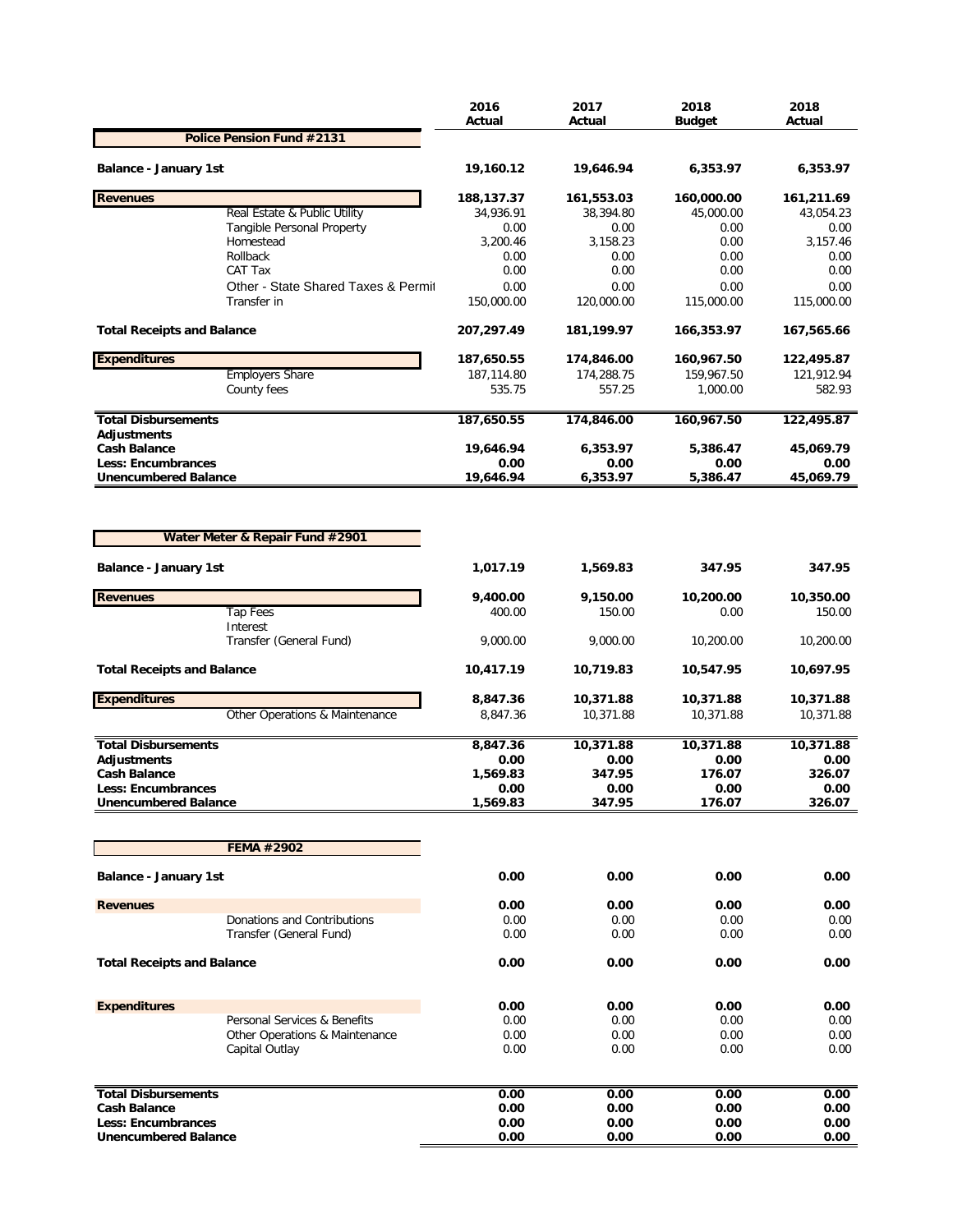| Mayor's Court Computer #2903<br><b>Balance - January 1st</b><br>17,800.68<br>21,882.68<br>25,126.31<br>25,126.31<br><b>Revenues</b><br>6,030.00<br>5,490.00<br>6,000.00<br>Court Fines<br>6,030.00<br>5,490.00<br>6,000.00<br><b>Total Receipts and Balance</b><br>23,830.68<br>27,372.68<br>31,126.31<br>28,986.31<br><b>Expenditures</b><br>1,948.00<br>2,246.37<br>3,000.00<br>Other Operations & Maintenance<br>0.00<br>0.00<br>0.00<br>2.246.37<br>3,000.00<br>Capital Outlay<br>1,948.00<br>1,948.00<br>2,246.37<br>3,000.00<br><b>Total Disbursements</b><br>0.00<br>Adjustments<br>0.00<br>0.00<br><b>Cash Balance</b><br>25,126.31<br>26,960.31<br>21,882.68<br>28,126.31<br><b>Less: Encumbrances</b><br>0.00<br>0.00<br>0.00<br>0.00<br><b>Unencumbered Balance</b><br>21,882.68<br>25,126.31<br>28,126.31<br>26,960.31<br>Special Bond Retirement #3101<br><b>Balance - January 1st</b><br>1,050.42<br>15,555.48<br>6,574.25<br>1,349,828.00<br>1,710,000.00<br><b>Revenues</b><br>1,772,654.00<br><b>Special Assessments</b><br>0.00<br>0.00<br>0.00<br><b>Bond/Note Proceeds</b><br>1,179,828.00<br>1,640,000.00<br>0.00<br>1,722,654.00<br>170,000.00<br>70,000.00<br>70,000.00<br>Transfer In - Capital<br>50,000.00<br>0.00<br>Interest<br>0.00<br>0.00<br><b>Total Receipts and Balance</b><br>1,350,878.42<br>1,788,209.48<br>1,716,574.25<br>76,574.25<br><b>Expenditures</b><br>1,335,322.94<br>1,781,635.23<br>1,714,765.00<br>Principal<br>1,677,405.00<br>1,309,702.80<br>1,738,594.18<br>Interest<br>25,620.14<br>43,041.05<br>37,360.00<br>Other<br>0.00<br>0.00<br>0.00<br>0.00<br>0.00<br>0.00<br>County fees<br>0.00<br>0.00<br><b>Total Disbursements</b><br>1,781,635.23<br>1,714,765.00<br>1,335,322.94<br>Adjustments<br>0.00<br>0.00<br>0.00<br>0.00<br>15,555.48<br>6,574.25<br>1,809.25<br>36,011.79<br><b>Cash Balance</b><br><b>Less: Encumbrances</b><br>0.00<br>0.00<br>0.00<br>0.00<br>15,555.48<br>6,574.25<br><b>Unencumbered Balance</b><br>1,809.25<br>36,011.79<br><b>Bond Construction Fund #4101</b> |                              | 2016<br>Actual | 2017<br>Actual | 2018<br><b>Budget</b> | 2018<br>Actual   |
|------------------------------------------------------------------------------------------------------------------------------------------------------------------------------------------------------------------------------------------------------------------------------------------------------------------------------------------------------------------------------------------------------------------------------------------------------------------------------------------------------------------------------------------------------------------------------------------------------------------------------------------------------------------------------------------------------------------------------------------------------------------------------------------------------------------------------------------------------------------------------------------------------------------------------------------------------------------------------------------------------------------------------------------------------------------------------------------------------------------------------------------------------------------------------------------------------------------------------------------------------------------------------------------------------------------------------------------------------------------------------------------------------------------------------------------------------------------------------------------------------------------------------------------------------------------------------------------------------------------------------------------------------------------------------------------------------------------------------------------------------------------------------------------------------------------------------------------------------------------------------------------------------------------------------------------------------------------------------------------------------------------------------------------------------|------------------------------|----------------|----------------|-----------------------|------------------|
|                                                                                                                                                                                                                                                                                                                                                                                                                                                                                                                                                                                                                                                                                                                                                                                                                                                                                                                                                                                                                                                                                                                                                                                                                                                                                                                                                                                                                                                                                                                                                                                                                                                                                                                                                                                                                                                                                                                                                                                                                                                      |                              |                |                |                       |                  |
|                                                                                                                                                                                                                                                                                                                                                                                                                                                                                                                                                                                                                                                                                                                                                                                                                                                                                                                                                                                                                                                                                                                                                                                                                                                                                                                                                                                                                                                                                                                                                                                                                                                                                                                                                                                                                                                                                                                                                                                                                                                      |                              |                |                |                       |                  |
|                                                                                                                                                                                                                                                                                                                                                                                                                                                                                                                                                                                                                                                                                                                                                                                                                                                                                                                                                                                                                                                                                                                                                                                                                                                                                                                                                                                                                                                                                                                                                                                                                                                                                                                                                                                                                                                                                                                                                                                                                                                      |                              |                |                |                       | 3,860.00         |
|                                                                                                                                                                                                                                                                                                                                                                                                                                                                                                                                                                                                                                                                                                                                                                                                                                                                                                                                                                                                                                                                                                                                                                                                                                                                                                                                                                                                                                                                                                                                                                                                                                                                                                                                                                                                                                                                                                                                                                                                                                                      |                              |                |                |                       | 3,860.00         |
|                                                                                                                                                                                                                                                                                                                                                                                                                                                                                                                                                                                                                                                                                                                                                                                                                                                                                                                                                                                                                                                                                                                                                                                                                                                                                                                                                                                                                                                                                                                                                                                                                                                                                                                                                                                                                                                                                                                                                                                                                                                      |                              |                |                |                       |                  |
|                                                                                                                                                                                                                                                                                                                                                                                                                                                                                                                                                                                                                                                                                                                                                                                                                                                                                                                                                                                                                                                                                                                                                                                                                                                                                                                                                                                                                                                                                                                                                                                                                                                                                                                                                                                                                                                                                                                                                                                                                                                      |                              |                |                |                       | 2,026.00         |
|                                                                                                                                                                                                                                                                                                                                                                                                                                                                                                                                                                                                                                                                                                                                                                                                                                                                                                                                                                                                                                                                                                                                                                                                                                                                                                                                                                                                                                                                                                                                                                                                                                                                                                                                                                                                                                                                                                                                                                                                                                                      |                              |                |                |                       | 0.00<br>2,026.00 |
|                                                                                                                                                                                                                                                                                                                                                                                                                                                                                                                                                                                                                                                                                                                                                                                                                                                                                                                                                                                                                                                                                                                                                                                                                                                                                                                                                                                                                                                                                                                                                                                                                                                                                                                                                                                                                                                                                                                                                                                                                                                      |                              |                |                |                       | 2,026.00         |
|                                                                                                                                                                                                                                                                                                                                                                                                                                                                                                                                                                                                                                                                                                                                                                                                                                                                                                                                                                                                                                                                                                                                                                                                                                                                                                                                                                                                                                                                                                                                                                                                                                                                                                                                                                                                                                                                                                                                                                                                                                                      |                              |                |                |                       | 0.00             |
|                                                                                                                                                                                                                                                                                                                                                                                                                                                                                                                                                                                                                                                                                                                                                                                                                                                                                                                                                                                                                                                                                                                                                                                                                                                                                                                                                                                                                                                                                                                                                                                                                                                                                                                                                                                                                                                                                                                                                                                                                                                      |                              |                |                |                       |                  |
|                                                                                                                                                                                                                                                                                                                                                                                                                                                                                                                                                                                                                                                                                                                                                                                                                                                                                                                                                                                                                                                                                                                                                                                                                                                                                                                                                                                                                                                                                                                                                                                                                                                                                                                                                                                                                                                                                                                                                                                                                                                      |                              |                |                |                       |                  |
|                                                                                                                                                                                                                                                                                                                                                                                                                                                                                                                                                                                                                                                                                                                                                                                                                                                                                                                                                                                                                                                                                                                                                                                                                                                                                                                                                                                                                                                                                                                                                                                                                                                                                                                                                                                                                                                                                                                                                                                                                                                      |                              |                |                |                       |                  |
|                                                                                                                                                                                                                                                                                                                                                                                                                                                                                                                                                                                                                                                                                                                                                                                                                                                                                                                                                                                                                                                                                                                                                                                                                                                                                                                                                                                                                                                                                                                                                                                                                                                                                                                                                                                                                                                                                                                                                                                                                                                      |                              |                |                |                       |                  |
|                                                                                                                                                                                                                                                                                                                                                                                                                                                                                                                                                                                                                                                                                                                                                                                                                                                                                                                                                                                                                                                                                                                                                                                                                                                                                                                                                                                                                                                                                                                                                                                                                                                                                                                                                                                                                                                                                                                                                                                                                                                      |                              |                |                |                       | 6,574.25         |
|                                                                                                                                                                                                                                                                                                                                                                                                                                                                                                                                                                                                                                                                                                                                                                                                                                                                                                                                                                                                                                                                                                                                                                                                                                                                                                                                                                                                                                                                                                                                                                                                                                                                                                                                                                                                                                                                                                                                                                                                                                                      |                              |                |                |                       | 70,000.00        |
|                                                                                                                                                                                                                                                                                                                                                                                                                                                                                                                                                                                                                                                                                                                                                                                                                                                                                                                                                                                                                                                                                                                                                                                                                                                                                                                                                                                                                                                                                                                                                                                                                                                                                                                                                                                                                                                                                                                                                                                                                                                      |                              |                |                |                       | 0.00             |
|                                                                                                                                                                                                                                                                                                                                                                                                                                                                                                                                                                                                                                                                                                                                                                                                                                                                                                                                                                                                                                                                                                                                                                                                                                                                                                                                                                                                                                                                                                                                                                                                                                                                                                                                                                                                                                                                                                                                                                                                                                                      |                              |                |                |                       |                  |
|                                                                                                                                                                                                                                                                                                                                                                                                                                                                                                                                                                                                                                                                                                                                                                                                                                                                                                                                                                                                                                                                                                                                                                                                                                                                                                                                                                                                                                                                                                                                                                                                                                                                                                                                                                                                                                                                                                                                                                                                                                                      |                              |                |                |                       | 0.00             |
|                                                                                                                                                                                                                                                                                                                                                                                                                                                                                                                                                                                                                                                                                                                                                                                                                                                                                                                                                                                                                                                                                                                                                                                                                                                                                                                                                                                                                                                                                                                                                                                                                                                                                                                                                                                                                                                                                                                                                                                                                                                      |                              |                |                |                       |                  |
|                                                                                                                                                                                                                                                                                                                                                                                                                                                                                                                                                                                                                                                                                                                                                                                                                                                                                                                                                                                                                                                                                                                                                                                                                                                                                                                                                                                                                                                                                                                                                                                                                                                                                                                                                                                                                                                                                                                                                                                                                                                      |                              |                |                |                       | 40,562.46        |
|                                                                                                                                                                                                                                                                                                                                                                                                                                                                                                                                                                                                                                                                                                                                                                                                                                                                                                                                                                                                                                                                                                                                                                                                                                                                                                                                                                                                                                                                                                                                                                                                                                                                                                                                                                                                                                                                                                                                                                                                                                                      |                              |                |                |                       | 40,562.46        |
|                                                                                                                                                                                                                                                                                                                                                                                                                                                                                                                                                                                                                                                                                                                                                                                                                                                                                                                                                                                                                                                                                                                                                                                                                                                                                                                                                                                                                                                                                                                                                                                                                                                                                                                                                                                                                                                                                                                                                                                                                                                      |                              |                |                |                       | 0.00             |
|                                                                                                                                                                                                                                                                                                                                                                                                                                                                                                                                                                                                                                                                                                                                                                                                                                                                                                                                                                                                                                                                                                                                                                                                                                                                                                                                                                                                                                                                                                                                                                                                                                                                                                                                                                                                                                                                                                                                                                                                                                                      |                              |                |                |                       |                  |
|                                                                                                                                                                                                                                                                                                                                                                                                                                                                                                                                                                                                                                                                                                                                                                                                                                                                                                                                                                                                                                                                                                                                                                                                                                                                                                                                                                                                                                                                                                                                                                                                                                                                                                                                                                                                                                                                                                                                                                                                                                                      |                              |                |                |                       |                  |
|                                                                                                                                                                                                                                                                                                                                                                                                                                                                                                                                                                                                                                                                                                                                                                                                                                                                                                                                                                                                                                                                                                                                                                                                                                                                                                                                                                                                                                                                                                                                                                                                                                                                                                                                                                                                                                                                                                                                                                                                                                                      |                              |                |                |                       | 40,562.46        |
|                                                                                                                                                                                                                                                                                                                                                                                                                                                                                                                                                                                                                                                                                                                                                                                                                                                                                                                                                                                                                                                                                                                                                                                                                                                                                                                                                                                                                                                                                                                                                                                                                                                                                                                                                                                                                                                                                                                                                                                                                                                      |                              |                |                |                       |                  |
|                                                                                                                                                                                                                                                                                                                                                                                                                                                                                                                                                                                                                                                                                                                                                                                                                                                                                                                                                                                                                                                                                                                                                                                                                                                                                                                                                                                                                                                                                                                                                                                                                                                                                                                                                                                                                                                                                                                                                                                                                                                      |                              |                |                |                       |                  |
|                                                                                                                                                                                                                                                                                                                                                                                                                                                                                                                                                                                                                                                                                                                                                                                                                                                                                                                                                                                                                                                                                                                                                                                                                                                                                                                                                                                                                                                                                                                                                                                                                                                                                                                                                                                                                                                                                                                                                                                                                                                      |                              |                |                |                       |                  |
|                                                                                                                                                                                                                                                                                                                                                                                                                                                                                                                                                                                                                                                                                                                                                                                                                                                                                                                                                                                                                                                                                                                                                                                                                                                                                                                                                                                                                                                                                                                                                                                                                                                                                                                                                                                                                                                                                                                                                                                                                                                      |                              |                |                |                       |                  |
|                                                                                                                                                                                                                                                                                                                                                                                                                                                                                                                                                                                                                                                                                                                                                                                                                                                                                                                                                                                                                                                                                                                                                                                                                                                                                                                                                                                                                                                                                                                                                                                                                                                                                                                                                                                                                                                                                                                                                                                                                                                      |                              |                |                |                       |                  |
|                                                                                                                                                                                                                                                                                                                                                                                                                                                                                                                                                                                                                                                                                                                                                                                                                                                                                                                                                                                                                                                                                                                                                                                                                                                                                                                                                                                                                                                                                                                                                                                                                                                                                                                                                                                                                                                                                                                                                                                                                                                      | <b>Balance - January 1st</b> | 0.00           | 0.00           | 0.00                  | 0.00             |
| 0.00<br><b>Revenues</b><br>0.00<br>0.00                                                                                                                                                                                                                                                                                                                                                                                                                                                                                                                                                                                                                                                                                                                                                                                                                                                                                                                                                                                                                                                                                                                                                                                                                                                                                                                                                                                                                                                                                                                                                                                                                                                                                                                                                                                                                                                                                                                                                                                                              |                              |                |                |                       | 0.00             |
| Transfers - in<br>0.00<br>0.00<br>0.00                                                                                                                                                                                                                                                                                                                                                                                                                                                                                                                                                                                                                                                                                                                                                                                                                                                                                                                                                                                                                                                                                                                                                                                                                                                                                                                                                                                                                                                                                                                                                                                                                                                                                                                                                                                                                                                                                                                                                                                                               |                              |                |                |                       | 0.00             |
| Other<br>0.00<br>0.00<br>0.00<br><b>Total Receipts and Balance</b><br>0.00<br>0.00<br>0.00                                                                                                                                                                                                                                                                                                                                                                                                                                                                                                                                                                                                                                                                                                                                                                                                                                                                                                                                                                                                                                                                                                                                                                                                                                                                                                                                                                                                                                                                                                                                                                                                                                                                                                                                                                                                                                                                                                                                                           |                              |                |                |                       | 0.00<br>0.00     |
|                                                                                                                                                                                                                                                                                                                                                                                                                                                                                                                                                                                                                                                                                                                                                                                                                                                                                                                                                                                                                                                                                                                                                                                                                                                                                                                                                                                                                                                                                                                                                                                                                                                                                                                                                                                                                                                                                                                                                                                                                                                      |                              |                |                |                       |                  |
| <b>Expenditures</b><br>0.00<br>0.00<br>0.00                                                                                                                                                                                                                                                                                                                                                                                                                                                                                                                                                                                                                                                                                                                                                                                                                                                                                                                                                                                                                                                                                                                                                                                                                                                                                                                                                                                                                                                                                                                                                                                                                                                                                                                                                                                                                                                                                                                                                                                                          |                              |                |                |                       | 0.00             |
| Other Operations & Maintenance<br>0.00<br>0.00<br>0.00                                                                                                                                                                                                                                                                                                                                                                                                                                                                                                                                                                                                                                                                                                                                                                                                                                                                                                                                                                                                                                                                                                                                                                                                                                                                                                                                                                                                                                                                                                                                                                                                                                                                                                                                                                                                                                                                                                                                                                                               |                              |                |                |                       | 0.00             |
| <b>Total Disbursements</b><br>0.00<br>0.00<br>0.00                                                                                                                                                                                                                                                                                                                                                                                                                                                                                                                                                                                                                                                                                                                                                                                                                                                                                                                                                                                                                                                                                                                                                                                                                                                                                                                                                                                                                                                                                                                                                                                                                                                                                                                                                                                                                                                                                                                                                                                                   |                              |                |                |                       | 0.00             |
| <b>Adjustments</b><br><b>Cash Balance</b>                                                                                                                                                                                                                                                                                                                                                                                                                                                                                                                                                                                                                                                                                                                                                                                                                                                                                                                                                                                                                                                                                                                                                                                                                                                                                                                                                                                                                                                                                                                                                                                                                                                                                                                                                                                                                                                                                                                                                                                                            |                              |                |                |                       |                  |
| 0.00<br>0.00<br>0.00<br><b>Less: Encumbrances</b><br>0.00<br>0.00<br>0.00                                                                                                                                                                                                                                                                                                                                                                                                                                                                                                                                                                                                                                                                                                                                                                                                                                                                                                                                                                                                                                                                                                                                                                                                                                                                                                                                                                                                                                                                                                                                                                                                                                                                                                                                                                                                                                                                                                                                                                            |                              |                |                |                       | 0.00<br>0.00     |
| <b>Unencumbered Balance</b><br>0.00<br>0.00<br>0.00                                                                                                                                                                                                                                                                                                                                                                                                                                                                                                                                                                                                                                                                                                                                                                                                                                                                                                                                                                                                                                                                                                                                                                                                                                                                                                                                                                                                                                                                                                                                                                                                                                                                                                                                                                                                                                                                                                                                                                                                  |                              |                |                |                       | 0.00             |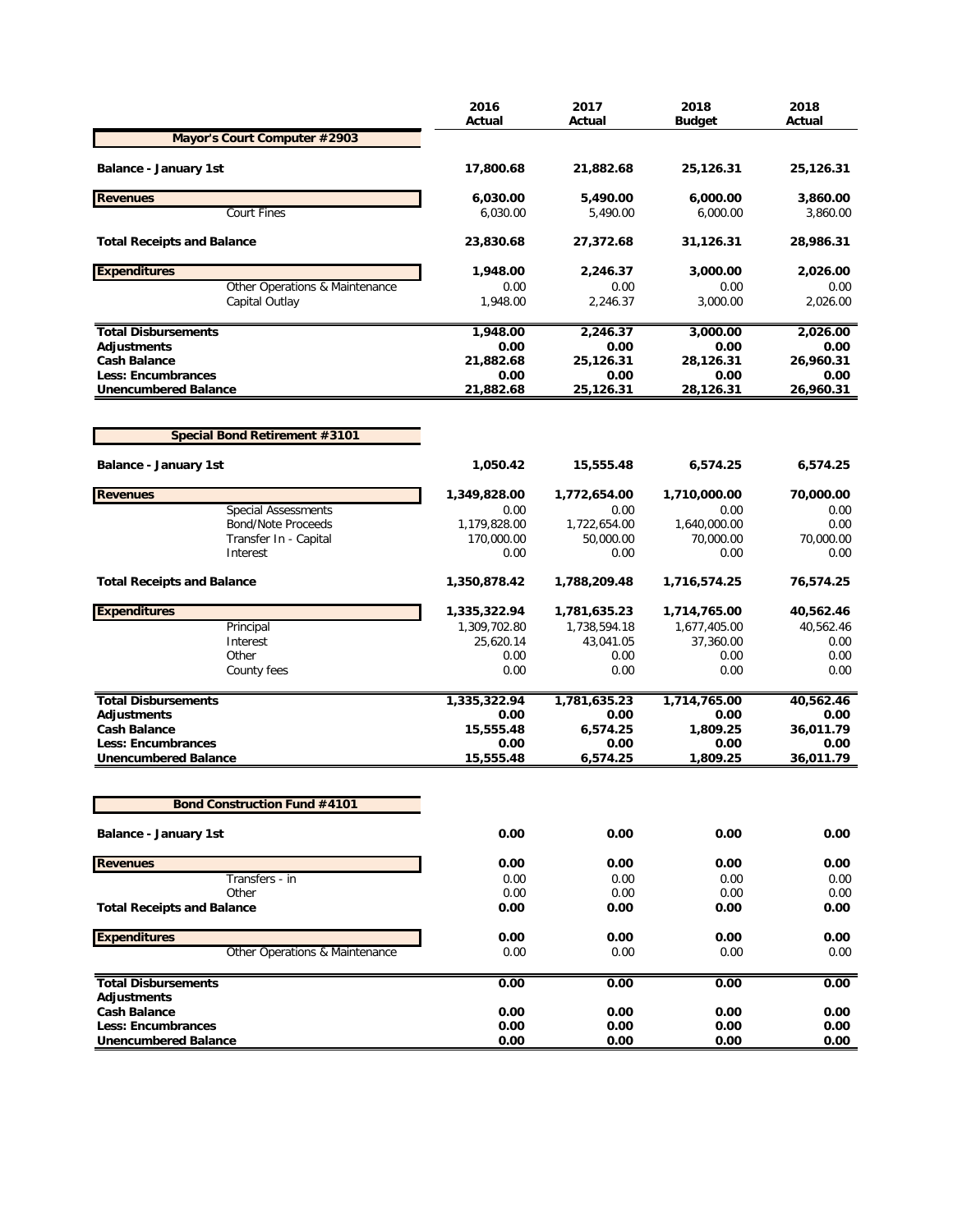|                                                        | 2016<br>Actual          | 2017<br>Actual         | 2018<br><b>Budget</b>   | 2018<br>Actual     |
|--------------------------------------------------------|-------------------------|------------------------|-------------------------|--------------------|
| <b>Issue I and II - Capital Funds #4201</b>            |                         |                        |                         |                    |
| <b>Balance - January 1st</b>                           | 0.00                    | 0.00                   | 0.00                    | 0.00               |
| <b>Revenues</b>                                        | 0.00                    | 0.00                   | 0.00                    | 0.00               |
| <b>Special Assessments</b>                             | 0.00                    | 0.00                   | 0.00                    | 0.00               |
| Other                                                  | 0.00                    | 0.00                   | 0.00                    | 0.00               |
| Transfer - In<br><b>Total Receipts and Balance</b>     | 0.00                    | 0.00                   | 0.00                    | 0.00               |
| <b>Expenditures</b>                                    | 0.00                    | 0.00                   | 0.00                    | 0.00               |
| Sreets, Sidewalks, Highways & Curbs                    | 0.00                    | 0.00                   | 0.00                    | 0.00               |
| Dunham - Water & Sewer                                 | 0.00                    | 0.00                   | 0.00                    | 0.00               |
| <b>Transfers Out</b>                                   | 0.00                    | 0.00                   | 0.00                    | 0.00               |
| Adjustments                                            |                         |                        |                         |                    |
| <b>Total Disbursements</b><br>Adjustments              | 0.00                    | 0.00                   | 0.00                    | 0.00               |
| <b>Cash Balance</b>                                    | 0.00                    | 0.00                   | 0.00                    | 0.00               |
| <b>Less: Encumbrances</b>                              | 0.00                    | 0.00                   | 0.00                    | 0.00               |
| <b>Unencumbered Balance</b>                            | 0.00                    | 0.00                   | 0.00                    | 0.00               |
|                                                        |                         |                        |                         |                    |
| Capital Improvement Fund #4901                         |                         |                        |                         |                    |
| <b>Balance - January 1st</b>                           | 562,415.01              | 167,353.96             | 47,677.43               | 47,677.43          |
| <b>Revenues</b>                                        | 1,102,503.12            | 517,574.91             | 879,785.00              | 247,074.85         |
| Grants                                                 | 369,546.93              | 16,687.66              | 0.00                    | 0.00               |
| Interest                                               | 19,125.00               | 0.00                   | 0.00                    | 0.00               |
| Other<br>Sewer Fees                                    | 583,096.19<br>20,735.00 | 25,336.00<br>15,551.25 | 419,050.00<br>20,735.00 | 147,074.85<br>0.00 |
| Transfers - in                                         | 110,000.00              | 460,000.00             | 440,000.00              | 100,000.00         |
| <b>Total Receipts and Balance</b>                      | 1,664,918.13            | 684,928.87             | 927,462.43              | 294,752.28         |
| <b>Expenditures</b>                                    | 1,497,564.17            | 637,251.44             | 615,000.00              | 164,570.35         |
| Capital Outlay                                         | 1,327,564.17            | 587,251.44             | 545,000.00              | 94.570.35          |
| Advances - Out                                         | 0.00                    | 0.00                   | 0.00                    | 0.00               |
| Transfer - Out/Debt Service                            | 170,000.00              | 50,000.00              | 70,000.00               | 70,000.00          |
| <b>Total Disbursements</b>                             | 1,497,564.17            | 637,251.44             | 615,000.00              | 164,570.35         |
| <b>Adjustments</b><br><b>Cash Balance</b>              | 0.00<br>167,353.96      | 0.00<br>47,677.43      | 0.00<br>312,462.43      | 0.00<br>130,181.93 |
| <b>Less: Encumbrances</b>                              | 142,180.00              | 0.00                   | 0.00                    | 99,754.50          |
| <b>Unencumbered Balance</b>                            | 25,173.96               | 47,677.43              | 312,462.43              | 30,427.43          |
|                                                        |                         |                        |                         |                    |
| Veteran's Memorial Fund #4902                          |                         |                        |                         |                    |
| <b>Balance - January 1st</b>                           | 6,888.56                | 5,772.51               | 3,403.50                | 3,403.50           |
| <b>Revenues</b>                                        | 694.45                  | 1,243.56               | 600.00                  | 545.61             |
| Transfers - in                                         | 0.00                    | 521.78                 | 0.00                    | 0.00               |
| Other                                                  | 694.45                  | 721.78                 | 600.00                  | 545.61             |
| <b>Total Receipts and Balance</b>                      | 7,583.01                | 7,016.07               | 4,003.50                | 3,949.11           |
| <b>Expenditures</b>                                    | 1,810.50                | 3,090.79               | 500.00                  | 226.12             |
| Other Operations & Maintenance<br><b>Transfers Out</b> | 1,810.50                | 3,090.79               | 500.00                  | 226.12             |
| <b>Total Disbursements</b>                             | 1,810.50                | 3,090.79               | 500.00                  | 226.12             |
| Adjustments                                            | 0.00                    | 0.00                   | 0.00                    | 0.00               |
| <b>Cash Balance</b>                                    | 5,772.51                | 3,925.28               | 3,503.50                | 3,722.99           |
| <b>Less: Encumbrances</b>                              | 0.00                    | 0.00                   | 0.00                    | 0.00               |
| <b>Unencumbered Balance</b>                            | 5,772.51                | 3,925.28               | 3,503.50                | 3,722.99           |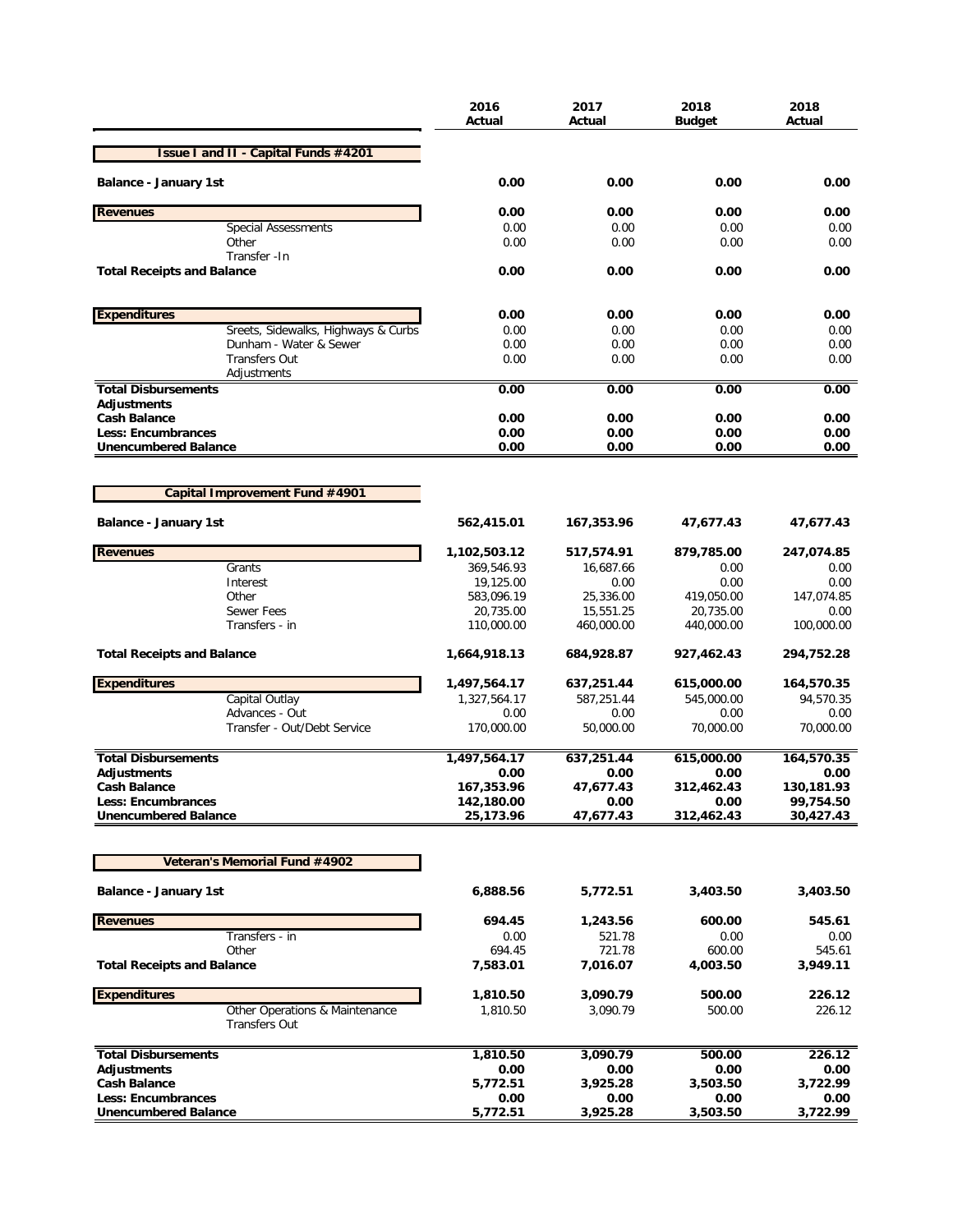|                                                          | 2016<br>Actual           | 2017<br>Actual     | 2018<br><b>Budget</b> | 2018<br>Actual     |
|----------------------------------------------------------|--------------------------|--------------------|-----------------------|--------------------|
| <b>Building Bond Fund #7001</b>                          |                          |                    |                       |                    |
| <b>Balance - January 1st</b>                             | 0.00                     | 0.00               | 0.00                  | 0.00               |
|                                                          | 0.00                     |                    | 0.00                  |                    |
| <b>Revenues</b><br>Transfers - in                        | 0.00                     | 0.00<br>0.00       | 0.00                  | 0.00<br>0.00       |
| Other                                                    | 0.00                     | 0.00               | 0.00                  | 0.00               |
| <b>Total Receipts and Balance</b>                        | 0.00                     | 0.00               | 0.00                  | 0.00               |
| <b>Expenditures</b>                                      | 0.00                     | 0.00               | 0.00                  | 0.00               |
| Other Operations & Maintenance                           | 0.00                     | 0.00               | 0.00                  | 0.00               |
| <b>Transfers Out</b>                                     | 0.00                     | 0.00               | 0.00                  | 0.00               |
| <b>Total Disbursements</b>                               | 0.00                     | 0.00               | 0.00                  | 0.00               |
| <b>Cash Balance</b>                                      | 0.00                     | 0.00               | 0.00                  | 0.00               |
| Less: Encumbrances                                       | 0.00                     | 0.00               | 0.00                  | 0.00               |
| <b>Unencumbered Balance</b>                              | 0.00                     | 0.00               | 0.00                  | 0.00               |
| <b>Unclaimed Monies #9101</b>                            |                          |                    |                       |                    |
| <b>Balance - January 1st</b>                             | 50.00                    | 50.00              | 50.00                 | 50.00              |
| <b>Revenues</b>                                          | 0.00                     | 0.00               | 0.00                  | 0.00               |
| Other                                                    | 0.00                     | 0.00               | 0.00                  | 0.00               |
| <b>Total Receipts and Balance</b>                        | 50.00                    | 50.00              | 50.00                 | 50.00              |
| <b>Expenditures</b>                                      | 0.00                     | 0.00               | 0.00                  | 0.00               |
| Other Operations & Maintenance                           | 0.00                     | 0.00               | 0.00                  | 0.00               |
| <b>Total Disbursements</b>                               | 0.00                     | 0.00               | 0.00                  | 0.00               |
| <b>Adjustments</b>                                       | 0.00                     | 0.00               | 0.00                  | 0.00               |
| <b>Cash Balance</b>                                      | 50.00                    | 50.00              | 50.00                 | 50.00              |
| Less: Encumbrances<br><b>Unencumbered Balance</b>        | 50.00                    | 50.00              | 50.00                 | 50.00              |
|                                                          |                          |                    |                       |                    |
| <b>Building Bonds #9901</b>                              |                          |                    |                       |                    |
| <b>Balance - January 1st</b>                             | 131,116.99               | 126,071.23         | 129,021.23            | 129,021.23         |
| <b>Revenues</b>                                          | 2,500.00                 | 5,000.00           | 0.00                  | 13,279.84          |
| Other                                                    | 2,500.00                 | 5,000.00           | 0.00                  | 13,279.84          |
| <b>Total Receipts and Balance</b>                        | 133,616.99               | 131,071.23         | 129,021.23            | 142,301.07         |
| <b>Expenditures</b>                                      | 7,545.76                 | 2,050.00           | 0.00                  | 4,125.00           |
| Other Operations & Maintenance                           | 7,545.76                 | 2,050.00           | 0.00                  | 4,125.00           |
| <b>Total Disbursements</b>                               | 7,545.76                 | 2,050.00           | 0.00                  | 4,125.00           |
| <b>Adjustments</b>                                       | 0.00                     | 0.00               | 0.00                  | 0.00               |
| <b>Cash Balance</b>                                      | 126,071.23               | 129,021.23         | 129,021.23            | 138,176.07         |
| <b>Less: Encumbrances</b><br><b>Unencumbered Balance</b> | 0.00<br>126,071.23       | 0.00<br>129,021.23 | 0.00<br>129,021.23    | 0.00<br>138,176.07 |
|                                                          |                          |                    |                       |                    |
| Mayor's Court - 9902                                     |                          |                    |                       |                    |
| Balance - January 1st                                    | 23,052.60                | 28,686.94          | 27,324.26             | 27,324.26          |
| <b>Revenues</b>                                          |                          | 302,636.65         | 0.00                  | 207,272.70         |
| Other                                                    | 306,178.65<br>306,178.65 | 302,636.65         | 0.00                  | 207,272.70         |
| <b>Total Receipts and Balance</b>                        | 329,231.25               | 331,323.59         | 27,324.26             | 234,596.96         |
|                                                          |                          |                    |                       |                    |
| <b>Expenditures</b>                                      | 300,544.31               | 303,999.33         | 0.00                  | 201,977.87         |
| Other Operations & Maintenance                           | 300,544.31               | 303,999.33         | 0.00                  | 201,977.87         |
| <b>Total Disbursements</b>                               | 300,544.31               | 303,999.33         | 0.00                  | 201,977.87         |
| <b>Adjustments</b>                                       | 0.00                     | 0.00               | 0.00                  | 0.00               |
| <b>Cash Balance</b>                                      | 28,686.94                | 27,324.26          | 27,324.26             | 32,619.09          |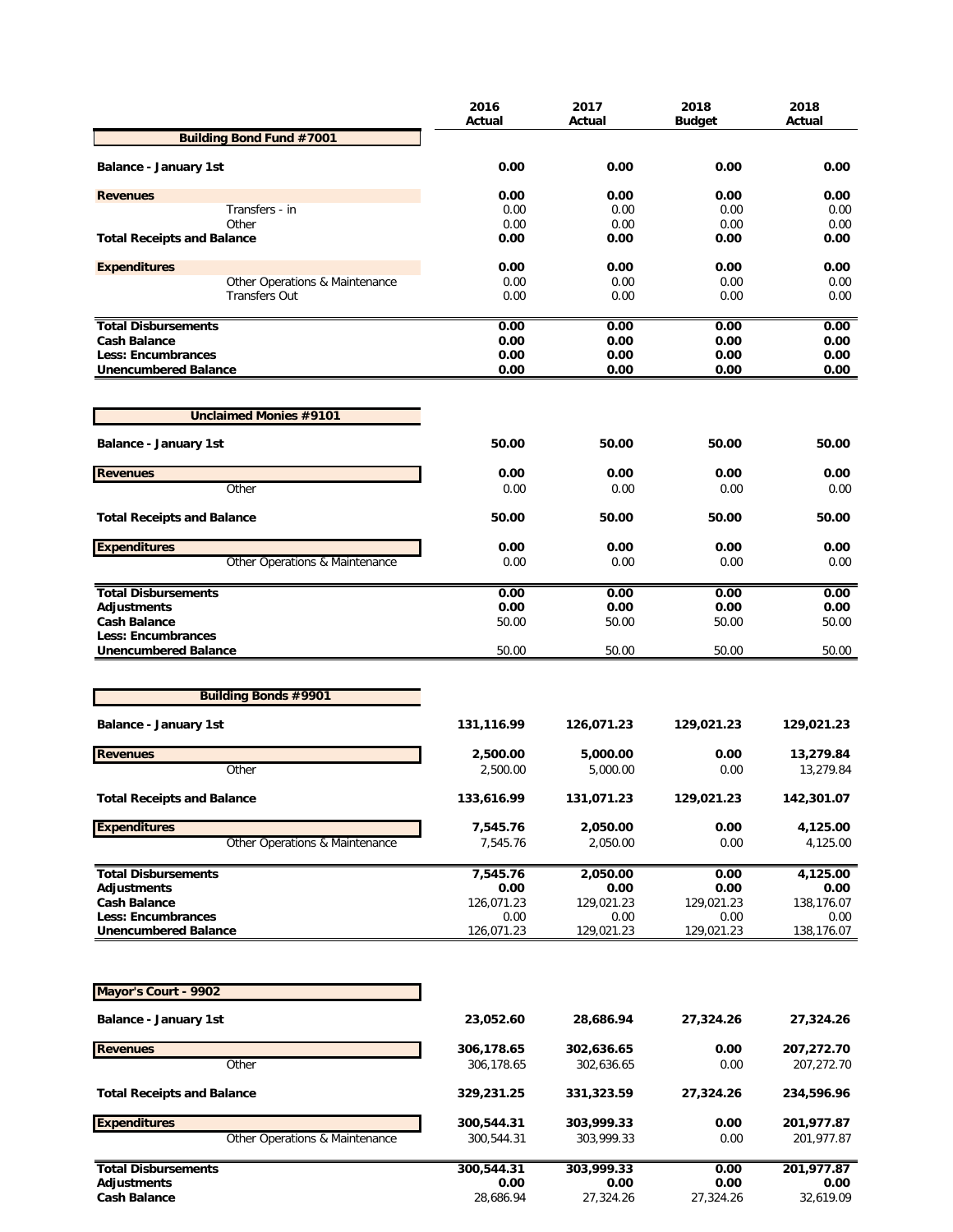|                                                     | 2016<br>Actual             | 2017<br>Actual         | 2018<br><b>Budget</b> | 2018<br>Actual         |
|-----------------------------------------------------|----------------------------|------------------------|-----------------------|------------------------|
| <b>Less: Encumbrances</b>                           | 0.00                       | 0.00                   | 0.00                  | 0.00                   |
| <b>Unencumbered Balance</b>                         | 28,686.94                  | 27,324.26              | 27,324.26             | 32,619.09              |
|                                                     |                            |                        |                       |                        |
|                                                     |                            |                        |                       |                        |
| <b>Second Party Service #9903</b>                   |                            |                        |                       |                        |
| <b>Balance - January 1st</b>                        | 5,952.47                   | 7,262.18               | 11,828.41             | 11,828.41              |
|                                                     |                            |                        |                       |                        |
| <b>Revenues</b><br>Other                            | 34,805.70<br>34,805.70     | 39,386.85<br>39,386.85 | 0.00<br>0.00          | 28,362.43<br>28,362.43 |
|                                                     |                            |                        |                       |                        |
| <b>Total Receipts and Balance</b>                   | 40,758.17                  | 46,649.03              | 11,828.41             | 40,190.84              |
| <b>Expenditures</b>                                 | 33,495.99                  | 34,820.62              | 0.00                  | 22,642.50              |
| Other Operations & Maintenance                      | 33,495.99                  | 34,820.62              | 0.00                  | 22,642.50              |
|                                                     |                            |                        |                       |                        |
| <b>Total Disbursements</b><br><b>Adjustments</b>    | 33,495.99<br>0.00          | 34,820.62<br>0.00      | 0.00<br>0.00          | 22,642.50<br>0.00      |
| Cash Balance                                        | 7,262.18                   | 11,828.41              | 11,828.41             | 17,548.34              |
| <b>Less: Encumbrances</b>                           | 0.00                       | 0.00                   | 0.00                  | 0.00                   |
| <b>Unencumbered Balance</b>                         | 7,262.18                   | 11,828.41              | 11,828.41             | 17,548.34              |
|                                                     |                            |                        |                       |                        |
|                                                     |                            |                        |                       |                        |
| <b>Walton Hills/Sagamore Hills JEDD</b>             |                            |                        |                       |                        |
| <b>Balance - January 1st</b>                        | 164,511.76                 | 179,413.27             | 105,318.08            | 105,318.08             |
| <b>Revenues</b>                                     | 775,214.11                 | 763,865.56             | 800,000.00            | 561,104.41             |
| Other                                               | 775,214.11                 | 763,865.56             | 800,000.00            | 561,104.41             |
|                                                     |                            |                        |                       |                        |
| <b>Total Receipts and Balance</b>                   | 939,725.87                 | 943,278.83             | 905,318.08            | 666,422.49             |
| <b>Expenditures</b>                                 | 760,312.60                 | 837,960.75             | 800,000.00            | 581,898.28             |
| Other Operations & Maintenance                      | 760,312.60                 | 837,960.75             | 800,000.00            | 581,898.28             |
| <b>Total Disbursements</b>                          | 760,312.60                 | 837,960.75             | 800,000.00            | 581,898.28             |
| <b>Adjustments</b>                                  | 0.00                       | 0.00                   | 0.00                  | 0.00                   |
| <b>Cash Balance</b>                                 | 179,413.27                 | 105,318.08             | 105,318.08            | 84,524.21              |
| <b>Less: Encumbrances</b>                           | 0.00                       | 0.00                   | 0.00                  | 0.00                   |
| <b>Unencumbered Balance</b>                         | 179,413.27                 | 105,318.08             | 105,318.08            | 84,524.21              |
| Village Total - All Funds                           |                            |                        |                       |                        |
| <b>Balance - January 1st</b>                        | 3,179,837.25               | 2,115,249.73           | 929,376.72            | 929,376.72             |
| Adjustments                                         |                            |                        |                       |                        |
| <b>Total Revenues</b>                               | 9,658,133.32               | 8,918,739.52           | 9,105,324.40          | 5,879,511.00           |
| <b>Total Disbursements</b>                          | 10,722,720.84              | 10,104,577.08          | 9,059,429.89          | 5,466,068.95           |
| <b>Cash Balance</b>                                 | 2,115,249.73               | 929,412.17             | 975,271.23            | 1,342,818.77           |
| <b>Less: Encumbrances</b>                           | 196,035.90                 | 5,495.34               | 0.00                  | 547,012.66             |
| <b>Unencumbered Balance</b><br>PY Pos - CY Payments | 1,919,213.83<br>378,785.38 | 923,916.83             | 975,271.23            | 795,806.11             |
|                                                     |                            |                        |                       |                        |
| <b>SURPLUS (DEFICIT)</b>                            | (685, 802.14)              | (1, 185, 837.56)       | 45,894.51             | 413,442.05             |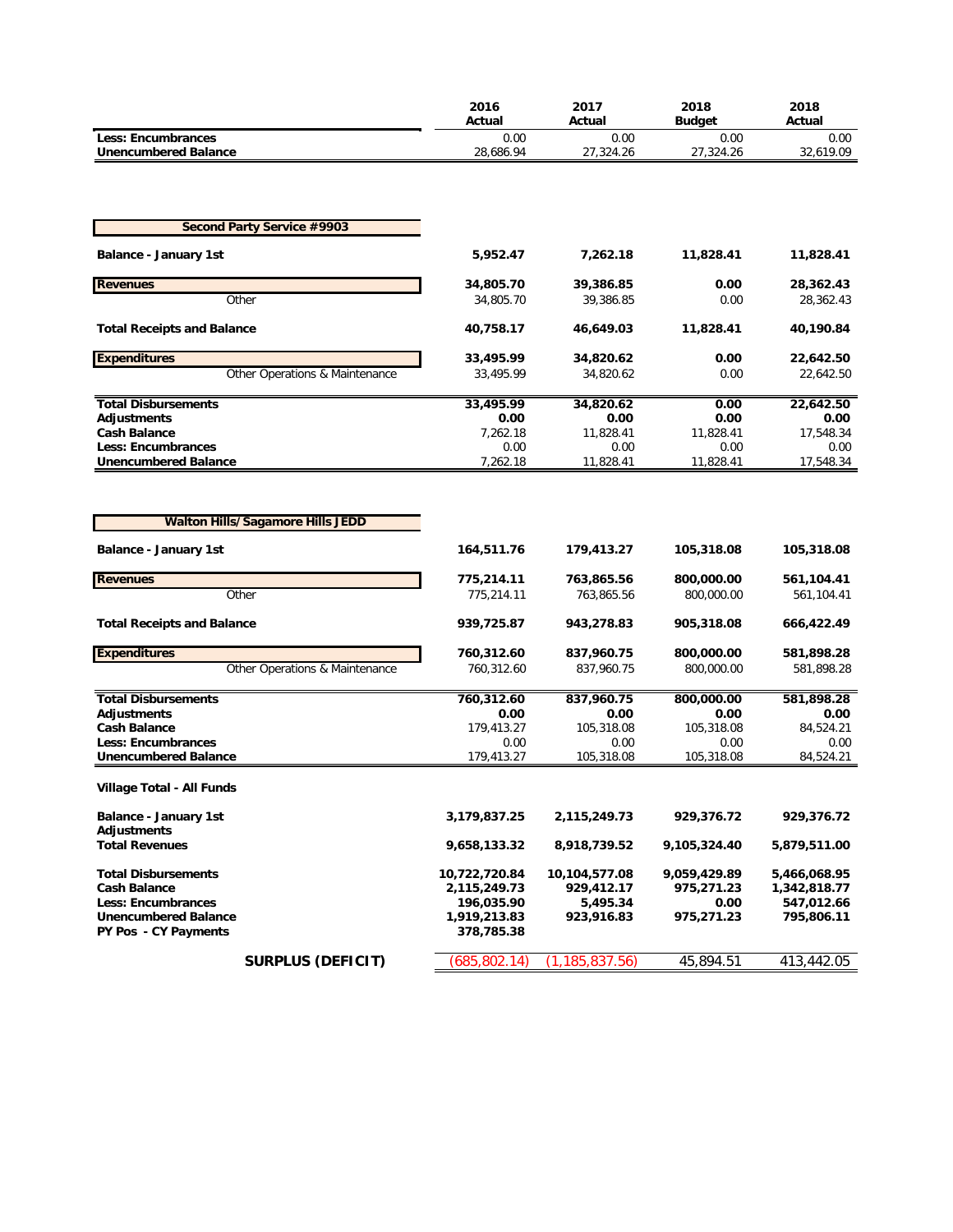|                     |                                                    | 2016         | 2017         | 2018          | 2018         |
|---------------------|----------------------------------------------------|--------------|--------------|---------------|--------------|
| <b>ACCOUNT #</b>    | <b>ACCOUNT</b>                                     | Actual       | Actual       | <b>Budget</b> | Actual       |
|                     |                                                    |              |              |               |              |
| <b>GENERAL FUND</b> |                                                    |              |              |               |              |
| 1000-130-0000       | Municipal Income Tax                               | 0.00         | 0.00         | 0.00          | 0.00         |
| 1000-130-0004       | Municipal Income Tax-ELECTRIC TAX                  | 5,574.44     | 245.93       | 2,500.00      | 28,338.13    |
| 1000-130-0131       | Income Tax Withholding                             | 2,798,537.67 | 2,548,242.93 | 2,500,000.00  | 2,259,234.33 |
| 1000-130-0132       | Income Tax Individual                              | 362,762.25   | 285,793.29   | 300,000.00    | 219,445.80   |
| 1000-130-0133       | Income Tax Net Profit                              | 789,251.01   | 669,769.79   | 700,000.00    | 516,075.87   |
| 1000-130-0134       | Municipal Income Tax (PENALTY)                     | 0.00         | 25.00        | 0.00          | 0.00         |
| 1000-190-0000       | Other - Local Taxes                                | 9,505.60     | 9,754.64     | 8,500.00      | 91.08        |
| 1000-211-0000       | <b>Local Government Distribution</b>               | 25,728.71    | 20,454.16    | 17,693.00     | 13,808.33    |
| 1000-212-0000       | Local Government Revenue Assistance                | 0.00         | 0.00         | 0.00          | 0.00         |
| 1000-221-0000       | <b>Inheritance Tax</b>                             | 0.00         | 0.00         | 0.00          | 0.00         |
| 1000-222-0000       | Cigarette Tax                                      | 74.25        | 74.25        | 0.00          | 0.00         |
| 1000-224-0000       | Liquor and Beer Permit Fees                        | 4,619.30     | 6,020.70     | 1,000.00      | 560.00       |
| 1000-231-0000       | <b>Commercial Activity Tax</b>                     | 0.00         | 0.00         | 0.00          | 0.00         |
| 1000-290-0000       | Other - State Shared Taxes and Permits             | 22,196.58    | 28,569.50    | 20,000.00     | 21,310.68    |
| 1000-390-0000       | Other - Special Assessments                        | 425.00       | 1,729.64     | 164,000.00    | 26,683.10    |
| 1000-411-0000       | Federal - Restricted                               | 0.00         | 0.00         | 0.00          | 0.00         |
| 1000-422-0000       | State - Restricted                                 | 0.00         | 0.00         | 0.00          | 4,840.00     |
| 1000-429-0000       | Other - State Receipts                             | 0.00         | 0.00         | 0.00          | 0.00         |
| 1000-429-2250       | Other - State Receipts WC                          | 0.00         | 0.00         | 0.00          | 0.00         |
| 1000-440-0000       | Grants or Aid                                      | 13,825.79    | 12,676.78    | 11,000.00     | 5,379.00     |
| 1000-440-0001       | <b>Grants or Aid-Community Diversion</b>           | 0.00         | 0.00         | 0.00          | 0.00         |
| 1000-490-0100       | Intergovernmental                                  | 0.00         | 0.00         | 0.00          | 0.00         |
| 1000-512-0016       | Contracts for Police Prot. (False Alarms)          | 800.00       | 450.00       | 600.00        | 150.00       |
| 1000-519-0000       | <b>Other - General Government Contracts</b>        | 0.00         | 0.00         | 0.00          | 0.00         |
| 1000-522-0000       | <b>Concession Stands</b>                           | 223.00       | 0.00         | 200.00        | 115.00       |
| 1000-522-1001       | Concession Stands (Pop Machine)                    | 596.00       | 463.00       | 600.00        | 305.50       |
| 1000-522-3106       | Concession Stands (Parker Program)                 | 2,329.00     | 1,298.25     | 2,200.00      | 999.35       |
| 1000-522-3116       | Concession Stands (New)                            | 483.75       | 392.75       | 500.00        | 73.00        |
| 1000-522-3104       | Concession Stands - SPECIAL EVENTS                 | 0.00         | 0.00         | 0.00          | 0.00         |
| 1000-523-0000       | <b>Recreation Entry Fees</b>                       | 0.00         | 0.00         | 0.00          | 0.00         |
| 1000-523-3106       | Recreation Entry Fees-Parker Program               | 11,843.00    | 15,851.00    | 13,000.00     | 23,981.00    |
| 1000-523-3107       | Recreation Entry Fees-Baseball                     | 1,065.00     | 800.00       | 1,500.00      | 675.00       |
| 1000-523-3111       | Recreation Entry Fees-S.O.S.                       | 0.00         | 0.00         | 0.00          | 0.00         |
| 1000-523-3112       | Recreation Entry Fees- Beach Volleyball            | 0.00         | 0.00         | 0.00          | 0.00         |
| 1000-523-3113       | Recreation Entry Fees - Travel Baseball            | 0.00         | 0.00         | 0.00          | 0.00         |
| 1000-529-0000       | Other - Cultural and Recreational Programs         | 0.00         | 0.00         | 0.00          | 0.00         |
| 1000-529-3101       | <b>Recreational Programs- Trips</b>                | 1,213.00     | 1,140.00     | 1,500.00      | 1,838.00     |
|                     |                                                    |              | 0.00         | 0.00          |              |
| 1000-529-3102       | Recreational Programs- Exercise                    | 0.00         |              |               | 0.00         |
| 1000-529-3104       | Recreational Programs- Special Events              | 3,101.39     | 5,204.60     | 7,500.00      | 1,190.00     |
| 1000-529-3109       | Recreational Programs- Transportation              | 2,539.00     | 4,249.00     | 3,500.00      | 2,867.00     |
| 1000-529-3110       | Recreational Programs- Senior Services             | 3,059.00     | 3,279.00     | 2,000.00      | 1,991.00     |
| 1000-542-0000       | Tap Fes                                            | 0.00         | 0.00         | 0.00          | 300.00       |
| 1000-542-6202       | Tap Fees- Sewer                                    | 0.00         | 0.00         | 0.00          | 0.00         |
| 1000-590-0000       | Other - Charges for Services                       | 2,750.00     | 260.00       | 0.00          | 44.00        |
| 1000-590-0011       | Other - Charges for Dispatch                       | 137,957.04   | 141,016.20   | 181,696.40    | 136,272.00   |
| 1000-590-0018       | Other - Police Services                            | 3,090.00     | 706.61       | 1,000.00      | 10,751.50    |
| 1000-590-0325       | Advertising                                        | 11,625.00    | 9,900.00     | 12,000.00     | 8,625.00     |
| 1000-590-0410       | Other - Charges for Services (Bldg. Dept.          | 2,545.04     | 2,482.97     | 2,000.00      | 1,610.00     |
| 1000-590-0486       | Other - Charges for Services{Finance Department}   | 45,931.83    | 8,240.00     | 24,000.00     | 17,025.42    |
| 1000-590-3100       | Other - Charges for Services {Banquet Hall Rental} | 0.00         | 5,080.00     | 50,000.00     | 30,869.00    |
| 1000-590-3103       | Other - Community Room/TGY Rental                  | 3,000.00     | 5,525.00     | 7,000.00      | 1,700.00     |
| 1000-590-3114       | Other - Baseball Field Rental                      | 525.00       | 800.00       | 500.00        | 150.00       |
| 1000-590-4104       | <b>Other Charges</b>                               | 3,515.00     | 2,336.08     | 4,000.00      | 8,772.00     |
| 1000-590-4105       | Other - Charges (Structure Plan & Review)          | 3,374.00     | 2,052.00     | 0.00          | 2,415.18     |
| 1000-590-5002       | Other - Attenna Lease                              | 0.00         | 0.00         | 0.00          | 0.00         |
| 1000-611-0000       | <b>Court Costs</b>                                 | 66,883.71    | 65,028.81    | 65,000.00     | 49,390.43    |
| 1000-611-0060       | Court Costs - Auxiliary                            | 0.00         | 4,565.00     | 5,000.00      | 3,820.00     |
| 1000-612-0000       | <b>Court Fines</b>                                 | 137,002.55   | 122,875.38   | 220,000.00    | 84,685.27    |
| 1000-612-0060       | Court Fines - Auxiliary                            | 0.00         | 0.00         | 0.00          | 0.00         |
| 1000-619-0000       | Other - Fines and Forfeitures                      | 5,493.85     | 10,500.00    | 5,000.00      | 4,180.00     |
| 1000-619-0006       | Restitution                                        | 0.00         | 0.00         | 0.00          | 488.12       |
| 1000-619-0017       | Other - Fines and Forfeitures (Traffic Camera)     | 0.00         | 0.00         | 0.00          | 171,475.50   |
| 1000-621-0000       | Permits                                            | 7,445.34     | 7,016.24     | 7,000.00      | 7,118.13     |
| 1000-621-4101       | Permits (1% to State)                              | 164.37       | 189.24       | 200.00        | 81.93        |
| 1000-621-4102       | Permits (3% Commercial)                            | 201.71       | 238.99       | 300.00        | 112.04       |
| 1000-621-4103       | Permits (Comm/Industrial)                          | 6,637.24     | 7,057.21     | 10,000.00     | 2,793.20     |
| 1000-622-0000       | Inspections                                        | 810.00       | 0.00         | 1,000.00      | 1,350.00     |
| 1000-623-0000       | Zoning                                             | 6,415.00     | 6,499.20     | 3,000.00      | 2,825.00     |
| 1000-623-4103       | Zoning - Comm/Industrial                           | 11,417.20    | 2,170.00     | 7,000.00      | 3,185.60     |
|                     |                                                    |              |              |               |              |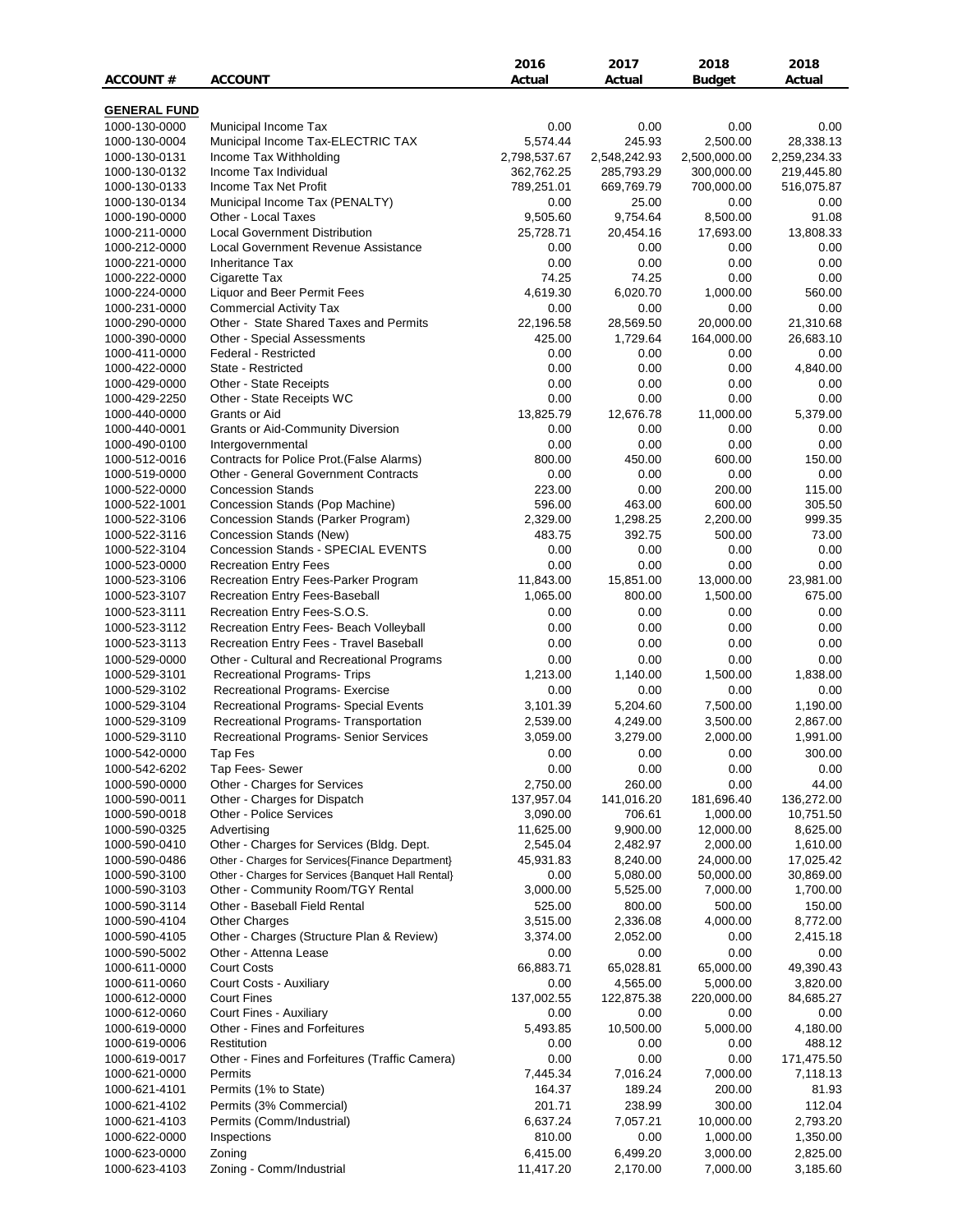|                                  |                                                   | 2016         | 2017         | 2018          | 2018         |
|----------------------------------|---------------------------------------------------|--------------|--------------|---------------|--------------|
| <b>ACCOUNT#</b>                  | <b>ACCOUNT</b>                                    | Actual       | Actual       | <b>Budget</b> | Actual       |
| 1000-624-0000                    | <b>Street Opening</b>                             | 200.00       | 400.00       | 0.00          | 0.00         |
| 1000-625-0000                    | Cable Franchise Fees                              | 35,238.93    | 30,227.63    | 35,000.00     | 24,126.19    |
| 1000-629-0000                    | Other - Licenses and Permits                      | 500.00       | 0.00         | 0.00          | 0.00         |
| 1000-629-0411                    | Other Licenses and Permits (General)              | 18,100.00    | 18,215.00    | 15,000.00     | 13,735.00    |
| 1000-690-0000                    | Other - Fines, Licenses and Permits               | 130.00       | 0.00         | 0.00          | 0.00         |
| 1000-690-5225                    | Fire dept permits                                 | 0.00         | 200.00       | 0.00          | 0.00         |
| 1000-701-0000                    | Interest- Transferred to Capital                  | 2,679.48     | 4,720.72     | 2,000.00      | 6,781.29     |
| 1000-701-0133                    | Interest (Net Profit)                             |              |              | 0.00          | 6.93         |
| 1000-820-0000                    | <b>Contributions and Donations</b>                | 602.00       | 3,500.00     | 0.00          | 0.00         |
| 1000-820-3104                    | <b>Contributions and Donations-Special Events</b> | 2,125.00     | 2,350.00     | 2,000.00      | 0.00         |
| 1000-820-3106                    | Contributions and Donations (Parker Program)      | 390.00       | 14.00        | 350.00        | 0.00         |
| 1000-820-3107                    | Contributions and Donations-baseball              | 150.00       | 0.00         | 0.00          | 0.00         |
| 1000-820-3111                    | Contributions and Donations - SOS                 | 0.00         | 0.00         | 0.00          | 0.00         |
| 1000-891-0000                    | Other - Miscellaneous Operating                   | 20.00        | 8,674.85     | 3,000.00      | 41,810.06    |
| 1000-891-5001                    | Other - Miscellaneous Recycling                   | 0.00         | 0.00         | 0.00          | 0.00         |
| 1000-892-0000                    | Other - Miscellaneous Non-Operating               | 31,498.82    | 25,005.26    | 0.00          | 3,218.51     |
| 1000-892-0002                    | Other - Miscellaneous                             | 3.13         | 10.00        | 0.00          | 47.85        |
| 1000-892-0003                    | Other - Prisoner Housing                          | 0.00         | 0.00         | 0.00          | 0.00         |
| 1000-892-0005                    | Printing/Advertising Directory                    | 58.97        | 185.22       | 0.00          | 34.05        |
| 1000-892-0009                    | Other - Vehicle Release                           | 4,745.50     | 6,950.00     | 6,000.00      | 6,090.00     |
| 1000-892-0014                    | Other - Title Search                              | 10.00        | 0.00         | 100.00        | 0.00         |
| 1000-892-3105                    | Garage Sale                                       | 854.00       | 631.00       | 800.00        | 768.00       |
| 1000-892-3110                    | <b>Senior Services</b>                            | 0.00         | 0.00         | 0.00          | 0.00         |
| 1000-931-0000                    | Transfers - In                                    | 391,560.99   | 485,788.60   | 400,000.00    | 0.00         |
| 1000-941-0000                    | Advances - In                                     | 0.00         | 0.00         | 0.00          | 0.00         |
| 1000-961-0000                    | Sale of Fixed Assets                              | 0.00         | 0.00         | 0.00          | 134,941.87   |
| 1000-961-0018                    | Sale of Fixed Assets{POLICE SERVICES}             | 0.00         | 0.00         | 0.00          | 0.00         |
|                                  | TOTAL GENERAL FUND                                | 5,005,403.44 | 4,607,895.42 | 4,827,739.40  | 3,911,550.24 |
| <b>S.C.M.R.</b><br>2011-225-0000 | Gasoline Tax (State)                              | 112,069.70   | 115,022.25   | 110,000.00    | 84,882.93    |
| 2011-430-0000                    | License Tax - County Levied                       | 55,503.79    | 64,045.30    | 53,000.00     | 46,918.83    |
| 2011-440-0000                    | Grants or Aid (Non-Federal or State)              | 0.00         | 0.00         | 0.00          | 800.00       |
| 2011-701-0000                    | Interest- Transferred to Capital                  | 0.00         | 0.00         | 0.00          | 0.00         |
| 2011-892-0000                    | Other - Miscellaneous Non-Operating               | 1,992.75     | 1,176.95     | 0.00          | 294.25       |
| 2011-931-0000                    | Transfers in- General Fund                        | 660,000.00   | 500,000.00   | 500,000.00    | 500,000.00   |
| 2011-941-0000                    | Advances - In                                     | 0.00         | 0.00         | 0.00          | 0.00         |
| 2011-961-0000                    | Sale of Fixed Assets                              | 0.00         | 0.00         | 0.00          | 0.00         |
|                                  |                                                   |              |              |               |              |
| <b>STATE HIGHWAY</b>             |                                                   |              |              |               |              |
| 2021-225-0000                    | Gasoline Tax (State)                              | 9,086.76     | 5,659.65     | 8,000.00      | 6,202.55     |
| 2021-430-0000                    | License Tax - County Levied                       | 7,525.96     | 4,456.68     | 6,000.00      | 2,200.61     |
| 2021-701-0000                    | Interest                                          | 0.00         | 0.00         | 0.00          | 0.00         |
| 2021-941-0000                    | Advances - In                                     | 0.00         | 0.00         | 0.00          | 0.00         |
|                                  |                                                   |              |              |               |              |
| <b>LEFT</b>                      |                                                   |              |              |               |              |
| 2091-413-0000                    | Federal - Pass Through Grants                     | 0.00         | 0.00         | 0.00          | 0.00         |
| 2091-422-0000                    | State - Pass Through Grants                       | 0.00         | 0.00         | 0.00          | 0.00         |
| 2091-612-0000                    | <b>Court Fines</b>                                | 1,530.00     | 1,770.00     | 3,000.00      | 445.00       |
| 2091-619-0000                    | Other - Fines and Forfeitures                     | 392.00       | 140.00       | 1,000.00      | 1,111.37     |
| 2091-820-0000                    | <b>Contributions and Donations</b>                | 0.00         | 0.00         | 0.00          | 0.00         |
| 2091-931-0000                    | Transfers - In                                    | 0.00         | 0.00         | 0.00          | 0.00         |
| 2091-961-0000                    | Sale of Fixed Assets                              | 3,463.81     | 18,193.10    | 5,000.00      | 3,151.00     |
| <b>MOTOR VEHICLE</b>             |                                                   |              |              |               |              |
| 2101-290-0000                    | Other - State Shared Taxes and Permits            | 25,873.71    | 21,825.61    | 25,000.00     | 18,892.69    |
| 2101-701-0000                    | Interest-Transferred to Capital                   | 0.00         | 0.00         | 0.00          | 0.00         |
| 2101-931-0000                    | Transfers - In                                    | 0.00         | $0.00\,$     | 0.00          | 0.00         |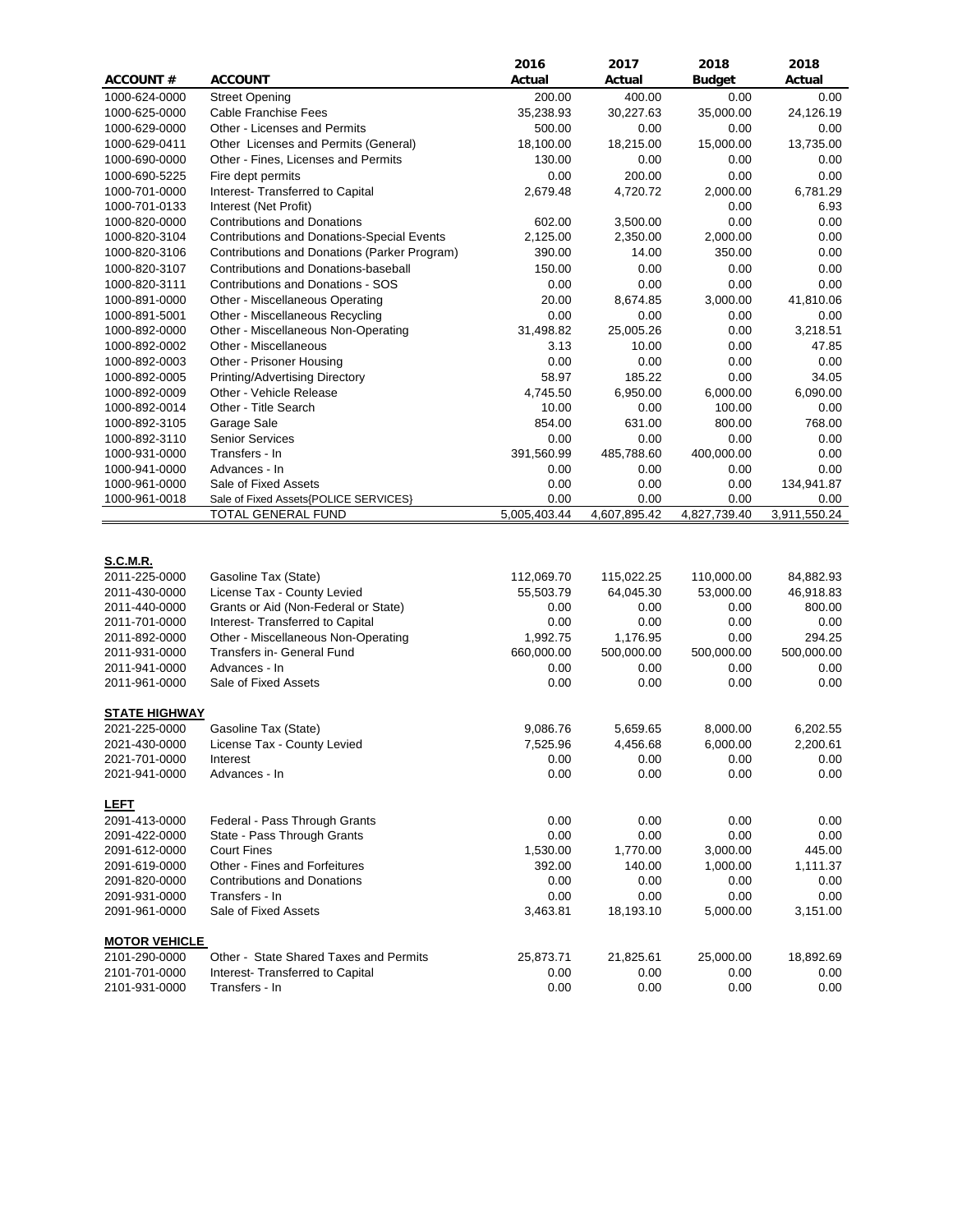|                                                 |                                              | 2016         | 2017         | 2018         | 2018       |
|-------------------------------------------------|----------------------------------------------|--------------|--------------|--------------|------------|
| <b>ACCOUNT #</b>                                | <b>ACCOUNT</b>                               | Actual       | Actual       | Budget       | Actual     |
| <b>POLICE PENSION</b>                           |                                              |              |              |              |            |
| 2131-110-0000                                   | General Property Tax - Real Estate           | 34,936.91    | 38,394.80    | 45,000.00    | 43,054.23  |
| 2131-120-0000                                   | <b>Tangible Personal Property Tax</b>        | 0.00         | 0.00         | 0.00         | 0.00       |
| 2131-120-0020                                   | Tangible Personal Prop Tac (CAT Tax)         | 0.00         | 0.00         | 0.00         | 0.00       |
| 2131-190-0000                                   | Other - Local Taxes                          | 3,200.46     | 3,158.23     | 0.00         | 3,157.46   |
| 2131-231-0000                                   | <b>Property Tax Rollbacks</b>                | 0.00         | 0.00         | 0.00         | 0.00       |
| 2131-290-0000                                   | Other - State Shared Taxes & Permit          | 0.00         | 0.00         | 0.00         | 0.00       |
| 2131-931-0000                                   | Transfers - In                               | 150,000.00   | 120,000.00   | 115,000.00   | 115,000.00 |
|                                                 |                                              |              |              |              |            |
| <b>WATER METER REPAIR FUND</b><br>2901-542-0000 | Tap Fees                                     | 400.00       | 150.00       | 0.00         | 150.00     |
| 2901-701-0000                                   | Interest                                     | 0.00         | 0.00         | 0.00         | 0.00       |
| 2901-931-0000                                   | Transfers - In                               | 9,000.00     | 9,000.00     | 10,200.00    | 10,200.00  |
|                                                 |                                              |              |              |              |            |
| <b>MAYOR'S COURT COMPUTER</b>                   |                                              |              |              |              |            |
| 2903-612-0000                                   | <b>Court Fines</b>                           | 6,030.00     | 5,490.00     | 6,000.00     | 3,860.00   |
|                                                 | <b>SPECIAL BOND RETIREMENT FUND</b>          |              |              |              |            |
| 3101-390-0000                                   | Other - Special Assessments                  | 0.00         | 0.00         | 0.00         | 0.00       |
|                                                 | Transfer In - Capital                        | 0.00         | 0.00         | 0.00         | 0.00       |
| 3101-701-0000                                   | Interest- Transferred to Capital             | 0.00         | 0.00         | 0.00         | 0.00       |
| 3101-892-0000                                   | Other- Misc. Non-Operating                   | 9,828.00     | 0.00         | 0.00         | 0.00       |
| 3101-911-4905                                   | <b>BONDS</b>                                 | 0.00         | 12,654.00    | 0.00         | 0.00       |
| 3101-921-0000                                   | Sale of Notes                                | 1,170,000.00 | 1,710,000.00 | 1,640,000.00 | 0.00       |
| 3101-931-0000                                   | Transfers - In                               | 170,000.00   | 50,000.00    | 70,000.00    | 70,000.00  |
| <b>THIRD PARTY</b>                              |                                              |              |              |              |            |
| 4101-892-0000                                   | Other - Miscellaneous Non-Operating          | 0.00         | 0.00         | 0.00         | 0.00       |
| 4101-892-3110                                   | Other - Miscellaneous                        | 0.00         | 0.00         | 0.00         | 0.00       |
| 4101-931-0000                                   | Transfers - In                               | 0.00         | 0.00         | 0.00         | 0.00       |
|                                                 |                                              |              |              |              |            |
| <b>ISSUE I and II</b>                           |                                              |              |              |              |            |
| 4201-422-0000                                   | State - Restricted                           | 0.00         | 0.00         | 0.00         | 0.00       |
| 4201-422-4905                                   | State - Restricted-Dunham Rd Sanitary        | 0.00         | 0.00         | 0.00         | 0.00       |
| 4201-931-0000                                   | Advance-In                                   | 0.00         | 0.00         | 0.00         | 0.00       |
| 4201-422-0000                                   | State-Restricted                             | 0.00         | 0.00         | 0.00         | 0.00       |
| 4201-931-0000                                   | Transfers - In                               | 0.00         | 0.00         | 0.00         | 0.00       |
| 4201-941-0000                                   | Advance- In                                  | 0.00         | 0.00         | 0.00         | 0.00       |
| <b>CAPITAL</b>                                  |                                              |              |              |              |            |
| 4901-440-0000                                   | Grants or Aid                                | 75,338.44    | 16,687.66    | 0.00         | 0.00       |
| 4901-490-0000                                   | Other - Intergovernmental                    | 294,208.49   | 0.00         | 0.00         | 0.00       |
| 4901-490-0801                                   | <b>Fueling Facilty Rheab</b>                 | 0.00         | 0.00         | 0.00         | 0.00       |
| 4901-542-0000                                   | <b>TAP FEES</b>                              | 0.00         | 0.00         | 0.00         | 0.00       |
| 4901-549-4910                                   | <b>Barclay Sewer Fees</b>                    | 20,735.00    | 15,551.25    | 20,735.00    | 0.00       |
| 4901-612-0000                                   | Court fines                                  | 0.00         | 0.00         | 0.00         | 0.00       |
| 4901-612-0015                                   | Court Fines - Safety Vehicle                 | 12,060.00    | 21,094.00    | 20,000.00    | 15,402.00  |
| 4901-624-0000                                   |                                              | 0.00         | 0.00         | 0.00         | 0.00       |
| 4901-629-0000                                   |                                              | 0.00         | 0.00         | 0.00         | 0.00       |
| 4901-701-0000                                   | Interest                                     | 19,125.00    | 0.00         | 0.00         | 0.00       |
| 4901-701-0135                                   | Interest                                     | 0.00         | 0.00         | 0.00         | 0.00       |
| 4901-820-0000                                   | <b>Contributions and Donations</b>           | 15,000.00    | 0.00         | 0.00         | 0.00       |
| 4901-892-0000                                   | Other - Miscellaneous Non-Operating          | 4,663.69     | 242.00       | 99,050.00    | 131,672.85 |
| 4901-921-0000                                   | Sale of Notes                                | 550,000.00   | 0.00         | 0.00         | 0.00       |
| 4901-931-0000                                   | Trans (Adv) - In (Interest from other Funds) | 110,000.00   | 460,000.00   | 440,000.00   | 100,000.00 |
| 4901-941-0000                                   | Advances - In                                | 0.00         | 0.00         | 0.00         | 0.00       |
| 4901-961-0000                                   | Sale of Fixed Assets                         | 1,372.50     | 0.00         | 300,000.00   | 0.00       |
| 4901-971-0000                                   | Other Debt Proceeds                          | 0.00         | 4,000.00     | 0.00         | 0.00       |
|                                                 |                                              | 0.00         | 0.00         | 0.00         | 0.00       |
| <b>VETERAN'S MEMORIAL</b>                       |                                              |              |              |              |            |
| 4902-820-0000                                   | <b>Memorial Bricks</b>                       | 50.00        | 200.00       | 0.00         | 0.00       |
| 4902-892-0000                                   | Recycling                                    | 644.45       | 521.78       | 600.00       | 545.61     |
| 4902-931-0000                                   | Transfers- General                           | 0.00         | 0.00         | 0.00         | 0.00       |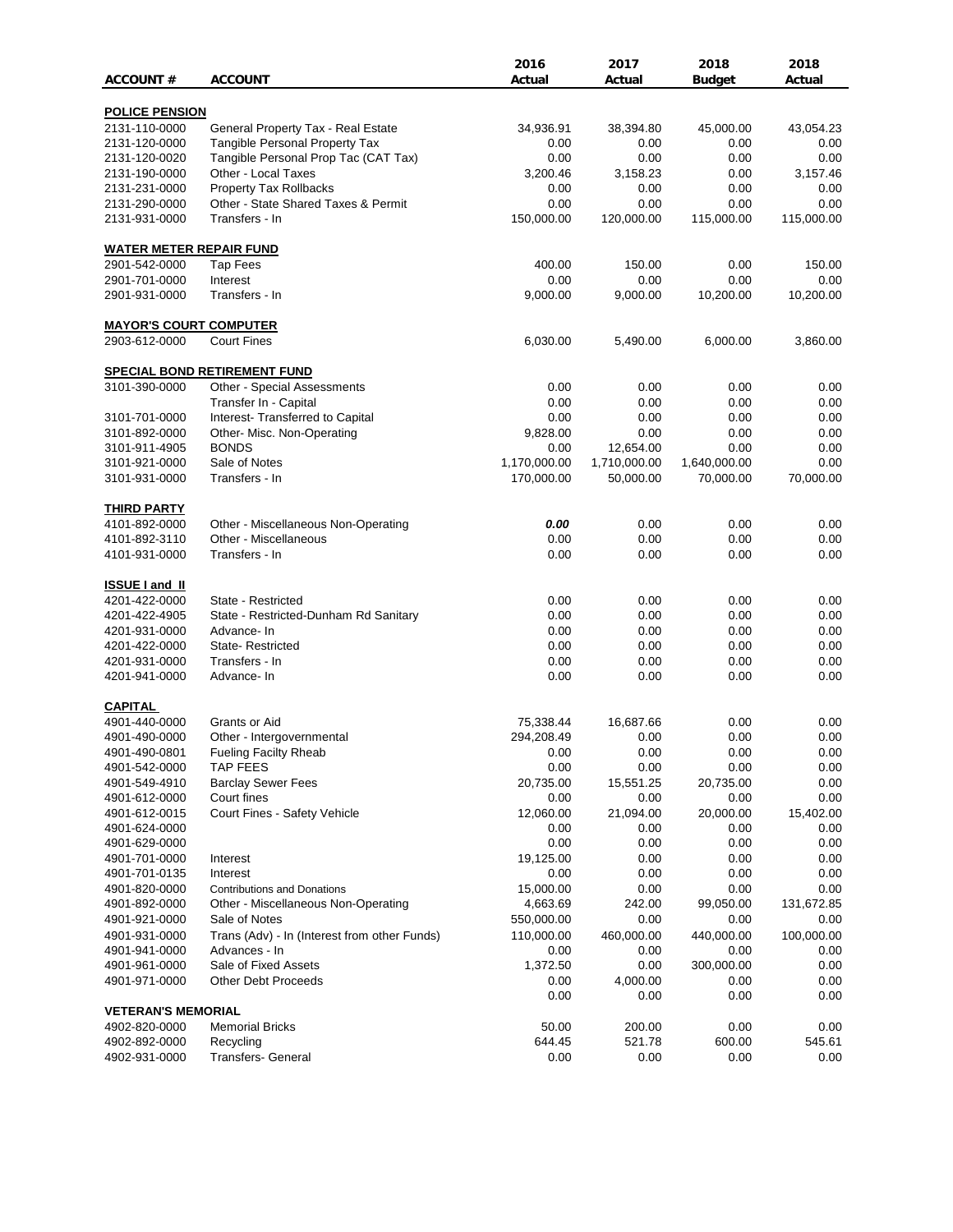| <b>ACCOUNT#</b>             | <b>ACCOUNT</b>                          | 2016<br>Actual | 2017<br>Actual | 2018<br><b>Budget</b> | 2018<br>Actual |
|-----------------------------|-----------------------------------------|----------------|----------------|-----------------------|----------------|
| <b>BUILDING BOND</b>        |                                         |                |                |                       |                |
| 7001-701-0000               | <b>INTEREST</b>                         | 0.00           | 0.00           | 0.00                  | 0.00           |
| 7001-892-0000               | <b>OTHER</b>                            | 0.00           | 0.00           | 0.00                  | 0.00           |
| <b>UNCLAIMED MONIES</b>     |                                         |                |                |                       |                |
| 9101-892-0000               | Other - Miscellaneous Non-Operating     | 0.00           | 0.00           | 0.00                  | 0.00           |
| <b>BUILDING BOND</b>        |                                         |                |                |                       |                |
| 9901-544-0000               | Deposits                                | 2,500.00       | 5,000.00       | 0.00                  | 13,279.84      |
| 9901-892-0000               | Other - Miscellaneous Non-Operating     | 0.00           | 0.00           | 0.00                  | 0.00           |
| <b>Mayor's Court</b>        |                                         |                |                |                       |                |
| 9902-690-0000               | Other-Fines, Licenses, & Permits        | 306,178.65     | 302,636.65     | 0.00                  | 207,272.70     |
| 9902-892-0000               | Other- Misc. Non Operating              | 0.00           | 0.00           | 0.00                  | 0.00           |
| <b>SECOND PARTY SERVICE</b> |                                         |                |                |                       |                |
| 9903-544-0000               | Other - Miscellaneous Non-Operating     | 23,174.70      | 24,176.35      | 0.00                  | 27,468.57      |
| 9903-544-0001               | Deposits (Comm. Diversion Program)      | 0.00           | 0.00           | 0.00                  | 0.00           |
| 9903-544-0007               | Deposits (Benevolent Fund-General)      | 1,272.00       | 3,765.50       | 0.00                  | 893.86         |
| 9903-544-0008               | Deposits (Benevolent Fund-Events)       | 605.00         | 0.00           | 0.00                  | 0.00           |
| 9903-544-0013               | Deposits (Animal Fund)                  | 0.00           | 525.00         | 0.00                  | 0.00           |
| 9903-544-3200               | Deposits (Sr. Snow Plow)                | 9,744.00       | 10,920.00      | 0.00                  | 0.00           |
| 9903-892-0000               | Other - Miscellaneous Non-Operating     | 10.00          | 0.00           | 0.00                  | 0.00           |
| 9903-931-0000               | Transfers-In                            | 0.00           | 0.00           | 0.00                  | 0.00           |
|                             | <b>WALTON HILLS/SAGAMORE HILLS JEDD</b> |                |                |                       |                |
| 9904-130-0131               | Income Tax Withholding                  | 774,915.46     | 763,518.79     | 800,000.00            | 561,054.41     |
| 9904-130-0132               | Income Tax Individual                   | 298.65         | 314.77         | 0.00                  | 50.00          |
| 9904-130-0133               | Income Tax Net Profit                   |                | 32.00          | 0.00                  | 0.00           |
|                             | <b>TOTAL</b>                            | 9,658,133.32   | 8,918,217.74   | 9,105,324.40          | 5,879,511.00   |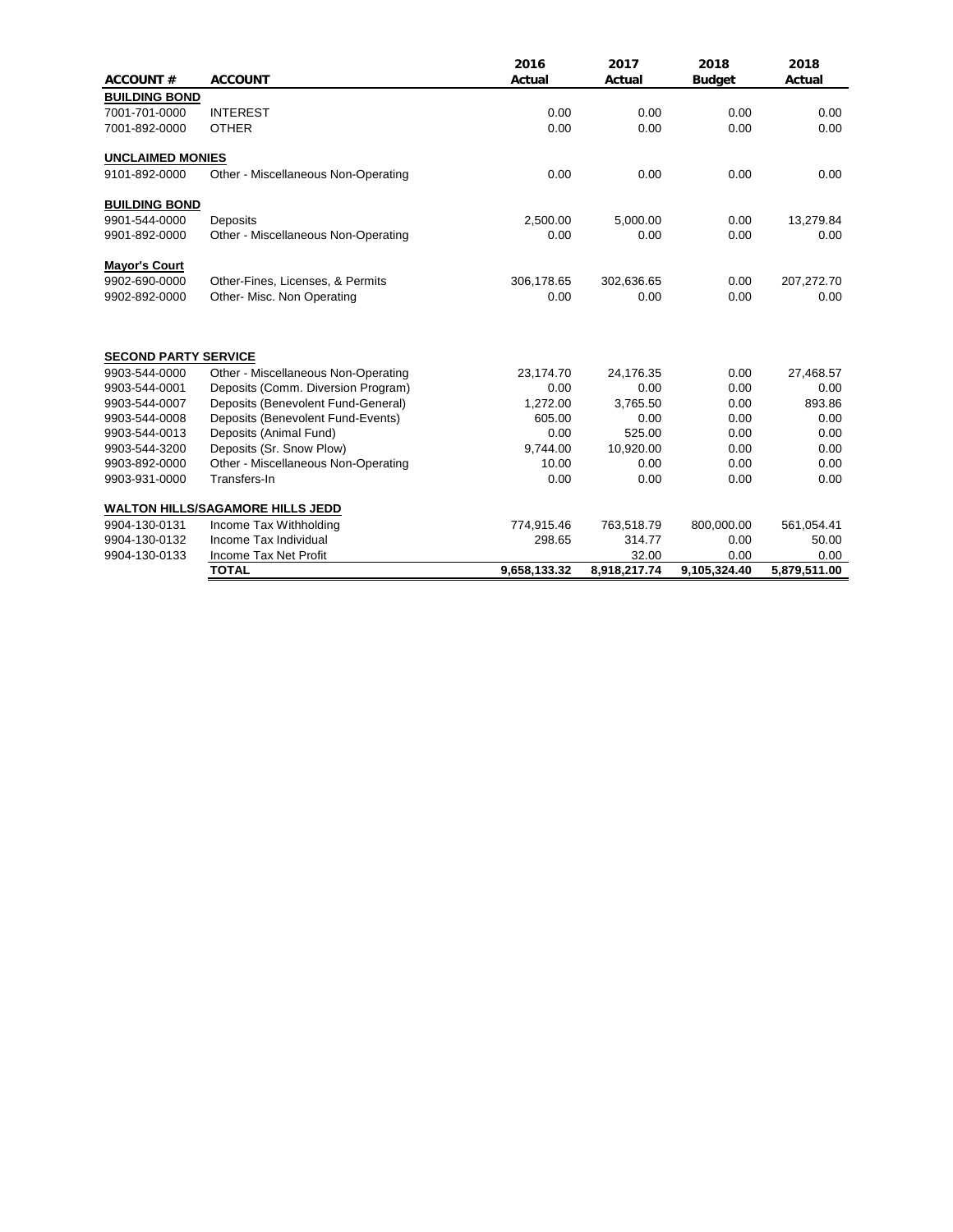| 2018 - YEAR TO DATE EXPENDITURES |                                                               | 2016       | 2017       | 2018                  | 2018       |
|----------------------------------|---------------------------------------------------------------|------------|------------|-----------------------|------------|
| <b>Account Code</b>              | <b>Account Name</b>                                           | Actual     | Actual     | <b>Budget</b>         | Actual     |
|                                  |                                                               |            |            |                       |            |
| <b>General Fund</b>              | <b>POLICE</b>                                                 |            |            |                       |            |
| 1000-110-190-0000                | Police Salary-FT                                              | 917,754.60 | 907,310.19 | 831,000.00            | 610,614.70 |
| 1000-110-190-0001                | Salary-Community Diversion                                    | 0.00       | 0.00       | 0.00                  | 0.00       |
| 1000-110-190-0010                | Overtime Police                                               | 21,697.38  | 41,548.50  | 17,000.00             | 13,264.92  |
| 1000-110-190-0011                | Dispatch Salary-FT                                            | 204,946.44 | 187,120.86 | 192,000.00            | 132,030.71 |
| 1000-110-190-0012                | Dispatch Overtime                                             | 10,392.37  | 7,658.86   | 5,000.00              | 3,291.63   |
| 1000-110-190-0190                | Police Salary-PT                                              | 122,816.96 | 79,062.49  | 63,000.00             | 88,461.34  |
| 1000-110-190-0198                | Auxillary Salary - PT                                         | 32,479.24  | 34,060.04  | 24,000.00             | 14,709.98  |
| 1000-110-190-0191                | Dispatch Salary-PT                                            | 172,196.51 | 169,410.04 | 100,000.00            | 121,063.24 |
| 1000-110-190-0194                | Longevity                                                     | 21,160.42  | 19,611.76  | 18,600.00             | 13,950.00  |
| 1000-110-190-0195                | Employee Uniform Police                                       | 0.00       | 0.00       | 0.00                  | 824.99     |
| 1000-110-190-0196                | <b>Employee Weapons Allowance</b>                             | 7,650.00   | 0.00       | 7,650.00              | 0.00       |
| 1000-110-190-0197                | Employee Uniform Dispatch                                     | 0.00       | 0.00       | 0.00                  | 218.40     |
| 1000-110-190-0200                | Sick Leave Conversion                                         | 49,739.54  | 0.00       | 0.00                  | 0.00       |
| 1000-110-190-0201                | Sick Leave Conversion-Dispatch                                | 0.00       | 0.00       | 0.00                  | 0.00       |
| 1000-110-190-0202                | Sick Leave - Police                                           | 7,463.94   | 9,049.79   | 0.00                  | 2,829.92   |
| 1000-110-190-0203                | Sick Leave - Injury Pay                                       | 0.00       | 0.00       | 0.00                  | 0.00       |
| 1000-110-190-0204                | Sick Leave - Dispatch                                         | 2,602.89   | 1,748.34   | 0.00                  | 1,389.05   |
| 1000-110-190-7906                | Payments in Lieu of Healthcare                                | 0.00       | 0.00       | 0.00                  | 0.00       |
| 1000-110-190-7916                | Payments in Lieu of Healthcare-Dispatch                       | 0.00       | 0.00       | 0.00                  | 0.00       |
| 1000-110-211-0000                | OPERS-Police                                                  | 23,745.82  | 17,849.19  | 8,820.00              | 12,032.16  |
| 1000-110-211-0011                | OPERS-Dispatch                                                | 54,548.18  | 53,791.44  | 43,680.00             | 34,364.23  |
| 1000-110-213-0000                | Medicare-Police                                               | 15,622.92  | 14,623.22  | 13,311.00             | 10,520.26  |
| 1000-110-213-0011                | Medicare-Dispatch                                             | 5,509.31   | 5,396.16   | 4,524.00              | 3,622.96   |
| 1000-110-215-0000                | Ohio Police and Fire Pension Fund                             |            | 13,021.01  |                       | 0.00       |
| 1000-110-221-0000                | Medical/Hospitalization-Police                                | 140,894.11 | 139,768.05 | 132,000.00            | 109,594.26 |
| 1000-110-221-0011                | Medical/Hospitalization-Dispatch                              | 36,597.34  | 30,498.98  | 42,000.00             | 31,300.74  |
| 1000-110-222-0000                | Life Insurance-Police                                         | 4,976.20   | 4,268.95   | 5,648.50              | 3,979.50   |
| 1000-110-222-0011                | Life Insurance-Dispatch                                       | 892.00     | 703.48     | 800.00                | 570.00     |
| 1000-110-225-0000                | <b>Workers' Compensation</b>                                  | 22,053.45  | 650.95     | 12,500.00             | 7,534.28   |
| 1000-110-225-0011                | Workers' Compensation-Dispatch                                | 8,158.33   | 267.23     | 5,250.00              | 2,802.97   |
| 1000-110-240-0000                | Unemployment Compensation                                     | 0.00       | 0.00       | 0.00                  | 0.00       |
| 1000-110-240-0011                | Unemployment Compensation (Dispatch)                          | 0.00       | 1,179.00   | 0.00                  | 1,073.48   |
| 1000-110-251-0000                | Uniform, Tool, and Equip Reimbursements                       | 0.00       | 0.00       | 0.00                  | 0.00       |
| 1000-110-252-0000                |                                                               | 390.26     | 87.63      | 500.00                | 0.00       |
| 1000-110-252-0001                | <b>Travel and Transportation-Police</b>                       | 1,010.00   | 790.00     | 0.00                  | 10.00      |
| 1000-110-260-0000                | Travel and Transportation-Community Div<br>Lodging and Meals  | 950.28     | 82.77      | 1,000.00              | 188.49     |
| 1000-110-270-0000                | Uniforms and Clothing                                         | 30,767.83  | 15,080.52  |                       | 13,771.51  |
| 1000-110-270-0060                |                                                               | 3,237.93   | 3,095.36   | 12,100.00<br>2,000.00 | 0.00       |
| 1000-110-290-0000                | Uniforms and Clothing (Auxiliary)<br>Income Tax Reimbursement | 0.00       | 0.00       | 0.00                  | 0.00       |
| 1000-110-321-0000                |                                                               | 4,337.74   | 4,544.58   | 4,400.00              | 3,254.59   |
|                                  | Telephone & Pagers                                            |            |            |                       |            |
| 1000-110-324-0000                | Printing and Reproduction                                     | 1,922.83   | 1,795.70   | 1,200.00              | 1,273.80   |
| 1000-110-330-0000                | Rents and Leases                                              | 0.00       | 0.00       | 0.00                  | 0.00       |
| 1000-110-348-0000                | <b>Training Services</b>                                      | 5,976.85   | 1,015.00   | 2,000.00              | 2,176.00   |
| 1000-110-348-0060                | <b>Training Services (Auxiliary)</b>                          | 0.00       | 0.00       | 0.00                  | 0.00       |
| 1000-110-349-0000                | Professional and Technical Services                           | 11,383.62  | 4,827.01   | 3,000.00              | 3,814.27   |
| 1000-110-391-0000                | Dues and Fees                                                 | 27,513.00  | 26,883.35  | 30,000.00             | 877.70     |
| 1000-110-394-0000                | Machinery, Equipment & Furniture                              | 16,960.45  | 80.69      | 0.00                  | 454.99     |
| 1000-110-399-0000                | <b>Contractual Services</b>                                   | 11,914.62  | 108,925.39 | 10,000.00             | 5,400.00   |
| 1000-110-410-0000                | Office Supplies and Materials                                 | 9,808.69   | 9,426.31   | 8,000.00              | 2,833.70   |
| 1000-110-420-0000                | Operating Supplies and Materials                              | 30,332.11  | 22,539.65  | 15,000.00             | 7,009.40   |
| 1000-110-420-0060                | <b>Auxiliary - Supplies</b>                                   | 0.00       | 0.00       | 0.00                  | 0.00       |
| 1000-110-420-6700                | Fuel                                                          | 26,315.68  | 27,661.07  | 30,000.00             | 23,050.58  |
| 1000-110-420-0120                | <b>Operating Supplies -Auxiliary Police</b>                   | 0.00       | 0.00       | 0.00                  | 0.00       |
| 1000-110-431-0000                | R & M of Buildings and Land                                   | 0.00       | 0.00       | 0.00                  | 0.00       |
| 1000-110-432-0000                | R & M of Machinery & Equipment                                | 5,638.35   | 5,491.56   | 7,000.00              | 3,371.57   |
| 1000-110-433-0000                | R & M of Motor vehicles                                       | 24,175.22  | 12,923.60  | 15,000.00             | 13,230.46  |
| 1000-110-440-0000                | Small Tools and Minor Equipment                               | 1,011.79   | 1,110.55   | 1,000.00              | 0.00       |
| 1000-110-490-0000                | Other - Supplies and Materials                                | 1,413.78   | 0.00       | 0.00                  | 71.64      |
| 1000-110-490-0003                | Supplies and Materials- Prisoners                             | 6,235.29   | 4,918.85   | 5,000.00              | 4,022.14   |
| 1000-110-520-0000                | Equipment                                                     | 7,003.23   | 0.00       | 0.00                  | 0.00       |
| 1000-110-520-0482                | <b>Equipment-Emergency Warning Sirens</b>                     | 5,000.00   | 5,000.00   | 5,000.00              | 0.00       |
| 1000-110-550-0000                | Motor Vehicle Equipment                                       | 0.00       | 0.00       | 0.00                  | 0.00       |
| 1000-110-600-0852                | <b>Computers &amp; Supplies</b>                               | 0.00       | 29,980.10  | 18,000.00             | 19,215.42  |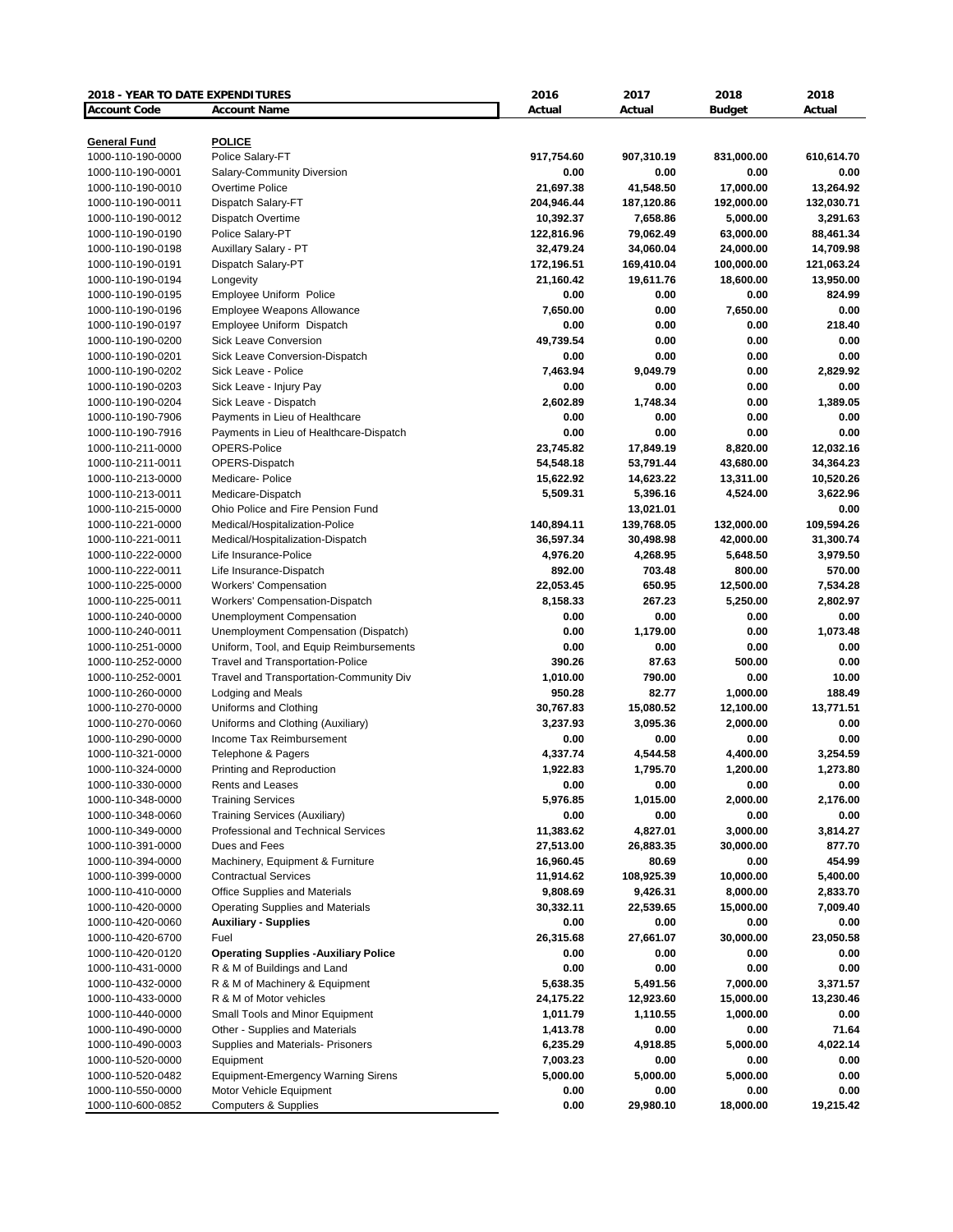| 2018 - YEAR TO DATE EXPENDITURES       |                                                     | 2016           | 2017           | 2018         | 2018         |
|----------------------------------------|-----------------------------------------------------|----------------|----------------|--------------|--------------|
| <b>Account Code</b>                    | <b>Account Name</b>                                 | Actual         | Actual         | Budget       | Actual       |
|                                        |                                                     |                |                |              |              |
|                                        |                                                     |                |                |              |              |
|                                        |                                                     |                |                |              |              |
|                                        |                                                     |                |                |              |              |
|                                        | <b>OTHER SECURITY OF PERSONS &amp; PROPERTY</b>     |                |                |              |              |
| 1000-120-440-0000                      | Small Tool and Minor Equipment                      | 0.00           | 0.00           | 0.00         | 0.00         |
| 1000-120-590-0000                      | Capital Outlay                                      | 0.00           | 0.00           | 0.00         | 0.00         |
| 1000-120-640-0000                      | <b>Fire Contract</b>                                | 535,910.04     | 546,628.24     | 557,347.38   | 374,010.25   |
| 1000-130-311-0000                      | <b>Electricity- Street Lights</b>                   | 0.00           | 0.00           | 0.00         | 0.00         |
| 1000-140-399-0000                      | <b>Contractual Services</b>                         | 3,500.00       | 3,500.00       | 3,500.00     | 3,500.00     |
| 1000-150-311-0000                      | <b>Electricity- Traffic Lights</b>                  | 0.00           | 0.00           | 0.00         | 0.00         |
| 1000-150-349-0000                      | <b>Professional and Technical Services</b>          | 0.00           | 0.00           | 0.00         | 0.00         |
| 1000-160-349-0000                      | <b>Other Professional</b>                           | 449.61         | 3,061.85       | 3,000.00     | 1,080.25     |
| 1000-210-349-2110                      | Board of Health                                     | 8,941.52       | 9,397.72       | 9,000.00     | 9,397.72     |
|                                        | <b>RECREATION and COMMUNITY LIFE</b>                |                |                |              |              |
| 1000-310-190-0000                      | Salary                                              | 48,968.28      | 53,576.11      | 62,000.00    | 40,225.55    |
| 1000-310-190-0010                      | Overtime                                            | 915.93         | 1,136.94       | 0.00         | 332.78       |
| 1000-310-190-0192                      | Seasonal Salary                                     | 38,736.04      | 36,948.09      | 36,000.00    | 27,225.51    |
| 1000-310-190-0193                      | <b>Transportation Salary</b>                        | 12,076.51      | 14,784.38      | 15,000.00    | 13,895.86    |
| 1000-310-211-0000                      | Ohio Public Employees Retirement System             | 14,100.35      | 14,669.88      | 15,820.00    | 10,175.39    |
| 1000-310-212-0000                      | Social Security                                     | 0.00           | 0.00           | 0.00         | 0.00         |
| 1000-310-213-0000                      | Medicare                                            | 1,460.11       | 1,543.48       | 1,638.50     | 1,176.92     |
| 1000-310-225-0000                      | <b>Workers' Compensation</b>                        | 2,200.24       | 74.80          | 1,250.00     | 758.61       |
| 1000-310-252-0000                      | <b>Travel &amp; Transportation</b>                  | 179.37         | 0.00           | 200.00       | 0.00         |
| 1000-310-260-0000                      | Lodging & Meals                                     | 1,576.15       | 499.54         | 1,000.00     | 0.00         |
| 1000-310-270-0000                      | Uniforms                                            | 420.00         | 174.00         | 0.00         | 0.00         |
| 1000-310-324-0000                      | Printing and Reproduction                           | 16.00          | 0.00           | 0.00         | 0.00         |
| 1000-310-330-0000                      | <b>Rents and Leases</b>                             | 0.00           | 0.00           | 0.00         | 0.00         |
| 1000-310-348-0000                      | Training                                            | 0.00           | 0.00           | 0.00         | 0.00         |
| 1000-310-349-0000                      | Professional and Technical Services                 | 962.09         | 3,568.01       | 1,200.00     | 1,458.10     |
| 1000-310-349-2569                      | Professional - Golf Outing                          | 0.00           | 0.00           | 0.00         | 0.00         |
| 1000-310-349-3101                      | Trips                                               | 2,646.80       | 1,688.33       | 3,000.00     | 1,263.59     |
| 1000-310-349-3102                      | <b>Exercise Program</b>                             | 0.00           | 0.00           | 0.00         | 0.00         |
| 1000-310-349-3104                      | <b>Special Events</b>                               | 14,782.18      | 14,294.02      | 13,000.00    | 7,849.19     |
| 1000-310-349-3105                      | Garage Sale                                         | 526.24         | 242.50         | 500.00       | 596.43       |
| 1000-310-349-3106                      | Parker program                                      | 11,667.43      | 8,693.99       | 10,000.00    | 9,813.21     |
| 1000-310-349-3107                      | <b>Baseball</b>                                     | 8,413.46       | 2,967.62       | 7,000.00     | 7,232.94     |
| 1000-310-349-4587                      | <b>Community Day</b>                                | 24,018.29      | 24,349.22      | 0.00         | 0.00         |
| 1000-310-349-9633<br>1000-310-351-0000 | Music                                               | 0.00<br>265.00 | 0.00<br>263.00 | 0.00<br>0.00 | 0.00<br>0.00 |
| 1000-310-353-3107                      | Insurance and Bonding<br><b>Liability Insurance</b> | 0.00           | 0.00           | 0.00         | 0.00         |
| 1000-310-391-0000                      | Dues & Fees                                         | 1,700.00       | 771.58         | 1,000.00     | 129.47       |
| 1000-310-394-0000                      | Machinery, Equipment & Furniture                    | 0.00           | 1,592.21       | 1,000.00     | 0.00         |
| 1000-310-399-0000                      | Contractual                                         | 20,000.00      | 20,000.00      | 18,000.00    | 18,000.00    |
| 1000-310-420-0000                      | Operating Supplies and Materials                    | 3,635.20       | 3,464.12       | 2,000.00     | 1,555.80     |
| 1000-310-420-3108                      | <b>Operating Supplies -Concessions</b>              | 1,609.94       | 1,940.08       | 2,000.00     | 1,040.26     |
| 1000-310-420-3110                      | <b>Senior Services</b>                              | 8,121.20       | 9,144.32       | 6,500.00     | 5,004.17     |
| 1000-310-420-6700                      | Fuel                                                | 2,279.06       | 2,312.89       | 4,000.00     | 2,224.58     |
| 1000-310-420-8522                      | Operating Supplies and Materials-TGY                | 80.39          | 91.07          | 100.00       | 80.58        |
| 1000-310-431-0000                      | Land & Buildings                                    | 399.00         | 3,113.31       | 750.00       | 2,909.95     |
| 1000-310-432-0000                      | Repairs and Maint of Machinery & Equip              | 0.00           | 236.50         | 0.00         | 517.73       |
| 1000-310-433-0000                      | Repairs and Maint of Motor Vehicles                 | 2,486.73       | 1,627.13       | 2,000.00     | 1,938.92     |
| 1000-310-440-0000                      | Small Tools and Minor Equipment                     | 157.17         | 0.00           | 0.00         | 20.96        |
| 1000-310-500-0000                      | <b>Capital Outlay</b>                               | 0.00           | 0.00           | 0.00         | 0.00         |
| 1000-310-600-0852                      | <b>Other-Computers &amp; Supplies</b>               | 187.96         | 0.00           | 0.00         | 1,009.98     |
| 1000-310-610-3103                      | <b>Deposits Refunded</b>                            | 0.00           | 0.00           | 0.00         | 100.00       |
|                                        |                                                     |                |                |              |              |
| 1000-410-190-0000                      | <b>BUILDING DEPARTMENT</b><br>Salary                | 16,006.12      | 13,999.96      | 14,000.00    | 10,230.74    |
| 1000-410-190-0010                      | Overtime                                            | 0.00           | 0.00           | 0.00         | 0.00         |
| 1000-410-190-0190                      | Part-Time                                           | 0.00           | 0.00           | 0.00         | 0.00         |
| 1000-410-190-0192                      | Seasonal Salary                                     | 0.00           | 0.00           | 0.00         | 0.00         |
| 1000-410-190-0200                      | Sick Leave Conversion                               | 0.00           | 0.00           | 0.00         | 0.00         |
| 1000-410-190-0202                      | Sick Leave                                          | 0.00           | 0.00           | 0.00         | 0.00         |
| 1000-410-190-7906                      | Payments in Lieu of Healthcare                      | 0.00           | 0.00           | 0.00         | 0.00         |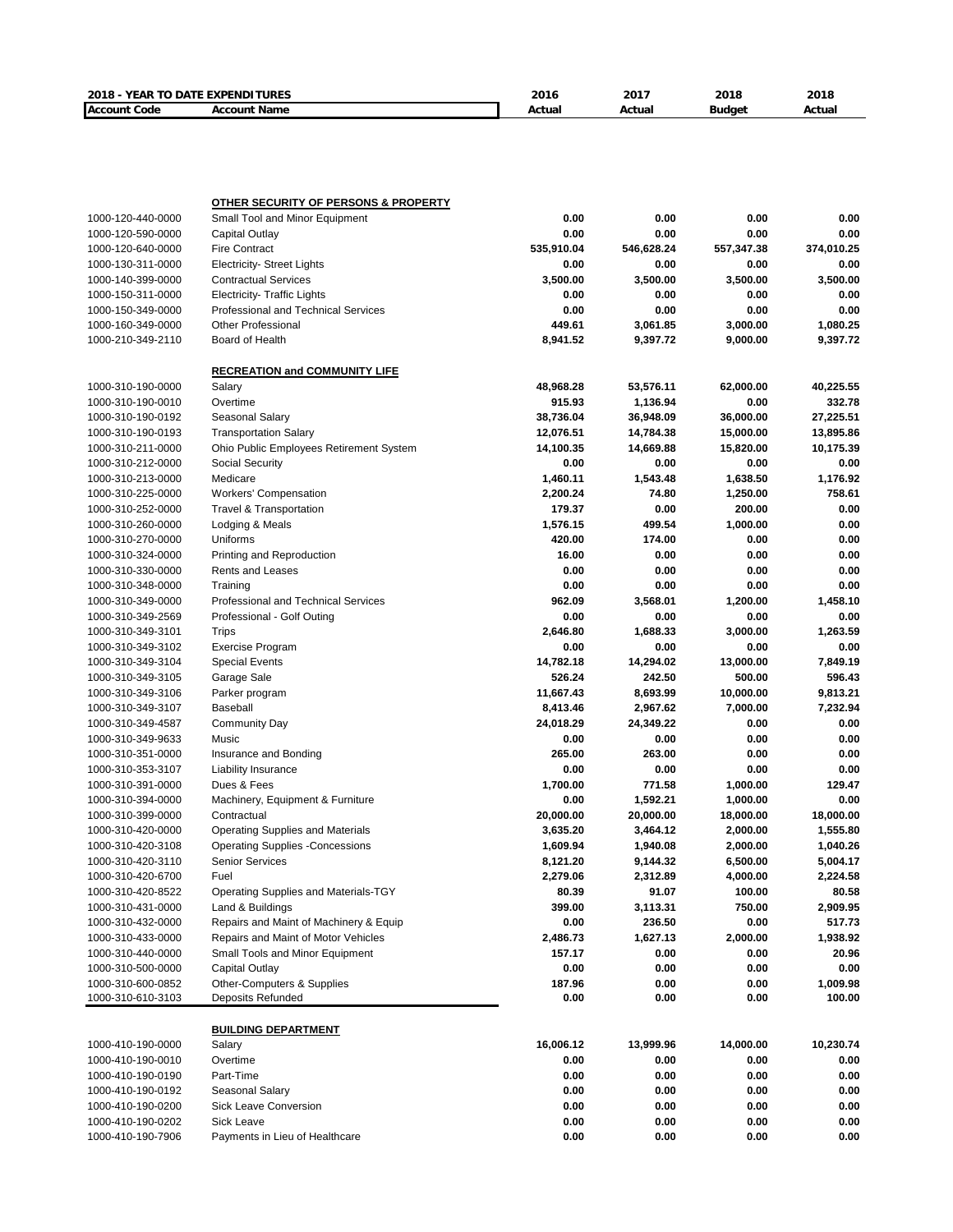| 2018 - YEAR TO DATE EXPENDITURES       |                                                                  | 2016                  | 2017                  | 2018                  | 2018                  |
|----------------------------------------|------------------------------------------------------------------|-----------------------|-----------------------|-----------------------|-----------------------|
| <b>Account Code</b>                    | <b>Account Name</b>                                              | Actual                | Actual                | <b>Budget</b>         | Actual                |
| 1000-410-211-0000<br>1000-410-213-0000 | Ohio Public Employees Retirement System<br>Medicare              | 8,489.08<br>237.88    | 11,161.18<br>203.06   | 1,960.00<br>203.00    | 8,115.33<br>148.39    |
|                                        |                                                                  |                       |                       |                       |                       |
|                                        | <b>BUILDING DEPARTMENT (continued)</b>                           |                       |                       |                       |                       |
| 1000-410-221-0000<br>1000-410-222-0000 | Medical/Hospitalization<br>Life Insurance                        | 566.45<br>0.00        | 0.00<br>0.00          | 0.00<br>0.00          | 0.00<br>0.00          |
| 1000-410-225-0000                      | <b>Workers' Compensation</b>                                     | 544.37                | 16.47                 | 315.00                | 186.18                |
| 1000-410-240-0000                      | <b>Unemployment Compensation</b>                                 | 0.00                  | 0.00                  | 0.00                  | 0.00                  |
| 1000-410-252-0000                      | <b>Travel and Transportation</b>                                 | 31.10                 | 639.82                | 500.00                | 0.00                  |
| 1000-410-260-0000                      | Lodging and Meals                                                | 0.00                  | 0.00                  | 500.00                | 0.00                  |
| 1000-410-270-0000<br>1000-410-320-0000 | Uniforms<br>Communications, Printing and Advertising             | 0.00<br>0.00          | 0.00<br>0.00          | 0.00<br>0.00          | 0.00<br>0.00          |
| 1000-410-348-0000                      | Training                                                         | 0.00                  | 0.00                  | 500.00                | 0.00                  |
| 1000-410-349-0000                      | Professional and Technical Services                              | 29,197.69             | 24,963.00             | 25,000.00             | 14,962.50             |
| 1000-410-391-0000                      | Dues & Fees                                                      | 492.05                | 424.28                | 600.00                | 207.01                |
| 1000-410-394-0000                      | Machinery, Equipment & Furniture                                 | 0.00                  | 0.00                  | 0.00                  | 0.00                  |
| 1000-410-395-0000                      | Land and Land Improvements                                       | 0.00                  | 0.00                  | 0.00                  | 0.00                  |
| 1000-410-410-0000                      | <b>Office Supplies and Materials</b>                             | 828.28<br>520.32      | 0.00<br>867.52        | 500.00<br>500.00      | 135.97<br>780.84      |
| 1000-410-410-0852<br>1000-410-420-0000 | <b>Computers &amp; Supplies</b><br><b>Operating Supplies</b>     | 441.50                | 241.53                | 500.00                | 0.99                  |
| 1000-410-420-6700                      | <b>FUEL</b>                                                      | 0.00                  | 0.00                  | 0.00                  | 0.00                  |
| 1000-410-433-0000                      | Repairs & Maint Motor Vehicles                                   | 954.32                | 0.00                  | 0.00                  | 0.00                  |
| 1000-410-610-0000                      | Deposits Refunded                                                | 0.00                  | 0.00                  | 0.00                  | 0.00                  |
|                                        | <b>ENGINEERING</b>                                               |                       |                       |                       |                       |
| 1000-490-190-0000                      | Salary                                                           | 18,296.20             | 20,330.44             | 20,500.00             | 14,980.74             |
| 1000-490-211-0000                      | Ohio Public Employees Retirement System                          | 2,561.50              | 2,822.56              | 2,870.00              | 1,876.54              |
| 1000-490-213-0000                      | Medicare                                                         | 265.29                | 294.72                | 297.25                | 217.17                |
| 1000-490-225-0000                      | <b>Workers' Compensation</b>                                     | 345.06                | 9.77                  | 188.00                | 117.55                |
| 1000-490-346-0000                      | <b>Engineering Services</b>                                      | 0.00                  | 0.00                  | 0.00                  | 0.00                  |
| 1000-490-391-0000<br>1000-490-399-0000 | Dues and Fees<br><b>Contractual Services-Engineering</b>         | 0.00<br>0.00          | 0.00<br>0.00          | 0.00<br>0.00          | 0.00<br>0.00          |
|                                        |                                                                  |                       |                       |                       |                       |
|                                        | <u>UTILITIES</u>                                                 |                       |                       |                       |                       |
| 1000-519-311-0000                      | Electricity                                                      | 80,469.27             | 66,799.66             | 70,000.00             | 61,985.66             |
| 1000-529-313-0000<br>1000-539-312-0000 | <b>Natural Gas</b>                                               | 20,990.95<br>1,520.18 | 21,555.67<br>2,788.53 | 22,000.00<br>3,000.00 | 17,437.71<br>3,306.11 |
| 1000-549-312-0000                      | Water and Sewage<br>Water and Sewage                             | 690.00                | 0.00                  | 0.00                  | 843.05                |
| 1000-551-349-0000                      | Other- Professional and Technical Services                       | 0.00                  | 0.00                  | 0.00                  | 0.00                  |
| 1000-559-347-0000                      | <b>Planning Consultants</b>                                      | 0.00                  | 0.00                  | 0.00                  | 0.00                  |
| 1000-569-398-0000                      | Garbage and Trash Removal                                        | 141,548.17            | 150,392.69            | 150,000.00            | 114,694.19            |
| 1000-592-349-0000                      | Other-Professional and Technical Services                        | 0.00                  | 0.00                  | 0.00                  | 3,895.86              |
| 1000-599-321-0000                      | Telephone                                                        | 22,584.16             | 23,157.72             | 17,500.00             | 17,580.08             |
| 1000-599-329-0000                      | Other communications                                             | 14,736.35             | 28,392.44             | 20,000.00             | 20,151.16             |
|                                        | <b>SERVICE DEPARTMENT</b>                                        |                       |                       |                       |                       |
| 1000-620-190-0000                      | Salary                                                           | 89,247.91             | 59,554.52             | 118,000.00            | 38,372.61             |
| 1000-620-190-0010<br>1000-620-190-0190 | Overtime<br>Part-time                                            | 3,711.07<br>0.00      | 2,366.66<br>0.00      | 5,000.00<br>0.00      | 2,903.30<br>0.00      |
| 1000-620-190-0193                      | Salary - Seasonal                                                | 0.00                  | 0.00                  | 0.00                  | 0.00                  |
| 1000-620-190-0200                      | <b>Sick Leave Conversion</b>                                     | 0.00                  | 0.00                  | 0.00                  | 0.00                  |
| 1000-620-190-0202                      | Sick Leave                                                       | 416.00                | 0.00                  | 0.00                  | 4,997.10              |
| 1000-620-211-0000                      | Ohio Public Employees Retirement System                          | 9,356.68              | 8,738.51              | 16,520.00             | 5,913.76              |
| 1000-620-213-0000                      | Medicare                                                         | 1,502.94              | 870.96                | 1,711.00              | 645.13                |
| 1000-620-221-0000                      | Medical/Hospitalization                                          | 31,838.07             | 30,614.56             | 35,000.00             | 14,215.39             |
| 1000-620-222-0000                      | Life Insurance                                                   | 344.50                | 265.00<br>45.89       | 265.00                | 180.00                |
| 1000-620-225-0000<br>1000-620-252-0000 | <b>Workers' Compensation</b><br><b>Travel and Transportation</b> | 2,168.45<br>0.00      | 0.00                  | 1,200.00<br>0.00      | 711.76<br>0.00        |
| 1000-620-260-0000                      | Lodging and Meals                                                | 0.00                  | 0.00                  | 0.00                  | 0.00                  |
| 1000-620-270-0000                      | Uniforms and Clothing                                            | 1,594.88              | 1,958.73              | 0.00                  | 2,212.17              |
| 1000-620-330-0000                      | <b>Rents and Leases</b>                                          | 0.00                  | 0.00                  | 0.00                  | 0.00                  |
| 1000-620-346-0000                      | <b>Engineering Services</b>                                      | 0.00                  | 0.00                  | 0.00                  | 0.00                  |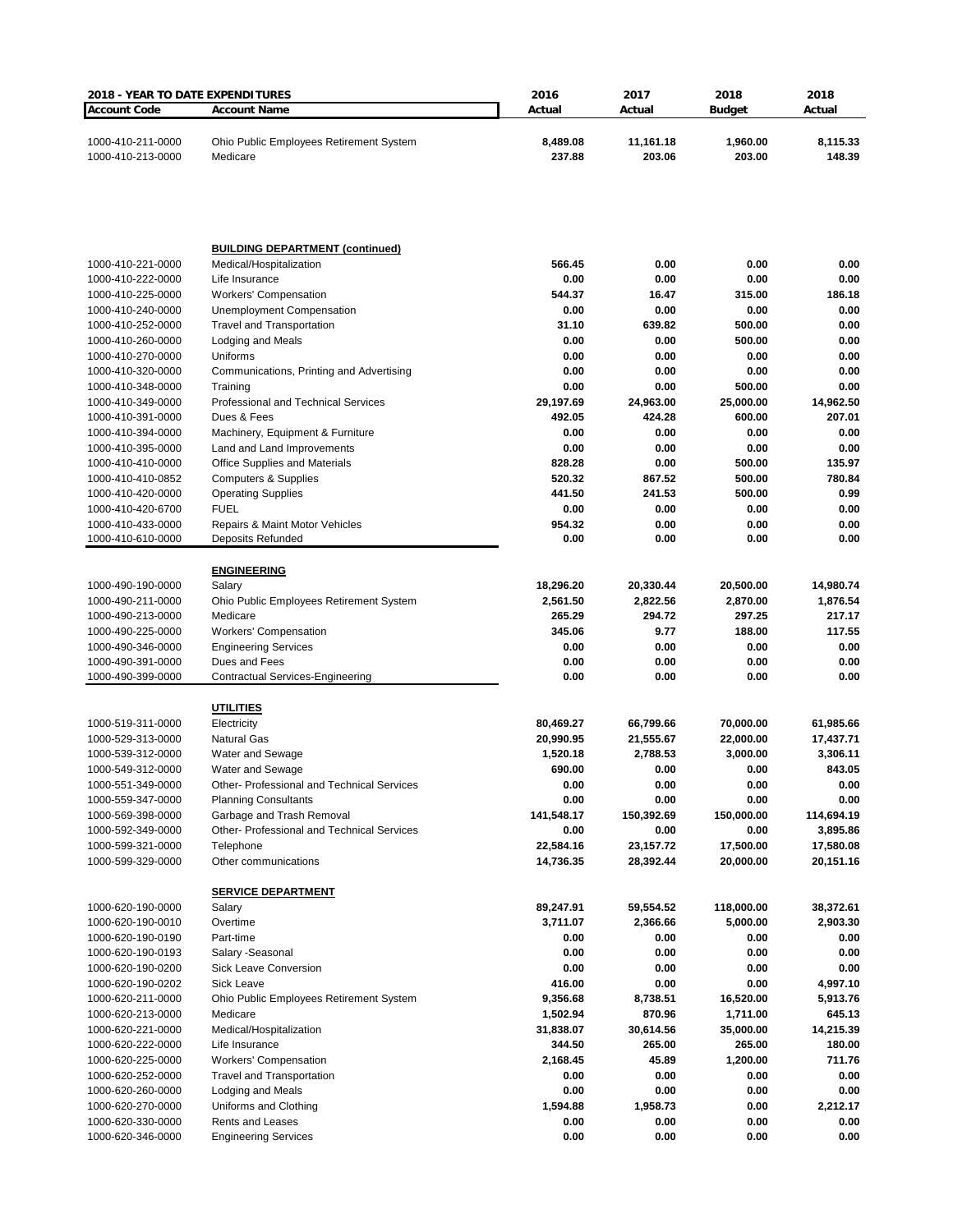| <b>2018 - YEAR TO DATE EXPENDITURES</b> |                                         | 2016              | 2017      | 2018              | 2018             |
|-----------------------------------------|-----------------------------------------|-------------------|-----------|-------------------|------------------|
| <b>Account Code</b>                     | <b>Account Name</b>                     | Actual            | Actual    | <b>Budget</b>     | Actual           |
|                                         |                                         |                   |           |                   |                  |
|                                         |                                         |                   |           |                   |                  |
| 1000-620-348-0000                       | <b>Training Services</b>                | 0.00              | 0.00      | 0.00              | 0.00             |
| 1000-620-349-0000                       | Professional and Technical Services     | 2,476.53          | 4,678.01  | 5,000.00          | 3,995.00         |
| 1000-620-391-0000                       | Dues and Fees                           | 53.25             | 0.00      | 0.00              | 0.00             |
| 1000-620-394-0000                       | Machinery, Equipment & Furniture        | 0.00              | 0.00      | 0.00              | 547.94           |
|                                         |                                         |                   |           |                   |                  |
|                                         |                                         |                   |           |                   |                  |
|                                         | <b>SERVICE DEPARTMENT (continued)</b>   |                   |           |                   |                  |
| 1000-620-395-5001                       | Land and Improvements-Recycling         | 0.00              | 0.00      | 0.00              | 0.00             |
| 1000-620-420-0000                       | Operating Supplies and Materials        | 5,320.58          | 32,988.11 | 5,000.00          | 7,717.70         |
| 1000-620-420-6700                       | Fuel                                    | 0.00              | 0.00      | 0.00              | 0.00             |
| 1000-620-431-0000                       | Repairs and Maint of Buildings and Land | 67,667.20         | 72,765.05 | 60,000.00         | 43,220.01        |
| 1000-620-431-6208                       | <b>Building Supplies</b>                | 0.00              | 0.00      | 0.00              | 0.00             |
|                                         |                                         | 0.00              | 0.00      | 0.00              | 0.00             |
| 1000-620-431-6209                       | <b>Hardware Supplies</b>                |                   |           |                   |                  |
| 1000-620-432-0000                       | R & M of Machinery & Equip              | 2,063.94          | 1,349.94  | 2,000.00          | 1,818.03         |
| 1000-620-432-6220                       | R & M of Machinery & Equip-Major        | 0.00              | 0.00      | 0.00              | 0.00             |
| 1000-620-432-6230                       | R & M of Machinery & Equip-Minor        | 0.00              | 0.00      | 0.00              | 0.00             |
| 1000-620-433-0000                       | R & M of Motor Vehicles                 | 0.00              | 0.00      | 0.00              | 0.00             |
| 1000-620-433-6110                       | R & M of Motor Vehicles                 | 0.00              | 0.00      | 0.00              | 0.00             |
| 1000-620-433-6225                       | R & M of Motor Vehicles                 | 0.00              | 0.00      | 0.00              | 0.00             |
| 1000-620-433-6310                       | R & M of Motor Vehicles                 | 0.00              | 0.00      | 0.00              | 0.00             |
| 1000-620-440-0000                       | Small Tools and Minor Equipment         | 573.24            | 0.00      | 0.00              | 0.00             |
| 1000-620-490-0000                       | Other - Supplies and Materials          | 0.00              | 0.00      | 0.00              | 0.00             |
| 1000-620-490-0000-1                     | <b>Other Operating Supplies</b>         | 0.00              | 0.00      | 0.00              | 0.00             |
| 1000-620-520-0000                       | Equipment                               | 0.00              | 0.00      | 0.00              | 0.00             |
| 1000-620-640-0000                       | Leaf Dumping                            | 0.00              | 0.00      | 0.00              | 0.00             |
| 1000-630-349-0000                       | Professional and Technical Services     | 0.00              | 0.00      | 0.00              | 0.00             |
| 1000-630-390-0000                       | Contractual -Senior Snow plowing        | 0.00              | 0.00      | 0.00              | 0.00             |
| 1000-630-420-0000                       | <b>Operating Supplies -Salt</b>         | 0.00              | 0.00      | 0.00              | 0.00             |
|                                         |                                         |                   |           |                   |                  |
| 1000-630-432-6320                       | R & M - Snow Plows                      | 0.00<br>28,011.70 | 0.00      | 0.00<br>10,000.00 | 0.00<br>5,859.69 |
| 1000-640-399-6201                       | R & M-Sanitary Sewers                   |                   | 46,175.32 |                   |                  |
|                                         | <b>MAYOR</b>                            |                   |           |                   |                  |
| 1000-710-131-0000                       | Salary - MAYOR                          | 57,887.96         | 57.887.96 | 61,650.00         | 43,123.52        |
| 1000-710-131-7906                       | Payments in Lieu of Healthcare          | 0.00              | 0.00      | 0.00              | 0.00             |
| 1000-710-211-0000                       | Ohio Public Employees Retirement System | 8,272.32          | 10,512.30 | 8,631.00          | 6,754.98         |
|                                         |                                         |                   |           |                   |                  |
| 1000-710-213-0000                       | Medicare                                | 1,025.60          | 955.70    | 893.93            | 622.19           |
| 1000-710-221-0000                       | Medical/Hospitalization                 | 19,628.53         | 15,137.40 | 16,921.00         | 11,068.74        |
| 1000-710-222-0000                       | Life Insurance                          | 172.75            | 145.75    | 159.00            | 120.00           |
| 1000-710-225-0000                       | <b>Workers' Compensation</b>            | 1,256.00          | 36.68     | 700.00            | 427.75           |
| 1000-710-252-0000                       | <b>Travel and Transportation</b>        | 2,805.37          | 536.55    | 800.00            | 530.35           |
| 1000-710-259-0000                       | Other - Employee Reimbursements         | 0.00              | 0.00      | 0.00              | 0.00             |
| 1000-710-260-0000                       | Housing & Meals                         | 3,901.31          | 3,164.47  | 3,000.00          | 1,611.98         |
| 1000-710-324-0000                       | Printing and Reproduction               | 0.00              | 0.00      | 0.00              | 0.00             |
| 1000-710-330-0000                       | <b>Rents and Leases</b>                 | 0.00              | 0.00      | 0.00              | 0.00             |
| 1000-710-349-0000                       | Professional and Technical Services     | 0.00              | 93.81     | 0.00              | 0.00             |
| 1000-710-349-7150                       | <b>Education Expenses</b>               | 0.00              | 0.00      | 0.00              | 0.00             |
| 1000-710-391-0000                       | Dues and Fees                           | 3,803.03          | 1,093.03  | 2,000.00          | 1,083.98         |
| 1000-710-394-0000                       | Machinery, Equipment & Furniture        | 0.00              | 0.00      | 0.00              | 0.00             |
| 1000-710-399-0000                       | <b>Contractual Services</b>             | 0.00              | 0.00      | 0.00              | 0.00             |
| 1000-710-410-0000                       | Office Supplies and Materials           | 216.24            | 138.01    | 500.00            | 0.00             |
| 1000-710-420-0000                       | <b>Operating Supplies and Materials</b> | 201.10            | 123.19    | 0.00              | 0.00             |
|                                         |                                         |                   |           |                   |                  |
|                                         | <b>COUNCIL</b>                          |                   |           |                   |                  |
| 1000-715-111-0000                       | Salaries - Council                      | 65,569.40         | 66,236.82 | 66,237.00         | 47,994.01        |
| 1000-715-211-0000                       | Ohio Public Employees Retirement System | 9,140.01          | 9,265.84  | 9,273.18          | 6,080.84         |
|                                         |                                         |                   |           |                   |                  |
| 1000-715-212-0000                       | Social Security                         | 0.00              |           | 0.00              | 0.00             |
| 1000-715-213-0000                       | Medicare                                | 950.75            | 961.46    | 960.44            | 695.87           |
| 1000-715-225-0000                       | <b>Workers' Compensation</b>            | 1,392.76          | 39.46     | 800.00            | 473.84           |
| 1000-715-252-0000                       | <b>Travel and Transportation</b>        | 0.00              | 0.00      | 0.00              | 0.00             |
| 1000-715-260-0000                       | Lodging & Meals                         | 0.00              | 0.00      | 0.00              | 0.00             |
| 1000-715-324-0000                       | Printing and Reproduction               | 0.00              | 0.00      | 0.00              | 0.00             |
| 1000-715-325-0000                       | Advertising                             | 0.00              | 0.00      | 0.00              | 0.00             |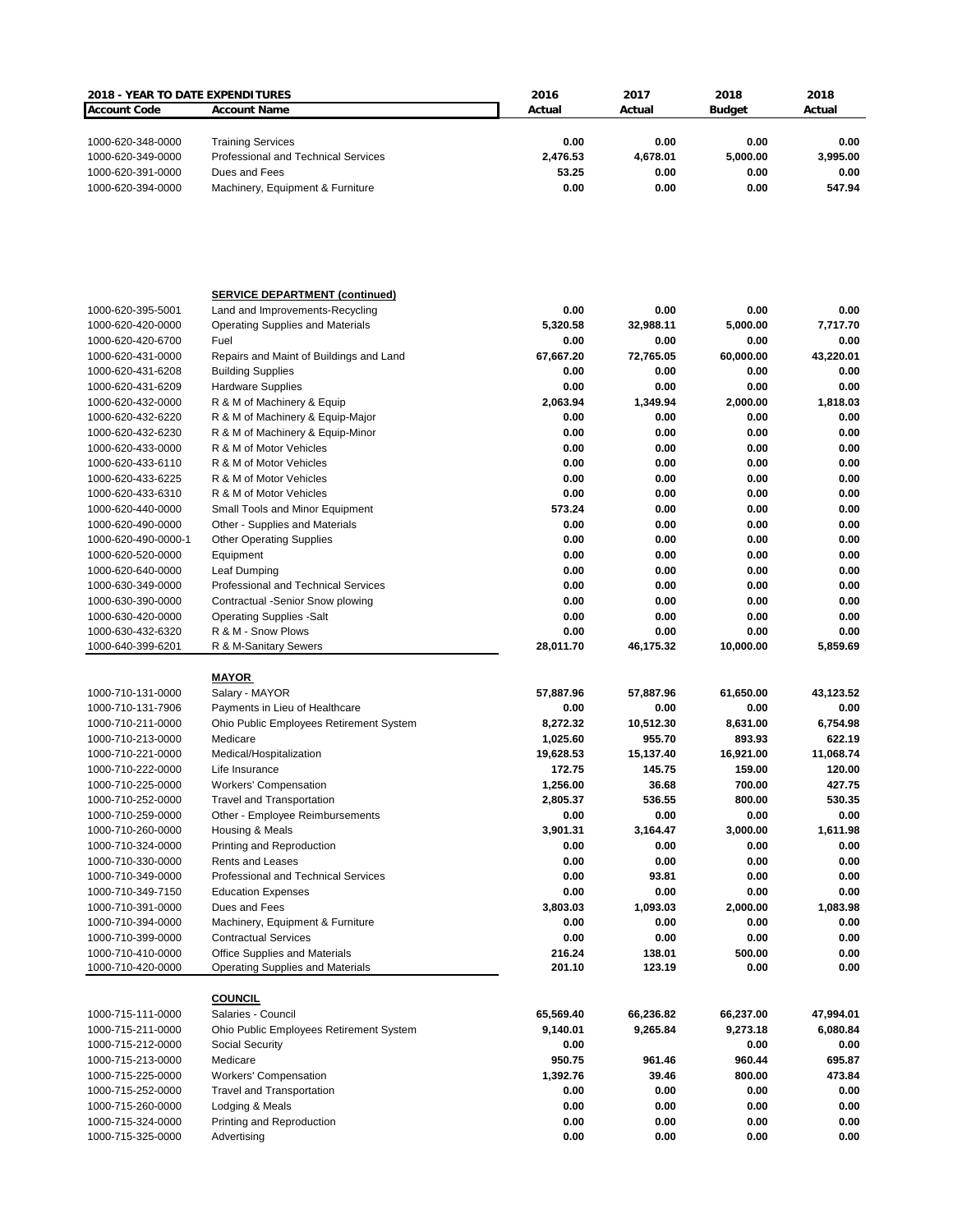| 2018 - YEAR TO DATE EXPENDITURES |                                                  | 2016      | 2017      | 2018          | 2018      |
|----------------------------------|--------------------------------------------------|-----------|-----------|---------------|-----------|
| <b>Account Code</b>              | <b>Account Name</b>                              | Actual    | Actual    | <b>Budget</b> | Actual    |
|                                  |                                                  |           |           |               |           |
| 1000-715-348-0000                | Training                                         | 0.00      | 0.00      | 0.00          | 0.00      |
| 1000-715-349-0000                | Professional and Technical Services              | 0.00      | 0.00      | 0.00          | 0.00      |
| 1000-715-349-7150                | <b>Education Exp</b>                             | 0.00      | 0.00      | 0.00          | 0.00      |
| 1000-715-391-0000                | Dues and Fees                                    | 0.00      | 0.00      | 0.00          | 0.00      |
| 1000-715-399-0000                | <b>Contractual Services</b>                      | 0.00      | 0.00      | 0.00          | 0.00      |
| 1000-715-399-7150                | Contractual Services-Education Exp               | 0.00      | 0.00      | 0.00          | 0.00      |
| 1000-715-399-7151                | <b>Contractual Services- Master Plan</b>         | 0.00      | 0.00      | 0.00          | 0.00      |
| 1000-715-410-0000                | <b>Office Supplies and Materials</b>             | 0.00      | 0.00      | 0.00          | 0.00      |
| 1000-715-420-0000                | <b>Operating Supplies and Materials</b>          | 0.00      | 0.00      | 0.00          | 0.00      |
| 1000-715-600-6584                | Unemployment Compensation                        | 0.00      | 0.00      | 0.00          | 0.00      |
|                                  |                                                  |           |           |               |           |
|                                  | <b>MAYOR'S COURT</b>                             |           |           |               |           |
| 1000-720-141-0000                | Salary - Legal Counsel-Prosecutor                | 31,780.83 | 26,307.72 | 24,000.00     | 17,538.52 |
| 1000-720-141-0141                | Magistrate                                       | 18,800.00 | 18,800.00 | 19,200.00     | 10,100.00 |
| 1000-720-190-0000                | Salary- Mayor's Court Clerk                      | 39,430.00 | 42,416.00 | 42,432.00     | 31,028.40 |
| 1000-720-190-0001                | <b>Community Diversion Program</b>               | 0.00      | 0.00      | 0.00          | 0.00      |
| 1000-720-190-0010                | Overtime                                         | 0.00      | 0.00      | 0.00          | 0.00      |
| 1000-720-190-0195                | Employee Uniform Allowance                       | 0.00      | 0.00      | 0.00          | 0.00      |
| 1000-720-190-0202                | <b>Sick Leave</b>                                | 0.00      | 0.00      | 0.00          | 0.00      |
| 1000-720-211-0000                | Ohio Public Employees Retirement System          | 11,036.94 | 9,922.52  | 11,988.48     | 6,083.93  |
| 1000-720-213-0000                | Medicare                                         | 780.08    | 1,103.78  | 1,241.66      | 801.35    |
| 1000-720-221-0000                | Medical/Hospitalization                          | 17,091.75 | 19,397.22 | 20,832.00     | 17,528.21 |
| 1000-720-222-0000                | Life Insurance                                   | 0.00      | 0.00      | 0.00          | 0.00      |
| 1000-720-225-0000                | <b>Workers' Compensation</b>                     | 1,480.04  | 41.93     | 810.00        | 503.60    |
|                                  |                                                  | 0.00      | 655.00    | 0.00          |           |
| 1000-720-240-0000                | Unemployment Compensation                        |           |           |               | 1,179.00  |
| 1000-720-252-0000                | <b>Travel &amp; Transportation</b>               | 145.80    | 0.00      | 2,000.00      | 0.00      |
| 1000-720-260-0000                | Lodging & Meals                                  | 0.00      | 0.00      | 0.00          | 0.00      |
| 1000-720-270-0000                | Uniforms and Clothing                            | 0.00      | 0.00      | 0.00          | 0.00      |
| 1000-720-340-0853                | <b>Technical Services-Software Support</b>       | 0.00      | 0.00      | 0.00          | 0.00      |
| 1000-720-348-0000                | Training                                         | 350.00    | 270.00    | 0.00          | 180.00    |
| 1000-720-348-0001                | <b>Training- Community Diversion</b>             | 0.00      | 0.00      | 0.00          | 0.00      |
| 1000-720-349-0000                | Other - Professional and Technicl Services       | 0.00      | 0.00      | 0.00          | 0.00      |
| 1000-720-391-0000                | Dues and Fees                                    | 770.00    | 675.00    | 200.00        | 75.00     |
| 1000-720-391-0001                | Dues and Fees (Community Diversion Program)      | 0.00      | 0.00      | 0.00          | 0.00      |
| 1000-720-394-0000                | Machinery, Equipment & Furniture                 | 0.00      | 0.00      | 0.00          | 0.00      |
| 1000-720-399-0000                | <b>Contractual Services</b>                      | 0.00      | 0.00      | 0.00          | 0.00      |
| 1000-720-410-0000                | Office Supplies and Materials                    | 1.515.50  | 2,745.44  | 1,500.00      | 3,750.01  |
| 1000-720-410-0001                | Office Supplies (Community Diversion)            | 0.00      | 0.00      | 0.00          | 0.00      |
| 1000-720-420-0000                | Operating Supplies and Materials                 | 251.96    | 24.37     | 0.00          | 0.00      |
| 1000-720-640-0000                | Payment to Another Political Subdivision         | 0.00      | 0.00      | 0.00          | 0.00      |
|                                  | <b>BOARDS &amp; COMMISSIONS</b>                  |           |           |               |           |
| 1000-735-150-0000                | Compensation of Planning Commission              | 1,710.00  | 2,054.93  | 1,890.00      | 1,570.00  |
| 1000-735-150-0701                |                                                  |           | 2,782.32  |               | 2,070.00  |
|                                  | Compensation of Zoning Board Members             | 2,722.48  |           | 3,150.00      |           |
| 1000-735-190-0000                | <b>Other- Personal Services</b>                  | 0.00      | 0.00      | 0.00          | 0.00      |
| 1000-735-211-0000                | <b>OPERS</b>                                     | 302.40    | 280.00    | 264.60        | 207.20    |
| 1000-735-211-0701                | OPERS-BZA                                        | 213.15    | 257.60    | 441.00        | 179.90    |
| 1000-735-213-0000                | Medicare                                         | 26.55     | 34.65     | 27.41         | 21.33     |
| 1000-735-213-0701                | Medicare-BZA                                     | 37.75     | 42.64     | 45.68         | 31.48     |
| 1000-735-225-0000                | <b>Workers' Compensation</b>                     | 44.95     | 1.27      | 50.00         | 51.40     |
| 1000-735-225-0701                | Workers' Compensation-BZA                        | 88.81     | 2.51      | 25.00         | 31.37     |
| 1000-735-240-0701                | <b>Unemployment Compensation</b>                 | 0.00      | 0.00      | 0.00          | 0.00      |
| 1000-735-252-0000                | <b>Travel and Transportation</b>                 | 0.00      | 0.00      | 0.00          | 0.00      |
| 1000-735-349-000                 | <b>Professional Services</b>                     | 0.00      | 0.00      | 0.00          | 0.00      |
| 1000-735-410-0000                | Office Supplies and Materials<br><b>AOS FEES</b> | 0.00      | 0.00      | 0.00          | 0.00      |
| 1000-745-342-0000                | <b>Auditor of State Audit Services</b>           | 16,071.50 | 1,845.00  | 15,000.00     | 16,215.50 |
| 1000-745-343-0000                | Uniform Accounting Network Fees                  | 4,296.00  | 3,870.00  | 4,500.00      | 2,394.00  |
|                                  | <b>SOLICITOR</b>                                 |           |           |               |           |
| 1000-750-141-0000                | Salary - Legal Counsel                           | 62,001.30 | 60,000.00 | 0.00          | 40,000.00 |
| 1000-750-141-0001                | Salary - Legal Counsel-Comm Diversion            | 0.00      | 0.00      | 0.00          | 0.00      |
| 1000-750-211-0000                | <b>OPERS</b>                                     | 1,843.89  | 0.00      | 0.00          | 0.00      |
| 1000-750-211-0001                | <b>OPERS-Community Diversion</b>                 | 0.00      | 0.00      | 0.00          | 0.00      |
| 1000-750-211-0001-1              | <b>OPERS (Community Diversion)</b>               | 0.00      | 0.00      | 0.00          | 0.00      |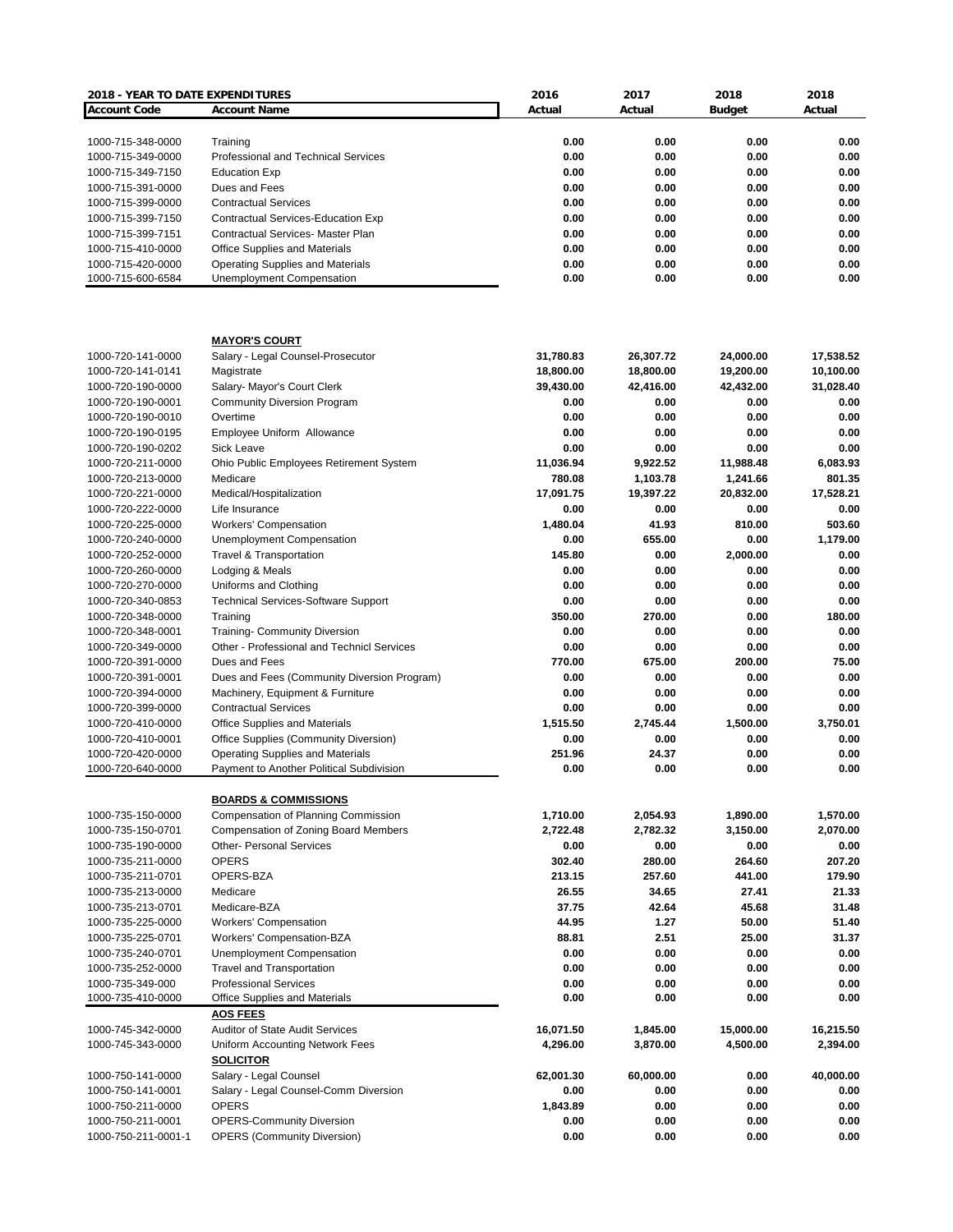| <b>2018 - YEAR TO DATE EXPENDITURES</b> |                                        | 2016      | 2017      | 2018      | 2018     |
|-----------------------------------------|----------------------------------------|-----------|-----------|-----------|----------|
| <b>Account Code</b>                     | <b>Account Name</b>                    | Actual    | Actual    | Budget    | Actual   |
|                                         |                                        |           |           |           |          |
| 1000-750-213-0000                       | Medicare                               | 340.58    | 0.00      | 0.00      | 0.00     |
| 1000-750-213-0001                       | Medicare-Community Diversion           | 0.00      | 0.00      | 0.00      | 0.00     |
| 1000-750-213-0001-1                     | Medicare (Community Diversion Program) | 0.00      | 0.00      | 0.00      | 0.00     |
| 1000-750-225-0000                       | <b>Workers' Compensation</b>           | 1.170.26  | 0.00      | 0.00      | 398.82   |
| 1000-750-349-0000                       | Professional and Technical Services    | 20.056.87 | 3.935.50  | 75,000,00 | 701.09   |
| 1000-750-391-0000                       | Dues & Fees                            | 0.00      | 0.00      | 0.00      | 0.00     |
| 1000-750-399-0000                       | <b>Contractual Services</b>            | 54.936.12 | 14.221.30 | 0.00      | 9.675.00 |

|                     | <b>INCOME TAX</b>                       |            |            |            |            |
|---------------------|-----------------------------------------|------------|------------|------------|------------|
| 1000-755-322-0000   | Postage                                 | 48.63      | 0.00       | 600.00     | 0.00       |
| 1000-755-342-0000   | <b>Auditing Services</b>                | 0.00       | 0.00       | 0.00       | 0.00       |
| 1000-755-344-0013   | Tax Collection Fees (Net Profit)        |            |            | 0.00       | 24.30      |
| 1000-755-348-0000   | Training                                | 0.00       | 0.00       | 0.00       | 0.00       |
| 1000-755-348-0000-1 | <b>Training Services</b>                | 0.00       | 0.00       | 0.00       | 0.00       |
| 1000-755-349-0000   | Other Technical Services-Software       | 3,418.33   | 1,263.50   | 3,000.00   | 1,978.45   |
| 1000-755-349-0000-1 | <b>Other Contractual Services</b>       | 0.00       | 0.00       | 0.00       | 0.00       |
| 1000-755-391-0000   | Dues and Fees                           | 0.00       | 0.00       | 0.00       | 0.00       |
| 1000-755-391-0000-1 | Dues and Fees                           | 0.00       | 0.00       | 0.00       | 0.00       |
| 1000-755-399-0000   | <b>Contractual Services</b>             | 0.00       | 0.00       | 0.00       | 0.00       |
| 1000-755-420-0000   | <b>Operating Supplies</b>               | 0.00       | 0.00       | 0.00       | 0.00       |
| 1000-760-690-0000   | <b>Tax Refunds</b>                      | 248,889.49 | 74,543.16  | 30,000.00  | 71,386.70  |
|                     |                                         |            |            |            |            |
| 1000-790-190-0000   | <b>ADMINISTRATIVE &amp; FINANCE</b>     |            |            |            |            |
|                     | Salary                                  | 213,950.38 | 210,751.16 | 180,000.00 | 114,935.68 |
| 1000-790-190-0010   | Overtime                                | 0.00       | 0.00       | 0.00       | 0.00       |
| 1000-790-190-0190   | Part-time                               | 17,879.16  | 3,072.84   | 0.00       | 8,196.85   |
| 1000-790-190-0192   | Salary Seasonal                         | 0.00       | 0.00       | 0.00       | 0.00       |
| 1000-790-190-0200   | Sick Leave conversion                   | 0.00       | 0.00       | 0.00       | 0.00       |
| 1000-790-190-0202   | <b>Sick Leave</b>                       | 4,376.17   | 2,487.13   | 0.00       | 3.624.46   |
| 1000-790-190-7906   | Payments in Lieu of Healthcare          | 0.00       | 0.00       | 0.00       | 0.00       |
| 1000-790-211-0000   | <b>OPERS</b>                            | 30,282.17  | 28,957.78  | 25,200.00  | 15,587.51  |
| 1000-790-213-0000   | Medicare                                | 3,250.07   | 2,920.14   | 2,250.00   | 1,736.74   |
| 1000-790-221-0000   | Medical/Hospitalization                 | 52,921.25  | 51,948.81  | 62,500.00  | 35,530.14  |
| 1000-790-222-0000   | Life Insurance                          | 699.50     | 304.75     | 650.00     | 645.00     |
| 1000-790-222-1790   | Life Insurance-RETIREE                  | 1,937.96   | 1,363.16   | 2,400.00   | 932.00     |
| 1000-790-225-0000   | <b>Workers' Compensation</b>            | 4,089.18   | 162.71     | 2,500.00   | 1,403.96   |
| 1000-790-252-0000   | <b>Travel and Transportation</b>        | 779.29     | 181.60     | 500.00     | 16.00      |
| 1000-790-260-0000   | Meals & Lodging                         | 2,305.05   | 742.58     | 500.00     | 245.07     |
| 1000-790-322-0000   | Postage                                 | 3,200.00   | 3,233.95   | 3,000.00   | 2.366.80   |
| 1000-790-323-0000   | Postage Machine Rental                  | 767.99     | 174.00     | 696.00     | 1,044.00   |
| 1000-790-324-0000   | Printing and Reproduction               | 1,354.19   | 1,157.64   | 2,500.00   | 1,610.96   |
| 1000-790-324-0005   | Printing and Reproduction               | 17,491.54  | 121.08     | 19,000.00  | 0.00       |
| 1000-790-325-0000   | Advertising                             | 6,169.40   | 1,023.47   | 6,000.00   | 822.22     |
| 1000-790-330-0000   | Rents and Leases                        | 0.00       | 0.00       | 0.00       | 0.00       |
| 1000-790-345-0000   | <b>Election Expenses</b>                | 2,120.25   | 0.00       | 0.00       | 7,595.02   |
| 1000-790-348-0000   | Training                                | 591.66     | 300.00     | 500.00     | 165.00     |
| 1000-790-349-0000   | Professional and Technical Services     | 126,798.66 | 170,606.01 | 100,000.00 | 133,368.06 |
| 1000-790-351-0000   | Insurance and Bonding                   | 53,066.00  | 55,887.00  | 54,000.00  | 28,238.00  |
| 1000-790-391-0000   | Dues and Fees                           | 11,054.24  | 16,672.57  | 9,000.00   | 7,685.89   |
| 1000-790-394-0000   | Machinery, Equipment & Furniture        | 14,160.59  | 944.98     | 5,000.00   | 2,220.00   |
| 1000-790-399-0000   | <b>Contractual Services</b>             | 1,679.19   | 8,344.49   | 15,600.00  | 2,440.31   |
| 1000-790-410-0000   | Office Supplies and Materials           | 3,761.41   | 4,022.80   | 4,000.00   | 2,677.82   |
| 1000-790-420-0000   | <b>Operating Supplies and Materials</b> | 3,680.14   | 3,230.57   | 4,000.00   | 2,096.72   |
| 1000-790-431-0000   | R & M of Buildings and Land             | 0.00       | 390.20     | 0.00       | 393.97     |
| 1000-790-432-0000   | R & M of Machinery & Equip              | 65.16      | 1,735.00   | 0.00       | 0.00       |
| 1000-790-490-0000   | Econ Dev - Supplies & Materials         | 298.65     | 0.00       | 0.00       | 0.00       |
| 1000-790-640-0000   | Payment to County Treasurer             | 0.00       | 17.14      | 0.00       | 9.62       |
|                     | <b>CAPITAL &amp; TRANSFERS</b>          |            |            |            |            |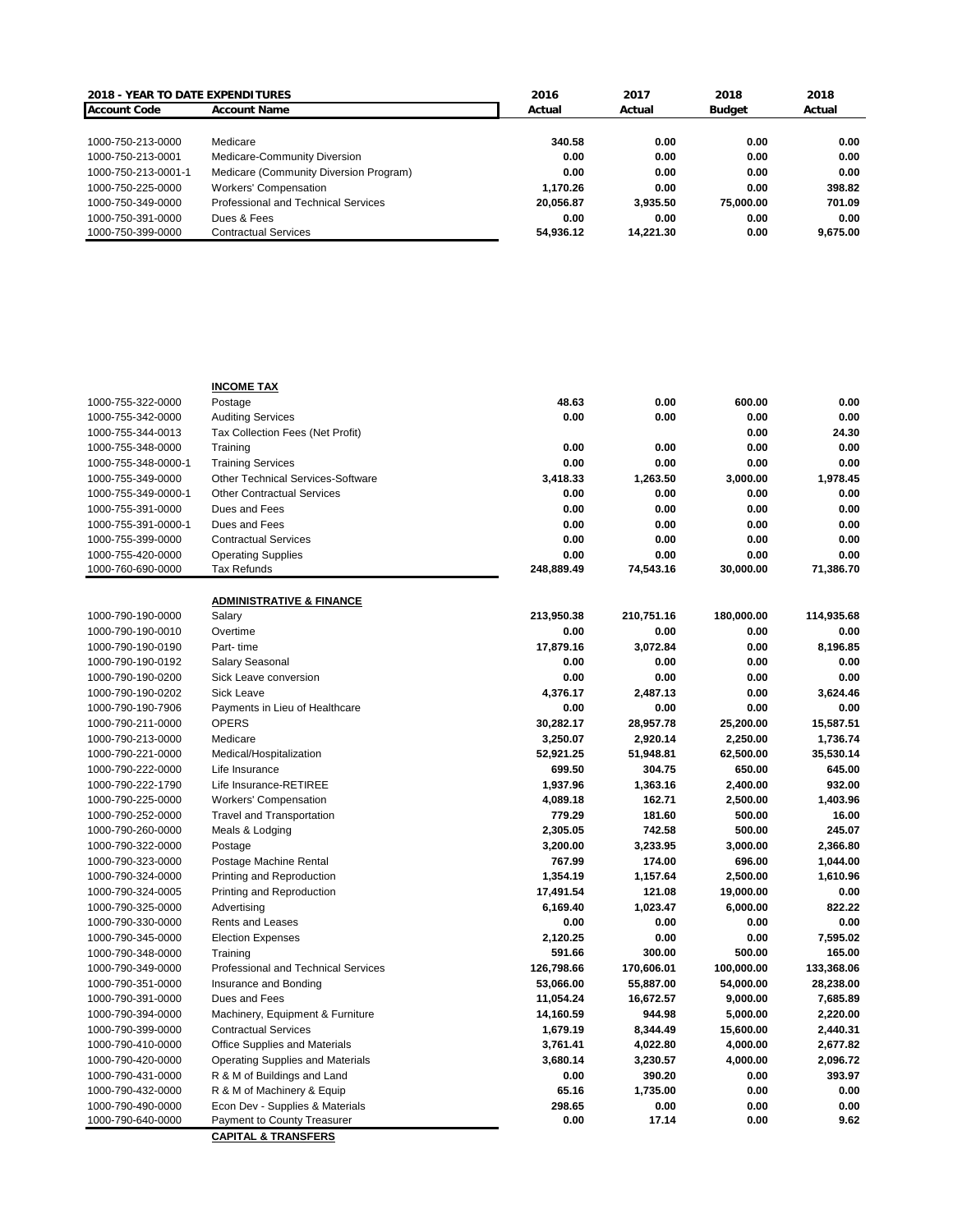| <b>2018 - YEAR TO DATE EXPENDITURES</b> |                                         | 2016         | 2017         | 2018          | 2018         |
|-----------------------------------------|-----------------------------------------|--------------|--------------|---------------|--------------|
| <b>Account Code</b>                     | <b>Account Name</b>                     | Actual       | Actual       | <b>Budget</b> | Actual       |
|                                         |                                         |              |              |               |              |
| 1000-800-520-0000                       | Equipment                               |              |              |               |              |
| 1000-910-910-0000                       | Transfers - Out OP&F                    | 159.000.00   | 489.000.00   | 115.000.00    | 125.200.00   |
| 1000-910-910-0620                       | Transfers - Out S.C.M.R. & Int          | 660.000.00   | 500.000.00   | 500.000.00    | 500.000.00   |
| 1000-910-910-0000-1                     | Transfers - Out<br><b>VETERAN'S MEM</b> | 0.00         | 0.00         | 0.00          | 0.00         |
| 1000-910-910-4901                       | Transfers - Out Interest to Capital     | 110.000.00   | 100.000.00   | 440.000.00    | 100.000.00   |
| 1000-910-910-0000-2                     | Transfers - Out Water Meter Repair      | 0.00         | 0.00         | 10.200.00     | 0.00         |
| 1000-920-920-0000                       | Advances - Out                          | 0.00         | 0.00         | 0.00          | 0.00         |
| 1000-930-930-0000                       | Contingencies                           | 0.00         | 0.00         | 0.00          | 0.00         |
|                                         |                                         | 5,724,853.36 | 5.556.220.78 | 5.081.638.01  | 3.750.838.45 |

| <b>SCMR Fund</b>                               |                                                                      |              |              |                   |              |
|------------------------------------------------|----------------------------------------------------------------------|--------------|--------------|-------------------|--------------|
| 2011-620-190-0000                              | Salary                                                               | 423,502.56   | 391,054.16   | 305,000.00        | 276,426.16   |
| 2011-620-190-0010                              | Overtime                                                             | 16,622.99    | 21,813.40    | 20,000.00         | 21,323.75    |
| 2011-620-190-0190                              | Part -time                                                           | 0.00         | 0.00         | 0.00              | 0.00         |
| 2011-620-190-0192                              | Salary - Seasonal                                                    | 0.00         | 0.00         | 0.00              | 0.00         |
| 2011-620-190-0200                              | Sick Leave conversion                                                | 316.32       | 0.00         | 0.00              | 0.00         |
| 2011-620-190-0202                              | <b>Sick Leave</b>                                                    | 11,338.65    | 22,230.56    | 0.00              | 4,815.97     |
| 2011-620-190-0203                              | <b>Injury Pay</b>                                                    | 0.00         | 0.00         | 0.00              | 0.00         |
| 2011-620-190-7906                              | In Lieu of Healthcare                                                | 0.00         | 0.00         | 0.00              | 0.00         |
| 2011-620-211-0000                              | Ohio Public Employees Retirement System                              | 55,776.16    | 52,293.70    | 45,500.00         | 31,450.29    |
| 2011-620-213-0000                              | Medicare                                                             | 4,127.41     | 4,332.28     | 4,287.50          | 3,381.99     |
| 2011-620-221-0000                              | Medical/Hospitalization                                              | 78,408.17    | 59,739.48    | 83,000.00         | 81,766.87    |
| 2011-620-222-0000                              | Life Insurance                                                       | 1,498.50     | 1,311.75     | 1,200.00          | 1,005.00     |
| 2011-620-225-0000                              | <b>Workers' Compensation</b>                                         | 6,616.30     | 195.33       | 6,600.00          | 2,250.64     |
| 2011-620-252-0000                              | <b>Travel and Transportation</b>                                     | 24.00        | 0.00         | 0.00              | 0.00         |
| 2011-620-259-0000                              | <b>Sick Leave Conversion</b>                                         | 0.00         | 0.00         | 0.00              | 0.00         |
| 2011-620-260-0000                              | Lodging and Meals                                                    | 0.00         | 0.00         | 0.00              | 0.00         |
| 2011-620-270-0000                              | Uniforms and Clothing                                                | 2,650.29     | 1,656.42     | 3,000.00          | 565.88       |
| 2011-620-325-0000                              | Advertising                                                          | 0.00         | 0.00         | 0.00              | 0.00         |
| 2011-620-346-0000                              | <b>Engineering Services</b>                                          | 0.00         | 0.00         | 0.00              | 0.00         |
| 2011-620-348-0000                              | Training                                                             | 522.00       | 60.00        | 0.00              | 180.00       |
| 2011-620-349-0000                              | Professional and Technical Services                                  | 15,836.52    | 13,424.53    | 9,000.00          | 5,968.09     |
| 2011-620-391-0000                              | Dues and Fees                                                        | 617.43       | 222.78       | 600.00            | 346.56       |
| 2011-620-420-0000                              | <b>Operating Supplies and Materials</b>                              | 69,620.30    | 47,881.41    | 45,000.00         | 12,086.04    |
| 2011-620-420-6700                              | Fuel                                                                 | 20,268.26    | 20,842.52    | 21,000.00         | 18,303.84    |
| 2011-620-431-0000                              | R & M of Buildings and Land                                          | 4,018.66     | 26,837.97    | 5,000.00          | 1,708.84     |
| 2011-620-432-0000                              | R & M of Machinery & Equip                                           | 4,102.22     | 6,388.74     | 10,000.00         | 25,508.33    |
| 2011-620-433-0000                              | Repairs and Maintenance of Motor Vehicles                            | 31,946.43    | 21,936.08    | 20,000.00         | 8,517.20     |
| 2011-620-440-0000                              | Minor equipment                                                      | 0.00         | 0.00         | 0.00              | 0.00         |
| 2011-630-420-0000                              | Materials-Salt, Cold Patch & Gravel                                  | 110,227.39   | 64,091.14    | 75,000.00         | 63,583.10    |
| 2011-630-432-0000                              | Repairs and Maintenance - Snow Plows                                 | 0.00         | 0.00         | 0.00              | 0.00         |
| 2011-800-555-0000                              | Streets, Highways, Sidewalks and Curbs                               | 0.00         | 0.00         | 0.00              | 2,980.00     |
| 2011-920-920-0000                              | Advances - Out                                                       | 0.00         | 0.00         | 0.00              | 0.00         |
|                                                |                                                                      | 858,040.56   | 756,312.25   | 654,187.50        | 562,168.55   |
|                                                |                                                                      |              |              |                   |              |
| <b>State Highway Fund</b><br>2021-610-430-4569 |                                                                      | 0.00         | 0.00         | 0.00              | 0.00         |
|                                                | Repairs and Maintenance-Signals<br>Materials-Salt                    | 0.00         | 0.00         |                   | 0.00         |
| 2021-620-420-0000                              | Professional and Technical Services                                  | 0.00         | 0.00         | 15,000.00<br>0.00 | 0.00         |
| 2021-650-349-0000                              |                                                                      |              |              |                   |              |
| 2021-620-431-0000                              | R & M of Buildings and Land                                          | 0.00         | 0.00         | 0.00              | 0.00         |
| 2021-630-432-0000                              | R & M of Machinery & Equip<br>Streets, Highways, Sidewalks and Curbs | 0.00<br>0.00 | 0.00<br>0.00 | 0.00<br>0.00      | 0.00<br>0.00 |
| 2021-800-555-0000<br>2021-800-555-0802         |                                                                      | 0.00         | 0.00         | 0.00              | 0.00         |
|                                                | Streets, Highways, Sidewalks and Curbs                               |              |              |                   |              |
| 2021-800-590-0802                              | Other - Capital Outlay                                               | 0.00         | 0.00         | 0.00              | 0.00         |
| 2021-800-590-0803                              | Advances - Out                                                       | 0.00         | 0.00         | 0.00              | 0.00         |
| 2021-650-349-0000-1                            | Other-Professional & Technical Services                              | 0.00         | 0.00         | 0.00              | 0.00         |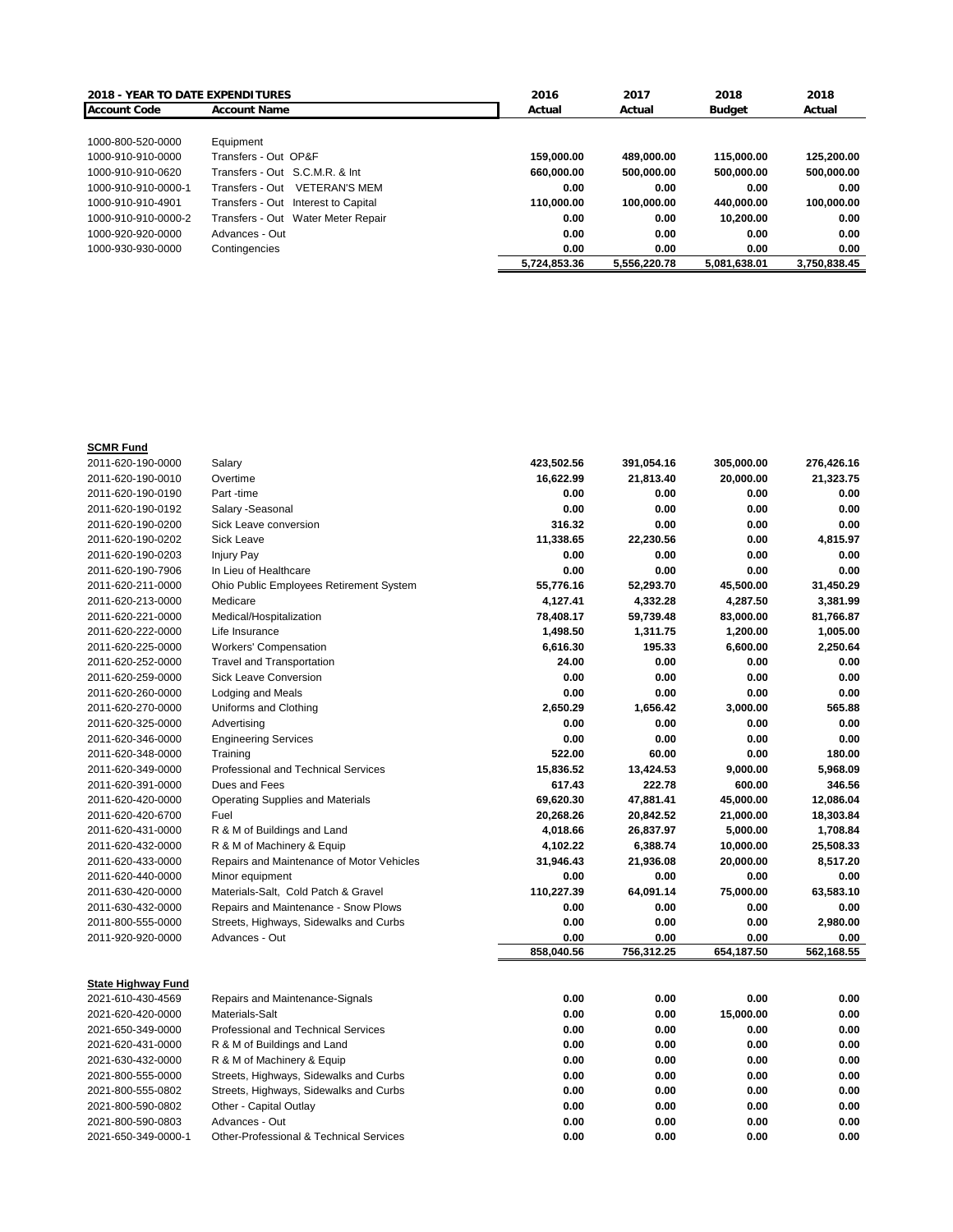| <b>Account Code</b><br>Actual<br><b>Budget</b><br>Actual<br><b>Account Name</b><br>Actual<br>Streets, Highways, Sidewalks and Curbs<br>0.00<br>0.00<br>0.00<br>0.00<br>2021-800-555-0000-1<br>0.00<br>0.00<br>15,000.00<br>0.00<br><b>Law Enforcement Trust Fund</b><br><b>Personal Services-DARE</b><br>0.00<br>0.00<br>0.00<br>0.00<br>2091-110-100-0101<br>Medicare<br>0.00<br>0.00<br>0.00<br>0.00<br>2091-110-213-0000<br>Training<br>0.00<br>0.00<br>0.00<br>2091-110-348-0000<br>0.00<br>Professional Services<br>3,742.24<br>3,105.30<br>3,000.00<br>2,165.62<br>2091-110-349-0102<br><b>Operating Supplies and Materials</b><br>1,042.50<br>666.34<br>1,000.00<br>0.00<br>2091-110-420-0000<br>0.00<br>Operating Supplies and Materials-DARE<br>0.00<br>0.00<br>0.00<br>2091-110-420-0101<br>0.00<br>2091-110-640-0000<br>Payment to Another Political Subdivision<br>0.00<br>0.00<br>0.00<br>0.00<br>Equipment<br>0.00<br>0.00<br>0.00<br>2091-800-520-0000<br>4,784.74<br>3,771.64<br>4,000.00<br>2,165.62<br><b>Motor Vehicle License Tax Fund</b><br>2101-610-420-0000<br><b>Operating Supplies and Materials</b><br>0.00<br>0.00<br>0.00<br>0.00<br>0.00<br>R & M of Buildings and Land<br>0.00<br>0.00<br>0.00<br>2101-760-431-0000<br>2101-760-432-0000<br>R & M of Machinery & Equip<br>0.00<br>0.00<br>0.00<br>0.00<br>0.00<br>Streets, Highways, Sidewalks and Curbs<br>0.00<br>0.00<br>0.00<br>2101-800-555-0000<br>0.00<br>0.00<br>0.00<br>0.00<br><b>Police Pension Fund</b><br>2131-110-215-0000<br>Ohio Police and Fire Pension Fund<br>187,114.80<br>174,288.75<br>159,967.50<br>121,912.94<br>557.25<br>582.93<br>535.75<br>1,000.00<br>2131-110-344-0000<br><b>Property Tax Collection Fees</b><br>2131-110-345-0000<br><b>Election Expense</b><br>0.00<br>0.00<br>0.00<br>0.00<br>Transfer out<br>0.00<br>0.00<br>0.00<br>0.00<br>2131-910-910-0000<br>187,650.55<br>174,846.00<br>160,967.50<br>122,495.87<br>Water Meter & Repair Fund<br>0.00<br>0.00<br>0.00<br>0.00<br>2901-539-312-0000<br>Water and Sewage<br>0.00<br>R & M of Buildings and Land<br>0.00<br>0.00<br>0.00<br>2901-539-431-0000<br>2901-800-560-0000<br><b>Utility Distribution Systems</b><br>8,847.36<br>10,371.88<br>10,371.88<br>10,371.88<br>8,847.36<br>10,371.88<br>10,371.88<br>10,371.88<br><b>FEMA Fund</b><br>0.00<br>0.00<br>0.00<br>0.00<br>2902-110-420-0000<br><b>Operating Supplies and Materials</b><br>0.00<br>0.00<br>0.00<br>0.00<br><b>Mayor's Court Computer Fund</b><br>2903-720-340-0000 Pro and Tech Services<br>0.00<br>0.00<br>0.00<br>0.00<br>0.00<br>0.00<br>2903-720-340-0853<br><b>Technical &amp; Software</b><br>0.00<br>0.00<br>0.00<br>0.00<br>0.00<br>2903-720-394-0000<br>Machinery, Equipment & Furniture<br>0.00<br>2903-720-410-0000<br><b>Office Supplies</b><br>0.00<br>0.00<br>0.00<br>0.00<br>Operating Supplies - Comm Diversion<br>0.00<br>0.00<br>0.00<br>0.00<br>2903-720-420-0001<br><b>Computers &amp; Supplies</b><br>1,948.00<br>2,246.37<br>3,000.00<br>2,026.00<br>2903-720-600-0852<br>2903-800-520-0000<br>0.00<br>Equipment<br>0.00<br>0.00<br>0.00<br>1,948.00<br>2,246.37<br>3,000.00<br>2,026.00<br><b>Special Bond Retirement Fund</b><br>3101-740-344-0000<br><b>Property Tax Collection Fees</b><br>0.00<br>0.00<br>0.00<br>0.00<br>3101-800-346-4905<br>0.00<br>0.00<br>0.00<br>0.00<br>Eng services -Dunham san sewer<br>0.00<br>0.00<br>3101-850-710-0000<br>Principal<br>0.00<br>0.00<br>Principal<br>1,720,000.00<br>0.00<br>0.00<br>3101-850-710-4905-1<br>0.00<br>3101-850-720-0000<br>0.00<br>0.00<br>0.00<br>0.00<br>Interest<br>3101-850-710-4905<br>Principal-Dunham Rd Sanitary Sewer<br>1,275,000.00<br>0.00<br>1,640,000.00<br>0.00<br>Principal- Dunham Rd Water Main Rehab<br>34,702.80<br>18,594.18<br>37,405.00<br>40,562.46<br>3101-850-710-4906<br>0.00<br>3101-850-720-4906<br>Interest<br>20,893.88<br>36,087.05<br>37,360.00<br>3101-850-790-0000<br>Other - Debt Service<br>4,726.26<br>6,954.00<br>0.00<br>0.00<br>3101-850-790-0000-1<br>0.00<br>0.00<br>Other - Debt Service<br>0.00<br>0.00<br>3101-850-790-4905<br>Other - Debt service<br>0.00<br>0.00<br>0.00<br>0.00<br><b>Walton Road</b><br>0.00<br>0.00<br>0.00<br>0.00<br>Alex/Dunham Traffic<br>0.00<br>0.00<br>0.00<br>0.00<br>1,335,322.94<br>1,781,635.23<br>1,714,765.00<br>40,562.46 | 2018 - YEAR TO DATE EXPENDITURES | 2016 | 2017 | 2018 | 2018 |
|-------------------------------------------------------------------------------------------------------------------------------------------------------------------------------------------------------------------------------------------------------------------------------------------------------------------------------------------------------------------------------------------------------------------------------------------------------------------------------------------------------------------------------------------------------------------------------------------------------------------------------------------------------------------------------------------------------------------------------------------------------------------------------------------------------------------------------------------------------------------------------------------------------------------------------------------------------------------------------------------------------------------------------------------------------------------------------------------------------------------------------------------------------------------------------------------------------------------------------------------------------------------------------------------------------------------------------------------------------------------------------------------------------------------------------------------------------------------------------------------------------------------------------------------------------------------------------------------------------------------------------------------------------------------------------------------------------------------------------------------------------------------------------------------------------------------------------------------------------------------------------------------------------------------------------------------------------------------------------------------------------------------------------------------------------------------------------------------------------------------------------------------------------------------------------------------------------------------------------------------------------------------------------------------------------------------------------------------------------------------------------------------------------------------------------------------------------------------------------------------------------------------------------------------------------------------------------------------------------------------------------------------------------------------------------------------------------------------------------------------------------------------------------------------------------------------------------------------------------------------------------------------------------------------------------------------------------------------------------------------------------------------------------------------------------------------------------------------------------------------------------------------------------------------------------------------------------------------------------------------------------------------------------------------------------------------------------------------------------------------------------------------------------------------------------------------------------------------------------------------------------------------------------------------------------------------------------------------------------------------------------------------------------------------------------------------------------------------------------------------------------------------------------------------------------------------------------------------------------------------------------------------------------------------------------------------------------------------------------------------------------------------------------------------------------------------------------------------------------------------------------------------------------------------------------------------------------------------------------------------------------------------------------------------------------------------------------------------------|----------------------------------|------|------|------|------|
|                                                                                                                                                                                                                                                                                                                                                                                                                                                                                                                                                                                                                                                                                                                                                                                                                                                                                                                                                                                                                                                                                                                                                                                                                                                                                                                                                                                                                                                                                                                                                                                                                                                                                                                                                                                                                                                                                                                                                                                                                                                                                                                                                                                                                                                                                                                                                                                                                                                                                                                                                                                                                                                                                                                                                                                                                                                                                                                                                                                                                                                                                                                                                                                                                                                                                                                                                                                                                                                                                                                                                                                                                                                                                                                                                                                                                                                                                                                                                                                                                                                                                                                                                                                                                                                                                                                                                 |                                  |      |      |      |      |
|                                                                                                                                                                                                                                                                                                                                                                                                                                                                                                                                                                                                                                                                                                                                                                                                                                                                                                                                                                                                                                                                                                                                                                                                                                                                                                                                                                                                                                                                                                                                                                                                                                                                                                                                                                                                                                                                                                                                                                                                                                                                                                                                                                                                                                                                                                                                                                                                                                                                                                                                                                                                                                                                                                                                                                                                                                                                                                                                                                                                                                                                                                                                                                                                                                                                                                                                                                                                                                                                                                                                                                                                                                                                                                                                                                                                                                                                                                                                                                                                                                                                                                                                                                                                                                                                                                                                                 |                                  |      |      |      |      |
|                                                                                                                                                                                                                                                                                                                                                                                                                                                                                                                                                                                                                                                                                                                                                                                                                                                                                                                                                                                                                                                                                                                                                                                                                                                                                                                                                                                                                                                                                                                                                                                                                                                                                                                                                                                                                                                                                                                                                                                                                                                                                                                                                                                                                                                                                                                                                                                                                                                                                                                                                                                                                                                                                                                                                                                                                                                                                                                                                                                                                                                                                                                                                                                                                                                                                                                                                                                                                                                                                                                                                                                                                                                                                                                                                                                                                                                                                                                                                                                                                                                                                                                                                                                                                                                                                                                                                 |                                  |      |      |      |      |
|                                                                                                                                                                                                                                                                                                                                                                                                                                                                                                                                                                                                                                                                                                                                                                                                                                                                                                                                                                                                                                                                                                                                                                                                                                                                                                                                                                                                                                                                                                                                                                                                                                                                                                                                                                                                                                                                                                                                                                                                                                                                                                                                                                                                                                                                                                                                                                                                                                                                                                                                                                                                                                                                                                                                                                                                                                                                                                                                                                                                                                                                                                                                                                                                                                                                                                                                                                                                                                                                                                                                                                                                                                                                                                                                                                                                                                                                                                                                                                                                                                                                                                                                                                                                                                                                                                                                                 |                                  |      |      |      |      |
|                                                                                                                                                                                                                                                                                                                                                                                                                                                                                                                                                                                                                                                                                                                                                                                                                                                                                                                                                                                                                                                                                                                                                                                                                                                                                                                                                                                                                                                                                                                                                                                                                                                                                                                                                                                                                                                                                                                                                                                                                                                                                                                                                                                                                                                                                                                                                                                                                                                                                                                                                                                                                                                                                                                                                                                                                                                                                                                                                                                                                                                                                                                                                                                                                                                                                                                                                                                                                                                                                                                                                                                                                                                                                                                                                                                                                                                                                                                                                                                                                                                                                                                                                                                                                                                                                                                                                 |                                  |      |      |      |      |
|                                                                                                                                                                                                                                                                                                                                                                                                                                                                                                                                                                                                                                                                                                                                                                                                                                                                                                                                                                                                                                                                                                                                                                                                                                                                                                                                                                                                                                                                                                                                                                                                                                                                                                                                                                                                                                                                                                                                                                                                                                                                                                                                                                                                                                                                                                                                                                                                                                                                                                                                                                                                                                                                                                                                                                                                                                                                                                                                                                                                                                                                                                                                                                                                                                                                                                                                                                                                                                                                                                                                                                                                                                                                                                                                                                                                                                                                                                                                                                                                                                                                                                                                                                                                                                                                                                                                                 |                                  |      |      |      |      |
|                                                                                                                                                                                                                                                                                                                                                                                                                                                                                                                                                                                                                                                                                                                                                                                                                                                                                                                                                                                                                                                                                                                                                                                                                                                                                                                                                                                                                                                                                                                                                                                                                                                                                                                                                                                                                                                                                                                                                                                                                                                                                                                                                                                                                                                                                                                                                                                                                                                                                                                                                                                                                                                                                                                                                                                                                                                                                                                                                                                                                                                                                                                                                                                                                                                                                                                                                                                                                                                                                                                                                                                                                                                                                                                                                                                                                                                                                                                                                                                                                                                                                                                                                                                                                                                                                                                                                 |                                  |      |      |      |      |
|                                                                                                                                                                                                                                                                                                                                                                                                                                                                                                                                                                                                                                                                                                                                                                                                                                                                                                                                                                                                                                                                                                                                                                                                                                                                                                                                                                                                                                                                                                                                                                                                                                                                                                                                                                                                                                                                                                                                                                                                                                                                                                                                                                                                                                                                                                                                                                                                                                                                                                                                                                                                                                                                                                                                                                                                                                                                                                                                                                                                                                                                                                                                                                                                                                                                                                                                                                                                                                                                                                                                                                                                                                                                                                                                                                                                                                                                                                                                                                                                                                                                                                                                                                                                                                                                                                                                                 |                                  |      |      |      |      |
|                                                                                                                                                                                                                                                                                                                                                                                                                                                                                                                                                                                                                                                                                                                                                                                                                                                                                                                                                                                                                                                                                                                                                                                                                                                                                                                                                                                                                                                                                                                                                                                                                                                                                                                                                                                                                                                                                                                                                                                                                                                                                                                                                                                                                                                                                                                                                                                                                                                                                                                                                                                                                                                                                                                                                                                                                                                                                                                                                                                                                                                                                                                                                                                                                                                                                                                                                                                                                                                                                                                                                                                                                                                                                                                                                                                                                                                                                                                                                                                                                                                                                                                                                                                                                                                                                                                                                 |                                  |      |      |      |      |
|                                                                                                                                                                                                                                                                                                                                                                                                                                                                                                                                                                                                                                                                                                                                                                                                                                                                                                                                                                                                                                                                                                                                                                                                                                                                                                                                                                                                                                                                                                                                                                                                                                                                                                                                                                                                                                                                                                                                                                                                                                                                                                                                                                                                                                                                                                                                                                                                                                                                                                                                                                                                                                                                                                                                                                                                                                                                                                                                                                                                                                                                                                                                                                                                                                                                                                                                                                                                                                                                                                                                                                                                                                                                                                                                                                                                                                                                                                                                                                                                                                                                                                                                                                                                                                                                                                                                                 |                                  |      |      |      |      |
|                                                                                                                                                                                                                                                                                                                                                                                                                                                                                                                                                                                                                                                                                                                                                                                                                                                                                                                                                                                                                                                                                                                                                                                                                                                                                                                                                                                                                                                                                                                                                                                                                                                                                                                                                                                                                                                                                                                                                                                                                                                                                                                                                                                                                                                                                                                                                                                                                                                                                                                                                                                                                                                                                                                                                                                                                                                                                                                                                                                                                                                                                                                                                                                                                                                                                                                                                                                                                                                                                                                                                                                                                                                                                                                                                                                                                                                                                                                                                                                                                                                                                                                                                                                                                                                                                                                                                 |                                  |      |      |      |      |
|                                                                                                                                                                                                                                                                                                                                                                                                                                                                                                                                                                                                                                                                                                                                                                                                                                                                                                                                                                                                                                                                                                                                                                                                                                                                                                                                                                                                                                                                                                                                                                                                                                                                                                                                                                                                                                                                                                                                                                                                                                                                                                                                                                                                                                                                                                                                                                                                                                                                                                                                                                                                                                                                                                                                                                                                                                                                                                                                                                                                                                                                                                                                                                                                                                                                                                                                                                                                                                                                                                                                                                                                                                                                                                                                                                                                                                                                                                                                                                                                                                                                                                                                                                                                                                                                                                                                                 |                                  |      |      |      |      |
|                                                                                                                                                                                                                                                                                                                                                                                                                                                                                                                                                                                                                                                                                                                                                                                                                                                                                                                                                                                                                                                                                                                                                                                                                                                                                                                                                                                                                                                                                                                                                                                                                                                                                                                                                                                                                                                                                                                                                                                                                                                                                                                                                                                                                                                                                                                                                                                                                                                                                                                                                                                                                                                                                                                                                                                                                                                                                                                                                                                                                                                                                                                                                                                                                                                                                                                                                                                                                                                                                                                                                                                                                                                                                                                                                                                                                                                                                                                                                                                                                                                                                                                                                                                                                                                                                                                                                 |                                  |      |      |      |      |
|                                                                                                                                                                                                                                                                                                                                                                                                                                                                                                                                                                                                                                                                                                                                                                                                                                                                                                                                                                                                                                                                                                                                                                                                                                                                                                                                                                                                                                                                                                                                                                                                                                                                                                                                                                                                                                                                                                                                                                                                                                                                                                                                                                                                                                                                                                                                                                                                                                                                                                                                                                                                                                                                                                                                                                                                                                                                                                                                                                                                                                                                                                                                                                                                                                                                                                                                                                                                                                                                                                                                                                                                                                                                                                                                                                                                                                                                                                                                                                                                                                                                                                                                                                                                                                                                                                                                                 |                                  |      |      |      |      |
|                                                                                                                                                                                                                                                                                                                                                                                                                                                                                                                                                                                                                                                                                                                                                                                                                                                                                                                                                                                                                                                                                                                                                                                                                                                                                                                                                                                                                                                                                                                                                                                                                                                                                                                                                                                                                                                                                                                                                                                                                                                                                                                                                                                                                                                                                                                                                                                                                                                                                                                                                                                                                                                                                                                                                                                                                                                                                                                                                                                                                                                                                                                                                                                                                                                                                                                                                                                                                                                                                                                                                                                                                                                                                                                                                                                                                                                                                                                                                                                                                                                                                                                                                                                                                                                                                                                                                 |                                  |      |      |      |      |
|                                                                                                                                                                                                                                                                                                                                                                                                                                                                                                                                                                                                                                                                                                                                                                                                                                                                                                                                                                                                                                                                                                                                                                                                                                                                                                                                                                                                                                                                                                                                                                                                                                                                                                                                                                                                                                                                                                                                                                                                                                                                                                                                                                                                                                                                                                                                                                                                                                                                                                                                                                                                                                                                                                                                                                                                                                                                                                                                                                                                                                                                                                                                                                                                                                                                                                                                                                                                                                                                                                                                                                                                                                                                                                                                                                                                                                                                                                                                                                                                                                                                                                                                                                                                                                                                                                                                                 |                                  |      |      |      |      |
|                                                                                                                                                                                                                                                                                                                                                                                                                                                                                                                                                                                                                                                                                                                                                                                                                                                                                                                                                                                                                                                                                                                                                                                                                                                                                                                                                                                                                                                                                                                                                                                                                                                                                                                                                                                                                                                                                                                                                                                                                                                                                                                                                                                                                                                                                                                                                                                                                                                                                                                                                                                                                                                                                                                                                                                                                                                                                                                                                                                                                                                                                                                                                                                                                                                                                                                                                                                                                                                                                                                                                                                                                                                                                                                                                                                                                                                                                                                                                                                                                                                                                                                                                                                                                                                                                                                                                 |                                  |      |      |      |      |
|                                                                                                                                                                                                                                                                                                                                                                                                                                                                                                                                                                                                                                                                                                                                                                                                                                                                                                                                                                                                                                                                                                                                                                                                                                                                                                                                                                                                                                                                                                                                                                                                                                                                                                                                                                                                                                                                                                                                                                                                                                                                                                                                                                                                                                                                                                                                                                                                                                                                                                                                                                                                                                                                                                                                                                                                                                                                                                                                                                                                                                                                                                                                                                                                                                                                                                                                                                                                                                                                                                                                                                                                                                                                                                                                                                                                                                                                                                                                                                                                                                                                                                                                                                                                                                                                                                                                                 |                                  |      |      |      |      |
|                                                                                                                                                                                                                                                                                                                                                                                                                                                                                                                                                                                                                                                                                                                                                                                                                                                                                                                                                                                                                                                                                                                                                                                                                                                                                                                                                                                                                                                                                                                                                                                                                                                                                                                                                                                                                                                                                                                                                                                                                                                                                                                                                                                                                                                                                                                                                                                                                                                                                                                                                                                                                                                                                                                                                                                                                                                                                                                                                                                                                                                                                                                                                                                                                                                                                                                                                                                                                                                                                                                                                                                                                                                                                                                                                                                                                                                                                                                                                                                                                                                                                                                                                                                                                                                                                                                                                 |                                  |      |      |      |      |
|                                                                                                                                                                                                                                                                                                                                                                                                                                                                                                                                                                                                                                                                                                                                                                                                                                                                                                                                                                                                                                                                                                                                                                                                                                                                                                                                                                                                                                                                                                                                                                                                                                                                                                                                                                                                                                                                                                                                                                                                                                                                                                                                                                                                                                                                                                                                                                                                                                                                                                                                                                                                                                                                                                                                                                                                                                                                                                                                                                                                                                                                                                                                                                                                                                                                                                                                                                                                                                                                                                                                                                                                                                                                                                                                                                                                                                                                                                                                                                                                                                                                                                                                                                                                                                                                                                                                                 |                                  |      |      |      |      |
|                                                                                                                                                                                                                                                                                                                                                                                                                                                                                                                                                                                                                                                                                                                                                                                                                                                                                                                                                                                                                                                                                                                                                                                                                                                                                                                                                                                                                                                                                                                                                                                                                                                                                                                                                                                                                                                                                                                                                                                                                                                                                                                                                                                                                                                                                                                                                                                                                                                                                                                                                                                                                                                                                                                                                                                                                                                                                                                                                                                                                                                                                                                                                                                                                                                                                                                                                                                                                                                                                                                                                                                                                                                                                                                                                                                                                                                                                                                                                                                                                                                                                                                                                                                                                                                                                                                                                 |                                  |      |      |      |      |
|                                                                                                                                                                                                                                                                                                                                                                                                                                                                                                                                                                                                                                                                                                                                                                                                                                                                                                                                                                                                                                                                                                                                                                                                                                                                                                                                                                                                                                                                                                                                                                                                                                                                                                                                                                                                                                                                                                                                                                                                                                                                                                                                                                                                                                                                                                                                                                                                                                                                                                                                                                                                                                                                                                                                                                                                                                                                                                                                                                                                                                                                                                                                                                                                                                                                                                                                                                                                                                                                                                                                                                                                                                                                                                                                                                                                                                                                                                                                                                                                                                                                                                                                                                                                                                                                                                                                                 |                                  |      |      |      |      |
|                                                                                                                                                                                                                                                                                                                                                                                                                                                                                                                                                                                                                                                                                                                                                                                                                                                                                                                                                                                                                                                                                                                                                                                                                                                                                                                                                                                                                                                                                                                                                                                                                                                                                                                                                                                                                                                                                                                                                                                                                                                                                                                                                                                                                                                                                                                                                                                                                                                                                                                                                                                                                                                                                                                                                                                                                                                                                                                                                                                                                                                                                                                                                                                                                                                                                                                                                                                                                                                                                                                                                                                                                                                                                                                                                                                                                                                                                                                                                                                                                                                                                                                                                                                                                                                                                                                                                 |                                  |      |      |      |      |
|                                                                                                                                                                                                                                                                                                                                                                                                                                                                                                                                                                                                                                                                                                                                                                                                                                                                                                                                                                                                                                                                                                                                                                                                                                                                                                                                                                                                                                                                                                                                                                                                                                                                                                                                                                                                                                                                                                                                                                                                                                                                                                                                                                                                                                                                                                                                                                                                                                                                                                                                                                                                                                                                                                                                                                                                                                                                                                                                                                                                                                                                                                                                                                                                                                                                                                                                                                                                                                                                                                                                                                                                                                                                                                                                                                                                                                                                                                                                                                                                                                                                                                                                                                                                                                                                                                                                                 |                                  |      |      |      |      |
|                                                                                                                                                                                                                                                                                                                                                                                                                                                                                                                                                                                                                                                                                                                                                                                                                                                                                                                                                                                                                                                                                                                                                                                                                                                                                                                                                                                                                                                                                                                                                                                                                                                                                                                                                                                                                                                                                                                                                                                                                                                                                                                                                                                                                                                                                                                                                                                                                                                                                                                                                                                                                                                                                                                                                                                                                                                                                                                                                                                                                                                                                                                                                                                                                                                                                                                                                                                                                                                                                                                                                                                                                                                                                                                                                                                                                                                                                                                                                                                                                                                                                                                                                                                                                                                                                                                                                 |                                  |      |      |      |      |
|                                                                                                                                                                                                                                                                                                                                                                                                                                                                                                                                                                                                                                                                                                                                                                                                                                                                                                                                                                                                                                                                                                                                                                                                                                                                                                                                                                                                                                                                                                                                                                                                                                                                                                                                                                                                                                                                                                                                                                                                                                                                                                                                                                                                                                                                                                                                                                                                                                                                                                                                                                                                                                                                                                                                                                                                                                                                                                                                                                                                                                                                                                                                                                                                                                                                                                                                                                                                                                                                                                                                                                                                                                                                                                                                                                                                                                                                                                                                                                                                                                                                                                                                                                                                                                                                                                                                                 |                                  |      |      |      |      |
|                                                                                                                                                                                                                                                                                                                                                                                                                                                                                                                                                                                                                                                                                                                                                                                                                                                                                                                                                                                                                                                                                                                                                                                                                                                                                                                                                                                                                                                                                                                                                                                                                                                                                                                                                                                                                                                                                                                                                                                                                                                                                                                                                                                                                                                                                                                                                                                                                                                                                                                                                                                                                                                                                                                                                                                                                                                                                                                                                                                                                                                                                                                                                                                                                                                                                                                                                                                                                                                                                                                                                                                                                                                                                                                                                                                                                                                                                                                                                                                                                                                                                                                                                                                                                                                                                                                                                 |                                  |      |      |      |      |
|                                                                                                                                                                                                                                                                                                                                                                                                                                                                                                                                                                                                                                                                                                                                                                                                                                                                                                                                                                                                                                                                                                                                                                                                                                                                                                                                                                                                                                                                                                                                                                                                                                                                                                                                                                                                                                                                                                                                                                                                                                                                                                                                                                                                                                                                                                                                                                                                                                                                                                                                                                                                                                                                                                                                                                                                                                                                                                                                                                                                                                                                                                                                                                                                                                                                                                                                                                                                                                                                                                                                                                                                                                                                                                                                                                                                                                                                                                                                                                                                                                                                                                                                                                                                                                                                                                                                                 |                                  |      |      |      |      |
|                                                                                                                                                                                                                                                                                                                                                                                                                                                                                                                                                                                                                                                                                                                                                                                                                                                                                                                                                                                                                                                                                                                                                                                                                                                                                                                                                                                                                                                                                                                                                                                                                                                                                                                                                                                                                                                                                                                                                                                                                                                                                                                                                                                                                                                                                                                                                                                                                                                                                                                                                                                                                                                                                                                                                                                                                                                                                                                                                                                                                                                                                                                                                                                                                                                                                                                                                                                                                                                                                                                                                                                                                                                                                                                                                                                                                                                                                                                                                                                                                                                                                                                                                                                                                                                                                                                                                 |                                  |      |      |      |      |
|                                                                                                                                                                                                                                                                                                                                                                                                                                                                                                                                                                                                                                                                                                                                                                                                                                                                                                                                                                                                                                                                                                                                                                                                                                                                                                                                                                                                                                                                                                                                                                                                                                                                                                                                                                                                                                                                                                                                                                                                                                                                                                                                                                                                                                                                                                                                                                                                                                                                                                                                                                                                                                                                                                                                                                                                                                                                                                                                                                                                                                                                                                                                                                                                                                                                                                                                                                                                                                                                                                                                                                                                                                                                                                                                                                                                                                                                                                                                                                                                                                                                                                                                                                                                                                                                                                                                                 |                                  |      |      |      |      |
|                                                                                                                                                                                                                                                                                                                                                                                                                                                                                                                                                                                                                                                                                                                                                                                                                                                                                                                                                                                                                                                                                                                                                                                                                                                                                                                                                                                                                                                                                                                                                                                                                                                                                                                                                                                                                                                                                                                                                                                                                                                                                                                                                                                                                                                                                                                                                                                                                                                                                                                                                                                                                                                                                                                                                                                                                                                                                                                                                                                                                                                                                                                                                                                                                                                                                                                                                                                                                                                                                                                                                                                                                                                                                                                                                                                                                                                                                                                                                                                                                                                                                                                                                                                                                                                                                                                                                 |                                  |      |      |      |      |
|                                                                                                                                                                                                                                                                                                                                                                                                                                                                                                                                                                                                                                                                                                                                                                                                                                                                                                                                                                                                                                                                                                                                                                                                                                                                                                                                                                                                                                                                                                                                                                                                                                                                                                                                                                                                                                                                                                                                                                                                                                                                                                                                                                                                                                                                                                                                                                                                                                                                                                                                                                                                                                                                                                                                                                                                                                                                                                                                                                                                                                                                                                                                                                                                                                                                                                                                                                                                                                                                                                                                                                                                                                                                                                                                                                                                                                                                                                                                                                                                                                                                                                                                                                                                                                                                                                                                                 |                                  |      |      |      |      |
|                                                                                                                                                                                                                                                                                                                                                                                                                                                                                                                                                                                                                                                                                                                                                                                                                                                                                                                                                                                                                                                                                                                                                                                                                                                                                                                                                                                                                                                                                                                                                                                                                                                                                                                                                                                                                                                                                                                                                                                                                                                                                                                                                                                                                                                                                                                                                                                                                                                                                                                                                                                                                                                                                                                                                                                                                                                                                                                                                                                                                                                                                                                                                                                                                                                                                                                                                                                                                                                                                                                                                                                                                                                                                                                                                                                                                                                                                                                                                                                                                                                                                                                                                                                                                                                                                                                                                 |                                  |      |      |      |      |
|                                                                                                                                                                                                                                                                                                                                                                                                                                                                                                                                                                                                                                                                                                                                                                                                                                                                                                                                                                                                                                                                                                                                                                                                                                                                                                                                                                                                                                                                                                                                                                                                                                                                                                                                                                                                                                                                                                                                                                                                                                                                                                                                                                                                                                                                                                                                                                                                                                                                                                                                                                                                                                                                                                                                                                                                                                                                                                                                                                                                                                                                                                                                                                                                                                                                                                                                                                                                                                                                                                                                                                                                                                                                                                                                                                                                                                                                                                                                                                                                                                                                                                                                                                                                                                                                                                                                                 |                                  |      |      |      |      |
|                                                                                                                                                                                                                                                                                                                                                                                                                                                                                                                                                                                                                                                                                                                                                                                                                                                                                                                                                                                                                                                                                                                                                                                                                                                                                                                                                                                                                                                                                                                                                                                                                                                                                                                                                                                                                                                                                                                                                                                                                                                                                                                                                                                                                                                                                                                                                                                                                                                                                                                                                                                                                                                                                                                                                                                                                                                                                                                                                                                                                                                                                                                                                                                                                                                                                                                                                                                                                                                                                                                                                                                                                                                                                                                                                                                                                                                                                                                                                                                                                                                                                                                                                                                                                                                                                                                                                 |                                  |      |      |      |      |
|                                                                                                                                                                                                                                                                                                                                                                                                                                                                                                                                                                                                                                                                                                                                                                                                                                                                                                                                                                                                                                                                                                                                                                                                                                                                                                                                                                                                                                                                                                                                                                                                                                                                                                                                                                                                                                                                                                                                                                                                                                                                                                                                                                                                                                                                                                                                                                                                                                                                                                                                                                                                                                                                                                                                                                                                                                                                                                                                                                                                                                                                                                                                                                                                                                                                                                                                                                                                                                                                                                                                                                                                                                                                                                                                                                                                                                                                                                                                                                                                                                                                                                                                                                                                                                                                                                                                                 |                                  |      |      |      |      |
|                                                                                                                                                                                                                                                                                                                                                                                                                                                                                                                                                                                                                                                                                                                                                                                                                                                                                                                                                                                                                                                                                                                                                                                                                                                                                                                                                                                                                                                                                                                                                                                                                                                                                                                                                                                                                                                                                                                                                                                                                                                                                                                                                                                                                                                                                                                                                                                                                                                                                                                                                                                                                                                                                                                                                                                                                                                                                                                                                                                                                                                                                                                                                                                                                                                                                                                                                                                                                                                                                                                                                                                                                                                                                                                                                                                                                                                                                                                                                                                                                                                                                                                                                                                                                                                                                                                                                 |                                  |      |      |      |      |
|                                                                                                                                                                                                                                                                                                                                                                                                                                                                                                                                                                                                                                                                                                                                                                                                                                                                                                                                                                                                                                                                                                                                                                                                                                                                                                                                                                                                                                                                                                                                                                                                                                                                                                                                                                                                                                                                                                                                                                                                                                                                                                                                                                                                                                                                                                                                                                                                                                                                                                                                                                                                                                                                                                                                                                                                                                                                                                                                                                                                                                                                                                                                                                                                                                                                                                                                                                                                                                                                                                                                                                                                                                                                                                                                                                                                                                                                                                                                                                                                                                                                                                                                                                                                                                                                                                                                                 |                                  |      |      |      |      |
|                                                                                                                                                                                                                                                                                                                                                                                                                                                                                                                                                                                                                                                                                                                                                                                                                                                                                                                                                                                                                                                                                                                                                                                                                                                                                                                                                                                                                                                                                                                                                                                                                                                                                                                                                                                                                                                                                                                                                                                                                                                                                                                                                                                                                                                                                                                                                                                                                                                                                                                                                                                                                                                                                                                                                                                                                                                                                                                                                                                                                                                                                                                                                                                                                                                                                                                                                                                                                                                                                                                                                                                                                                                                                                                                                                                                                                                                                                                                                                                                                                                                                                                                                                                                                                                                                                                                                 |                                  |      |      |      |      |
|                                                                                                                                                                                                                                                                                                                                                                                                                                                                                                                                                                                                                                                                                                                                                                                                                                                                                                                                                                                                                                                                                                                                                                                                                                                                                                                                                                                                                                                                                                                                                                                                                                                                                                                                                                                                                                                                                                                                                                                                                                                                                                                                                                                                                                                                                                                                                                                                                                                                                                                                                                                                                                                                                                                                                                                                                                                                                                                                                                                                                                                                                                                                                                                                                                                                                                                                                                                                                                                                                                                                                                                                                                                                                                                                                                                                                                                                                                                                                                                                                                                                                                                                                                                                                                                                                                                                                 |                                  |      |      |      |      |
|                                                                                                                                                                                                                                                                                                                                                                                                                                                                                                                                                                                                                                                                                                                                                                                                                                                                                                                                                                                                                                                                                                                                                                                                                                                                                                                                                                                                                                                                                                                                                                                                                                                                                                                                                                                                                                                                                                                                                                                                                                                                                                                                                                                                                                                                                                                                                                                                                                                                                                                                                                                                                                                                                                                                                                                                                                                                                                                                                                                                                                                                                                                                                                                                                                                                                                                                                                                                                                                                                                                                                                                                                                                                                                                                                                                                                                                                                                                                                                                                                                                                                                                                                                                                                                                                                                                                                 |                                  |      |      |      |      |
|                                                                                                                                                                                                                                                                                                                                                                                                                                                                                                                                                                                                                                                                                                                                                                                                                                                                                                                                                                                                                                                                                                                                                                                                                                                                                                                                                                                                                                                                                                                                                                                                                                                                                                                                                                                                                                                                                                                                                                                                                                                                                                                                                                                                                                                                                                                                                                                                                                                                                                                                                                                                                                                                                                                                                                                                                                                                                                                                                                                                                                                                                                                                                                                                                                                                                                                                                                                                                                                                                                                                                                                                                                                                                                                                                                                                                                                                                                                                                                                                                                                                                                                                                                                                                                                                                                                                                 |                                  |      |      |      |      |
|                                                                                                                                                                                                                                                                                                                                                                                                                                                                                                                                                                                                                                                                                                                                                                                                                                                                                                                                                                                                                                                                                                                                                                                                                                                                                                                                                                                                                                                                                                                                                                                                                                                                                                                                                                                                                                                                                                                                                                                                                                                                                                                                                                                                                                                                                                                                                                                                                                                                                                                                                                                                                                                                                                                                                                                                                                                                                                                                                                                                                                                                                                                                                                                                                                                                                                                                                                                                                                                                                                                                                                                                                                                                                                                                                                                                                                                                                                                                                                                                                                                                                                                                                                                                                                                                                                                                                 |                                  |      |      |      |      |
|                                                                                                                                                                                                                                                                                                                                                                                                                                                                                                                                                                                                                                                                                                                                                                                                                                                                                                                                                                                                                                                                                                                                                                                                                                                                                                                                                                                                                                                                                                                                                                                                                                                                                                                                                                                                                                                                                                                                                                                                                                                                                                                                                                                                                                                                                                                                                                                                                                                                                                                                                                                                                                                                                                                                                                                                                                                                                                                                                                                                                                                                                                                                                                                                                                                                                                                                                                                                                                                                                                                                                                                                                                                                                                                                                                                                                                                                                                                                                                                                                                                                                                                                                                                                                                                                                                                                                 |                                  |      |      |      |      |
|                                                                                                                                                                                                                                                                                                                                                                                                                                                                                                                                                                                                                                                                                                                                                                                                                                                                                                                                                                                                                                                                                                                                                                                                                                                                                                                                                                                                                                                                                                                                                                                                                                                                                                                                                                                                                                                                                                                                                                                                                                                                                                                                                                                                                                                                                                                                                                                                                                                                                                                                                                                                                                                                                                                                                                                                                                                                                                                                                                                                                                                                                                                                                                                                                                                                                                                                                                                                                                                                                                                                                                                                                                                                                                                                                                                                                                                                                                                                                                                                                                                                                                                                                                                                                                                                                                                                                 |                                  |      |      |      |      |
|                                                                                                                                                                                                                                                                                                                                                                                                                                                                                                                                                                                                                                                                                                                                                                                                                                                                                                                                                                                                                                                                                                                                                                                                                                                                                                                                                                                                                                                                                                                                                                                                                                                                                                                                                                                                                                                                                                                                                                                                                                                                                                                                                                                                                                                                                                                                                                                                                                                                                                                                                                                                                                                                                                                                                                                                                                                                                                                                                                                                                                                                                                                                                                                                                                                                                                                                                                                                                                                                                                                                                                                                                                                                                                                                                                                                                                                                                                                                                                                                                                                                                                                                                                                                                                                                                                                                                 |                                  |      |      |      |      |
|                                                                                                                                                                                                                                                                                                                                                                                                                                                                                                                                                                                                                                                                                                                                                                                                                                                                                                                                                                                                                                                                                                                                                                                                                                                                                                                                                                                                                                                                                                                                                                                                                                                                                                                                                                                                                                                                                                                                                                                                                                                                                                                                                                                                                                                                                                                                                                                                                                                                                                                                                                                                                                                                                                                                                                                                                                                                                                                                                                                                                                                                                                                                                                                                                                                                                                                                                                                                                                                                                                                                                                                                                                                                                                                                                                                                                                                                                                                                                                                                                                                                                                                                                                                                                                                                                                                                                 |                                  |      |      |      |      |
|                                                                                                                                                                                                                                                                                                                                                                                                                                                                                                                                                                                                                                                                                                                                                                                                                                                                                                                                                                                                                                                                                                                                                                                                                                                                                                                                                                                                                                                                                                                                                                                                                                                                                                                                                                                                                                                                                                                                                                                                                                                                                                                                                                                                                                                                                                                                                                                                                                                                                                                                                                                                                                                                                                                                                                                                                                                                                                                                                                                                                                                                                                                                                                                                                                                                                                                                                                                                                                                                                                                                                                                                                                                                                                                                                                                                                                                                                                                                                                                                                                                                                                                                                                                                                                                                                                                                                 |                                  |      |      |      |      |
|                                                                                                                                                                                                                                                                                                                                                                                                                                                                                                                                                                                                                                                                                                                                                                                                                                                                                                                                                                                                                                                                                                                                                                                                                                                                                                                                                                                                                                                                                                                                                                                                                                                                                                                                                                                                                                                                                                                                                                                                                                                                                                                                                                                                                                                                                                                                                                                                                                                                                                                                                                                                                                                                                                                                                                                                                                                                                                                                                                                                                                                                                                                                                                                                                                                                                                                                                                                                                                                                                                                                                                                                                                                                                                                                                                                                                                                                                                                                                                                                                                                                                                                                                                                                                                                                                                                                                 |                                  |      |      |      |      |
|                                                                                                                                                                                                                                                                                                                                                                                                                                                                                                                                                                                                                                                                                                                                                                                                                                                                                                                                                                                                                                                                                                                                                                                                                                                                                                                                                                                                                                                                                                                                                                                                                                                                                                                                                                                                                                                                                                                                                                                                                                                                                                                                                                                                                                                                                                                                                                                                                                                                                                                                                                                                                                                                                                                                                                                                                                                                                                                                                                                                                                                                                                                                                                                                                                                                                                                                                                                                                                                                                                                                                                                                                                                                                                                                                                                                                                                                                                                                                                                                                                                                                                                                                                                                                                                                                                                                                 |                                  |      |      |      |      |
|                                                                                                                                                                                                                                                                                                                                                                                                                                                                                                                                                                                                                                                                                                                                                                                                                                                                                                                                                                                                                                                                                                                                                                                                                                                                                                                                                                                                                                                                                                                                                                                                                                                                                                                                                                                                                                                                                                                                                                                                                                                                                                                                                                                                                                                                                                                                                                                                                                                                                                                                                                                                                                                                                                                                                                                                                                                                                                                                                                                                                                                                                                                                                                                                                                                                                                                                                                                                                                                                                                                                                                                                                                                                                                                                                                                                                                                                                                                                                                                                                                                                                                                                                                                                                                                                                                                                                 |                                  |      |      |      |      |
|                                                                                                                                                                                                                                                                                                                                                                                                                                                                                                                                                                                                                                                                                                                                                                                                                                                                                                                                                                                                                                                                                                                                                                                                                                                                                                                                                                                                                                                                                                                                                                                                                                                                                                                                                                                                                                                                                                                                                                                                                                                                                                                                                                                                                                                                                                                                                                                                                                                                                                                                                                                                                                                                                                                                                                                                                                                                                                                                                                                                                                                                                                                                                                                                                                                                                                                                                                                                                                                                                                                                                                                                                                                                                                                                                                                                                                                                                                                                                                                                                                                                                                                                                                                                                                                                                                                                                 |                                  |      |      |      |      |
|                                                                                                                                                                                                                                                                                                                                                                                                                                                                                                                                                                                                                                                                                                                                                                                                                                                                                                                                                                                                                                                                                                                                                                                                                                                                                                                                                                                                                                                                                                                                                                                                                                                                                                                                                                                                                                                                                                                                                                                                                                                                                                                                                                                                                                                                                                                                                                                                                                                                                                                                                                                                                                                                                                                                                                                                                                                                                                                                                                                                                                                                                                                                                                                                                                                                                                                                                                                                                                                                                                                                                                                                                                                                                                                                                                                                                                                                                                                                                                                                                                                                                                                                                                                                                                                                                                                                                 |                                  |      |      |      |      |
|                                                                                                                                                                                                                                                                                                                                                                                                                                                                                                                                                                                                                                                                                                                                                                                                                                                                                                                                                                                                                                                                                                                                                                                                                                                                                                                                                                                                                                                                                                                                                                                                                                                                                                                                                                                                                                                                                                                                                                                                                                                                                                                                                                                                                                                                                                                                                                                                                                                                                                                                                                                                                                                                                                                                                                                                                                                                                                                                                                                                                                                                                                                                                                                                                                                                                                                                                                                                                                                                                                                                                                                                                                                                                                                                                                                                                                                                                                                                                                                                                                                                                                                                                                                                                                                                                                                                                 |                                  |      |      |      |      |
|                                                                                                                                                                                                                                                                                                                                                                                                                                                                                                                                                                                                                                                                                                                                                                                                                                                                                                                                                                                                                                                                                                                                                                                                                                                                                                                                                                                                                                                                                                                                                                                                                                                                                                                                                                                                                                                                                                                                                                                                                                                                                                                                                                                                                                                                                                                                                                                                                                                                                                                                                                                                                                                                                                                                                                                                                                                                                                                                                                                                                                                                                                                                                                                                                                                                                                                                                                                                                                                                                                                                                                                                                                                                                                                                                                                                                                                                                                                                                                                                                                                                                                                                                                                                                                                                                                                                                 |                                  |      |      |      |      |
|                                                                                                                                                                                                                                                                                                                                                                                                                                                                                                                                                                                                                                                                                                                                                                                                                                                                                                                                                                                                                                                                                                                                                                                                                                                                                                                                                                                                                                                                                                                                                                                                                                                                                                                                                                                                                                                                                                                                                                                                                                                                                                                                                                                                                                                                                                                                                                                                                                                                                                                                                                                                                                                                                                                                                                                                                                                                                                                                                                                                                                                                                                                                                                                                                                                                                                                                                                                                                                                                                                                                                                                                                                                                                                                                                                                                                                                                                                                                                                                                                                                                                                                                                                                                                                                                                                                                                 |                                  |      |      |      |      |
|                                                                                                                                                                                                                                                                                                                                                                                                                                                                                                                                                                                                                                                                                                                                                                                                                                                                                                                                                                                                                                                                                                                                                                                                                                                                                                                                                                                                                                                                                                                                                                                                                                                                                                                                                                                                                                                                                                                                                                                                                                                                                                                                                                                                                                                                                                                                                                                                                                                                                                                                                                                                                                                                                                                                                                                                                                                                                                                                                                                                                                                                                                                                                                                                                                                                                                                                                                                                                                                                                                                                                                                                                                                                                                                                                                                                                                                                                                                                                                                                                                                                                                                                                                                                                                                                                                                                                 |                                  |      |      |      |      |
|                                                                                                                                                                                                                                                                                                                                                                                                                                                                                                                                                                                                                                                                                                                                                                                                                                                                                                                                                                                                                                                                                                                                                                                                                                                                                                                                                                                                                                                                                                                                                                                                                                                                                                                                                                                                                                                                                                                                                                                                                                                                                                                                                                                                                                                                                                                                                                                                                                                                                                                                                                                                                                                                                                                                                                                                                                                                                                                                                                                                                                                                                                                                                                                                                                                                                                                                                                                                                                                                                                                                                                                                                                                                                                                                                                                                                                                                                                                                                                                                                                                                                                                                                                                                                                                                                                                                                 |                                  |      |      |      |      |
|                                                                                                                                                                                                                                                                                                                                                                                                                                                                                                                                                                                                                                                                                                                                                                                                                                                                                                                                                                                                                                                                                                                                                                                                                                                                                                                                                                                                                                                                                                                                                                                                                                                                                                                                                                                                                                                                                                                                                                                                                                                                                                                                                                                                                                                                                                                                                                                                                                                                                                                                                                                                                                                                                                                                                                                                                                                                                                                                                                                                                                                                                                                                                                                                                                                                                                                                                                                                                                                                                                                                                                                                                                                                                                                                                                                                                                                                                                                                                                                                                                                                                                                                                                                                                                                                                                                                                 |                                  |      |      |      |      |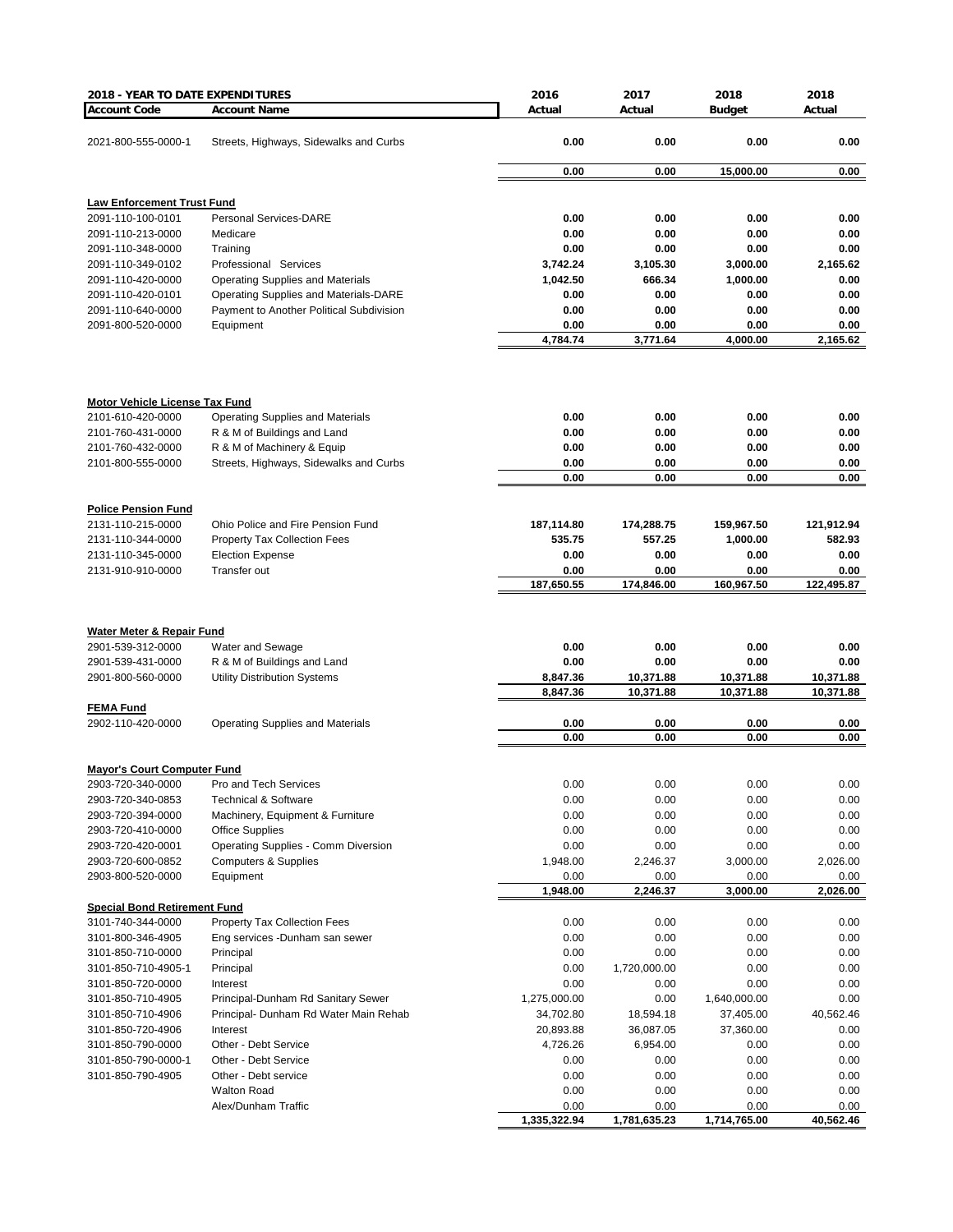| 2018 - YEAR TO DATE EXPENDITURES                    |                                                                                                 | 2016                 | 2017                    | 2018               | 2018                  |
|-----------------------------------------------------|-------------------------------------------------------------------------------------------------|----------------------|-------------------------|--------------------|-----------------------|
| <b>Account Code</b>                                 | <b>Account Name</b>                                                                             | Actual               | Actual                  | <b>Budget</b>      | Actual                |
|                                                     |                                                                                                 |                      |                         |                    |                       |
| <b>Third Party Services</b>                         |                                                                                                 |                      |                         |                    |                       |
| 4101-790-620-3110                                   | Senior Lawn Care & Benevolent Events                                                            | 0.00                 | 0.00                    | 0.00               | 0.00                  |
| 4101-800-610-6589<br>4101-800-620-0000              | <b>Deposits Refunded</b><br>Deposits Applied                                                    | 0.00<br>0.00         | 0.00<br>0.00            | 0.00<br>0.00       | 0.00<br>0.00          |
|                                                     |                                                                                                 | 0.00                 | 0.00                    | 0.00               | 0.00                  |
|                                                     |                                                                                                 |                      |                         |                    |                       |
| <b>Issue I and II Capital Funds</b>                 |                                                                                                 |                      |                         |                    |                       |
| 4201-800-555-0000                                   | Streets, Highways, Sidewalks and Curbs                                                          | 0.00                 | 0.00                    | 0.00               | 0.00                  |
| 4201-800-560-4905                                   | <b>Utility Distribution Systems</b>                                                             | 0.00                 | 0.00                    | 0.00               | 0.00                  |
| 4201-800-560-4906                                   | <b>Utility Distribution Systems</b>                                                             | 0.00                 | 0.00                    | 0.00               | 0.00                  |
| 4201-920-920-0000                                   | Advances Out                                                                                    | 0.00                 | 0.00                    | 0.00               | 0.00                  |
|                                                     |                                                                                                 | 0.00                 | 0.00                    | 0.00               | 0.00                  |
|                                                     |                                                                                                 |                      |                         |                    |                       |
| <b>Capital Improvements Fund</b>                    |                                                                                                 |                      |                         |                    |                       |
| 4901-410-610-0000                                   | <b>Deposits Refunded</b>                                                                        | 0.00                 | 0.00                    | 0.00               | 0.00                  |
| 4901-800-312-0000                                   | Water & sewage                                                                                  | 0.00                 | 0.00                    | 0.00               | 0.00                  |
| 4901-800-325-0000                                   | Advertising                                                                                     | 1,522.41             | 449.32                  | 0.00               | 0.00                  |
| 4901-800-346-0000                                   | <b>Engineering Services</b>                                                                     | 0.00                 | 0.00                    | 0.00               | 0.00                  |
| 4901-800-349-0000                                   | Other- Pro services                                                                             | 242,479.88           | 133,830.78              | 105,000.00         | 52,245.50             |
| 4901-800-420-0480                                   | Advertising                                                                                     | 0.00                 | 0.00                    | 0.00               | 0.00                  |
| 4901-800-433-0000                                   | Repairs and Main. Of Motor Vehicles                                                             | 0.00                 | 15,300.00<br>63,240.48  | 0.00               | 0.00<br>0.00          |
| 4901-800-510-0000<br>4901-800-510-0489              | Land and Land Improvements<br>Land and Land Imp Sagamore Creek                                  | 379,182.97<br>0.00   | 0.00                    | 0.00<br>0.00       | 0.00                  |
| 4901-800-510-0491                                   | Land and Land Improvements-Egbert Rd                                                            | 0.00                 | 0.00                    | 0.00               | 0.00                  |
| 4901-800-520-0000                                   | Equipment                                                                                       | 13,315.23            | 18,973.06               | 0.00               | 949.50                |
| 4901-800-520-0480                                   | Equipment                                                                                       | 0.00                 | 0.00                    | 0.00               | 0.00                  |
| 4901-800-520-0481                                   | Equipment-Police                                                                                | 0.00                 | 0.00                    | 0.00               | 0.00                  |
| 4901-800-520-0483                                   | Equipment                                                                                       | 0.00                 | 0.00                    | 0.00               | 0.00                  |
| 4901-800-520-0484                                   | Equipment-Service Dept                                                                          | 0.00                 | 0.00                    | 0.00               | 0.00                  |
| 4901-800-520-0487                                   | Equipment- Finance Computer Upgrade                                                             | 0.00                 | 0.00                    | 0.00               | 0.00                  |
| 4901-800-530-0000                                   | Buildings & Structures- Toiletry & Sinks                                                        | 463,805.50           | 107,348.41              | 0.00               | 1,615.00              |
| 4901-800-530-0000-1                                 | <b>Buildings and Other Structures</b>                                                           | 0.00                 | 0.00                    | 0.00               | 0.00                  |
| 4901-800-530-5896                                   | <b>Buildings and Other Structures</b>                                                           | 0.00                 | 0.00                    | 0.00               | 0.00                  |
| 4901-800-540-0000                                   | Machinery, and Equip-                                                                           | 0.00                 | 2,650.00                | 0.00               | 0.00                  |
| 4901-800-540-0487                                   | Equipment- Finance Computer Upgrade                                                             | 0.00                 | 0.00                    | 0.00               | 0.00                  |
| 4901-800-550-0000                                   | Motor Vehicles - Recreation                                                                     | 5,819.12             | 0.00                    | 0.00               | 0.00                  |
| 4901-800-550-0000-1                                 | Motor Vehicles - Road Dept                                                                      | 0.00                 | 0.00                    | 0.00               | 0.00<br>0.00          |
| 4901-800-550-0488                                   | Motor Vehicles- POLICE                                                                          | 0.00                 | 122,374.26<br>51,741.20 | 0.00               |                       |
| 4901-800-555-0000<br>4901-800-555-6202              | Streets, Highways, Sidewalks and Curbs<br>Streets, Highways, Sidewalks and Curbs (Storm Sewers) | 219,069.82<br>0.00   | 71,343.93               | 440,000.00<br>0.00 | 33,950.00<br>5,810.35 |
| 4901-800-560-0000                                   | <b>Utility Distribution Systems</b>                                                             | 147.50               | 0.00                    | 0.00               | 0.00                  |
| 4901-800-560-0803                                   | Utility Systems-Alexander Storm Sewer                                                           | 0.00                 | 0.00                    | 0.00               | 0.00                  |
| 4901-800-560-4905                                   | Utility Systems-Dunham Rd Sanitary                                                              | 0.00                 | 0.00                    | 0.00               | 0.00                  |
| 4901-800-560-4906                                   | Utility Systems-Dunham Rd Water Main                                                            | 0.00                 | 0.00                    | 0.00               | 0.00                  |
| 4901-800-560-4908                                   | Utility Systems-Dunham Rd Resurfacing                                                           | 0.00                 | 0.00                    | 0.00               | 0.00                  |
| 4901-800-690-0000                                   | Other - Engineering                                                                             | 0.00                 | 0.00                    | 0.00               | 0.00                  |
| 4901-800-690-0801                                   | <b>Other Capital</b><br>Culvert                                                                 | 0.00                 | 0.00                    | 0.00               | 0.00                  |
| 4901-800-690-6523                                   | Other- Storm damage                                                                             | 0.00                 | 0.00                    | 0.00               | 0.00                  |
| 4901-990-990-0000                                   | Other - Other Financing Uses                                                                    | 2,221.74             | 0.00                    | 0.00               | 0.00                  |
| 4901-910-910-0000                                   | Transfers - Out (Debt Service)                                                                  | 170,000.00           | 50,000.00               | 70,000.00          | 70,000.00             |
| 4901-920-920-0000                                   | Advances Out (capital Lease)                                                                    | 0.00                 | 0.00                    | 0.00               | 0.00                  |
|                                                     |                                                                                                 | 1,497,564.17         | 637,251.44              | 615,000.00         | 164,570.35            |
| <b>Veteran's Memorial Fund</b><br>4902-800-349-0000 | <b>Professional Services</b>                                                                    | 573.00               | 308.36                  | 0.00               | 110.00                |
|                                                     |                                                                                                 |                      |                         |                    |                       |
| 4902-800-530-0000                                   | <b>Buildings and Other Structures</b>                                                           | 1,237.50<br>1,810.50 | 2,782.43<br>3,090.79    | 500.00<br>500.00   | 116.12<br>226.12      |
|                                                     |                                                                                                 |                      |                         |                    |                       |
| <b>Building Bond Fund</b>                           |                                                                                                 |                      |                         |                    |                       |
| 7001-410-610-0000                                   | <b>Deposits Refunded</b>                                                                        | 0.00                 | 0.00                    | 0.00               | 0.00                  |
| 7001-910-910-0000                                   | Transfers - Out                                                                                 | 0.00                 | 0.00                    | 0.00               | 0.00                  |
|                                                     |                                                                                                 | 0.00                 | 0.00                    | 0.00               | 0.00                  |